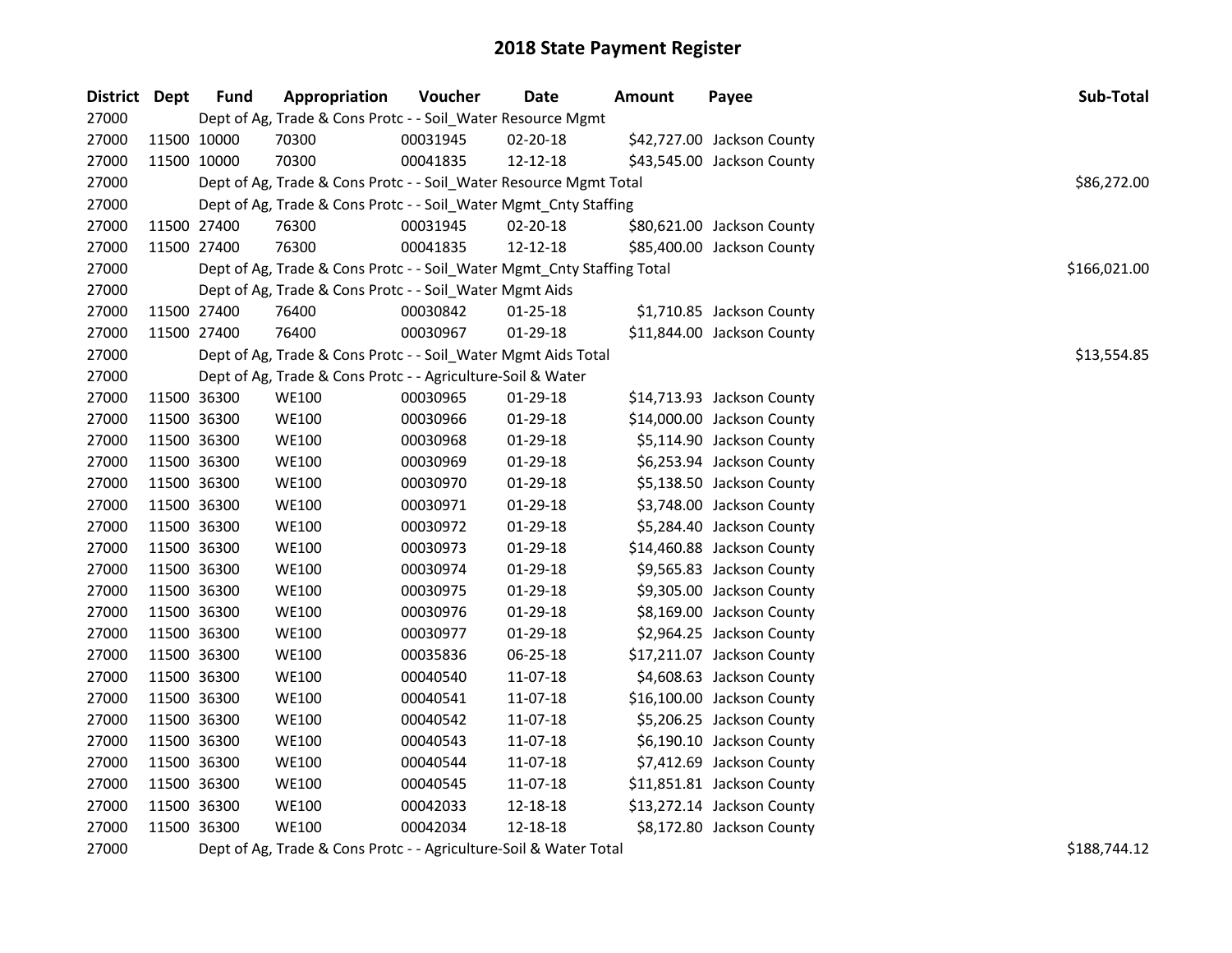| District Dept | <b>Fund</b> | Appropriation                                                     | Voucher  | <b>Date</b>    | <b>Amount</b> | Payee                      | Sub-Total   |
|---------------|-------------|-------------------------------------------------------------------|----------|----------------|---------------|----------------------------|-------------|
| 27000         |             | Dept of Safety & Prof Services - - Powts Replacement Rehab        |          |                |               |                            |             |
| 27000         | 16500 10000 | 23600                                                             | 00027167 | 11-27-18       |               | \$6,562.00 Jackson County  |             |
| 27000         |             | Dept of Safety & Prof Services - - Powts Replacement Rehab Total  |          |                |               |                            | \$6,562.00  |
| 27000         |             | Dept of Natural Resources - - Gen Program Ops-State Funds         |          |                |               |                            |             |
| 27000         | 37000 21200 | 16100                                                             | 00211973 | $02 - 16 - 18$ |               | \$4,775.89 Jackson County  |             |
| 27000         | 37000 21200 | 16100                                                             | 00228237 | 05-09-18       |               | \$100.00 Jackson County    |             |
| 27000         | 37000 21200 | 16100                                                             | 00238405 | 06-14-18       |               | \$212.00 Jackson County    |             |
| 27000         | 37000 21200 | 16100                                                             | 00238410 | 06-14-18       |               | \$121.00 Jackson County    |             |
| 27000         | 37000 21200 | 16100                                                             | 00238412 | 06-14-18       |               | \$275.00 Jackson County    |             |
| 27000         | 37000 21200 | 16100                                                             | 00238415 | 06-14-18       |               | \$275.00 Jackson County    |             |
| 27000         |             | Dept of Natural Resources - - Gen Program Ops-State Funds Total   |          |                |               |                            | \$5,758.89  |
| 27000         |             | Dept of Natural Resources - - General Program Operations --       |          |                |               |                            |             |
| 27000         | 37000 21200 | 25400                                                             | 00218707 | 03-07-18       |               | \$750.00 Jackson County    |             |
| 27000         | 37000 21200 | 25400                                                             | 00225615 | 04-09-18       |               | \$930.00 Jackson County    |             |
| 27000         | 37000 21200 | 25400                                                             | 00239079 | 05-30-18       |               | \$30.00 Jackson County     |             |
| 27000         | 37000 21200 | 25400                                                             | 00250717 | $07-11-18$     |               | \$300.00 Jackson County    |             |
| 27000         | 37000 21200 | 25400                                                             | 00282782 | 12-06-18       |               | \$360.00 Jackson County    |             |
| 27000         | 37000 21200 | 25400                                                             | 00286082 | 12-19-18       |               | \$930.00 Jackson County    |             |
| 27000         |             | Dept of Natural Resources - - General Program Operations -- Total |          |                |               |                            | \$3,300.00  |
| 27000         |             | Dept of Natural Resources - - Venison Processing                  |          |                |               |                            |             |
| 27000         | 37000 21200 | 54900                                                             | 00222323 | 03-26-18       |               | \$1,980.00 Jackson County  |             |
| 27000         |             | Dept of Natural Resources - - Venison Processing Total            |          |                |               |                            | \$1,980.00  |
| 27000         |             | Dept of Natural Resources - - Enf A - Atv & Utv Enforcement       |          |                |               |                            |             |
| 27000         | 37000 21200 | 55100                                                             | 00268012 | 09-27-18       |               | \$41,689.19 Jackson County |             |
| 27000         | 37000 21200 | 55100                                                             | 00268544 | 09-27-18       |               | \$6,144.13 Jackson County  |             |
| 27000         |             | Dept of Natural Resources - - Enf A - Atv & Utv Enforcement Total |          |                |               |                            | \$47,833.32 |
| 27000         |             | Dept of Natural Resources - - Wildlife Damage Claims & Abat       |          |                |               |                            |             |
| 27000         | 37000 21200 | 55300                                                             | 00222323 | 03-26-18       |               | \$36,135.41 Jackson County |             |
| 27000         |             | Dept of Natural Resources - - Wildlife Damage Claims & Abat Total |          |                |               |                            | \$36,135.41 |
| 27000         |             | Dept of Natural Resources - - Resaids - County Cons Aids          |          |                |               |                            |             |
| 27000         | 37000 21200 | 56300                                                             | 00223037 | $03 - 29 - 18$ |               | \$2,680.00 Jackson County  |             |
| 27000         |             | Dept of Natural Resources - - Resaids - County Cons Aids Total    |          |                |               |                            | \$2,680.00  |
| 27000         |             | Dept of Natural Resources - - Ra- Fish, WI & Forestry             |          |                |               |                            |             |
| 27000         | 37000 21200 | 56400                                                             | 00228618 | $04 - 19 - 18$ |               | \$5,722.61 Jackson County  |             |
| 27000         |             | Dept of Natural Resources - - Ra- Fish, WI & Forestry Total       |          |                |               |                            | \$5,722.61  |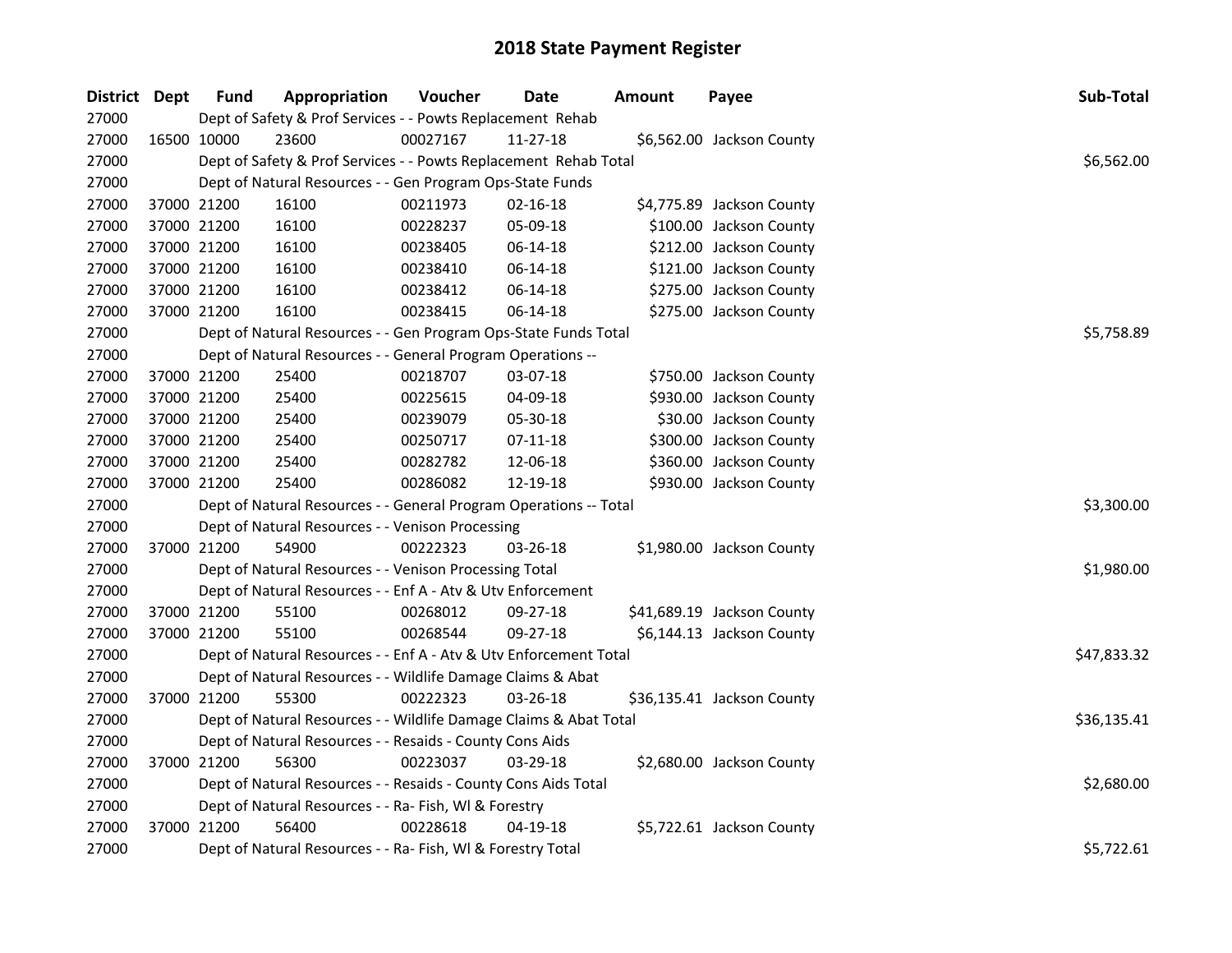| District Dept |             | Appropriation<br><b>Fund</b>                                       | Voucher  | Date           | Amount | Payee                       | Sub-Total    |
|---------------|-------------|--------------------------------------------------------------------|----------|----------------|--------|-----------------------------|--------------|
| 27000         |             | Dept of Natural Resources - - Resaids - Forest Croplnd & Mfl       |          |                |        |                             |              |
| 27000         | 37000 21200 | 56600                                                              | 00267467 | 09-17-18       |        | \$20,562.62 Jackson County  |              |
| 27000         |             | Dept of Natural Resources - - Resaids - Forest CropInd & Mfl Total |          |                |        |                             | \$20,562.62  |
| 27000         |             | Dept of Natural Resources - - Resaids - County Forest Loans        |          |                |        |                             |              |
| 27000         | 37000 21200 | 56700                                                              | 00237778 | 05-18-18       |        | \$203,017.00 Jackson County |              |
| 27000         |             | Dept of Natural Resources - - Resaids - County Forest Loans Total  |          |                |        |                             | \$203,017.00 |
| 27000         |             | Dept of Natural Resources - - Resaids - Cnty Forst & Admin         |          |                |        |                             |              |
| 27000         | 37000 21200 | 57200                                                              | 00216329 | 02-26-18       |        | \$45,920.00 Jackson County  |              |
| 27000         |             | Dept of Natural Resources - - Resaids - Cnty Forst & Admin Total   |          |                |        |                             | \$45,920.00  |
| 27000         |             | Dept of Natural Resources - - Ra- Atv Prj Aids, Gas Tax Pymt       |          |                |        |                             |              |
| 27000         | 37000 21200 | 57600                                                              | 00237083 | 05-16-18       |        | \$211,614.00 Jackson County |              |
| 27000         | 37000 21200 | 57600                                                              | 00262308 | 08-27-18       |        | \$45,850.00 Jackson County  |              |
| 27000         |             | Dept of Natural Resources - - Ra- Atv Prj Aids, Gas Tax Pymt Total |          |                |        |                             | \$257,464.00 |
| 27000         |             | Dept of Natural Resources - - Ra- Atv Project Aids                 |          |                |        |                             |              |
| 27000         | 37000 21200 | 57700                                                              | 00233570 | 05-04-18       |        | \$57,758.00 Jackson County  |              |
| 27000         | 37000 21200 | 57700                                                              | 00233573 | $05 - 04 - 18$ |        | \$17,838.30 Jackson County  |              |
| 27000         |             | Dept of Natural Resources - - Ra- Atv Project Aids Total           |          |                |        |                             | \$75,596.30  |
| 27000         |             | Dept of Natural Resources - - Resaids - Pymt In Lieu Tax Fed       |          |                |        |                             |              |
| 27000         | 37000 21200 | 58400                                                              | 00270433 | $10 - 01 - 18$ |        | \$149.00 Jackson County     |              |
| 27000         |             | Dept of Natural Resources - - Resaids - Pymt In Lieu Tax Fed Total |          |                |        |                             | \$149.00     |
| 27000         |             | Dept of Natural Resources - - Gpo-Environmental Fund               |          |                |        |                             |              |
| 27000         | 37000 27400 | 46100                                                              | 00277673 | 11-06-18       |        | \$30.00 Jackson County      |              |
| 27000         |             | Dept of Natural Resources - - Gpo-Environmental Fund Total         |          |                |        |                             | \$30.00      |
| 27000         |             | Dept of Natural Resources - - Fin Asst For Responsible Units       |          |                |        |                             |              |
| 27000         | 37000 27400 | 67000                                                              | 00235685 | 05-11-18       |        | \$79,542.06 Jackson County  |              |
| 27000         |             | Dept of Natural Resources - - Fin Asst For Responsible Units Total |          |                |        |                             | \$79,542.06  |
| 27000         |             | Dept of Natural Resources - - Recycling Consolidation Grants       |          |                |        |                             |              |
| 27000         | 37000 27400 | 67300                                                              | 00235685 | 05-11-18       |        | \$5,272.76 Jackson County   |              |
| 27000         |             | Dept of Natural Resources - - Recycling Consolidation Grants Total |          |                |        |                             | \$5,272.76   |
| 27000         |             | Dept of Natural Resources - - Land Acquisition                     |          |                |        |                             |              |
| 27000         | 37000 36300 | <b>TA100</b>                                                       | 00233548 | $05 - 15 - 18$ |        | \$198,642.00 Jackson County |              |
| 27000         |             | Dept of Natural Resources - - Land Acquisition Total               |          |                |        |                             | \$198,642.00 |
| 27000         |             | Dept of Natural Resources - - Dnr-Nonpoint Source                  |          |                |        |                             |              |
| 27000         | 37000 36300 | TF100                                                              | 00211525 | $02 - 02 - 18$ |        | \$131,949.63 Jackson County |              |
| 27000         |             | Dept of Natural Resources - - Dnr-Nonpoint Source Total            |          |                |        |                             | \$131,949.63 |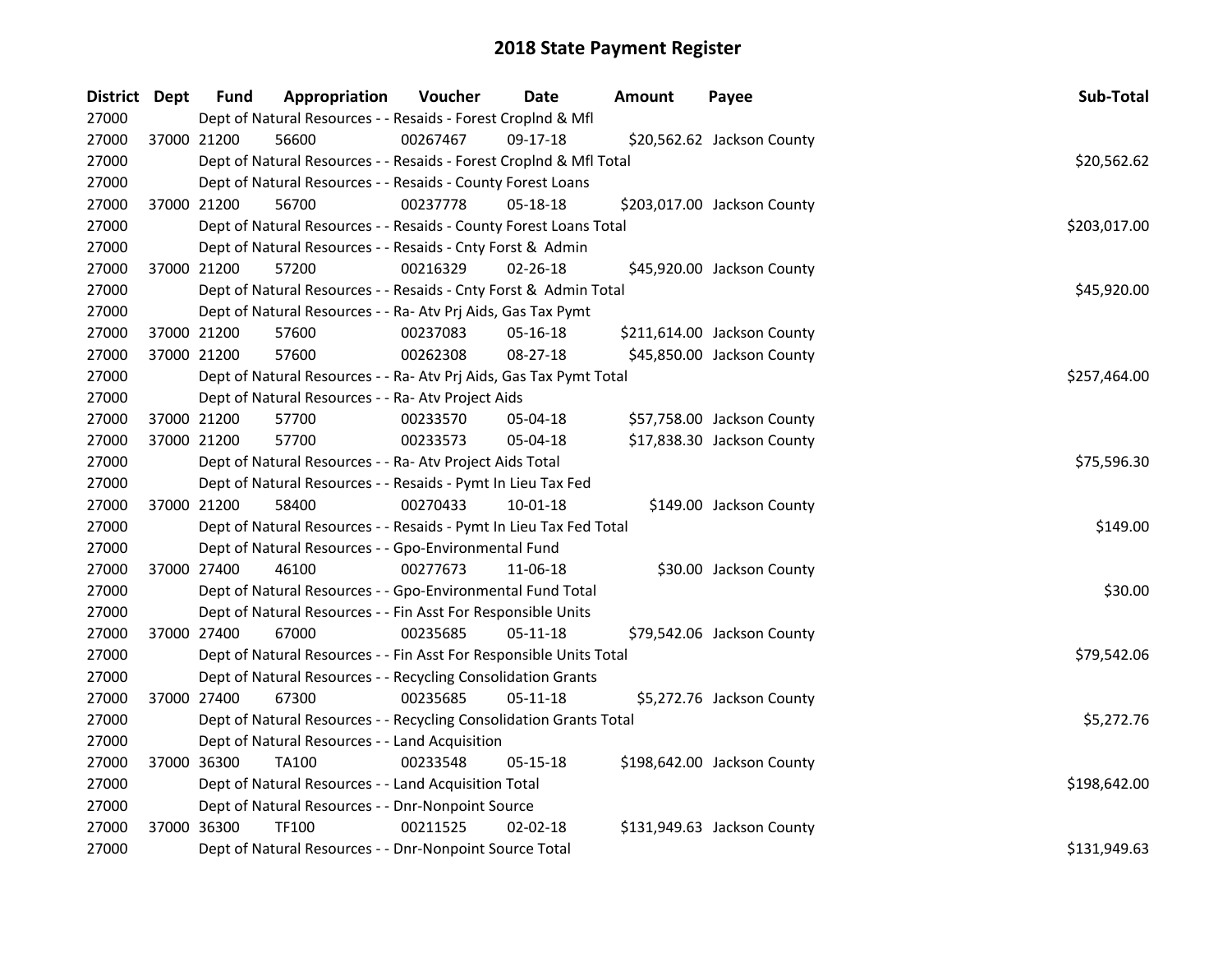| District Dept |             | <b>Fund</b> | Appropriation                                                     | Voucher  | <b>Date</b>    | <b>Amount</b> | Payee                       | <b>Sub-Total</b> |
|---------------|-------------|-------------|-------------------------------------------------------------------|----------|----------------|---------------|-----------------------------|------------------|
| 27000         |             |             | Dept of Natural Resources - - Gpo - Sd Water Loan Prog, Fed       |          |                |               |                             |                  |
| 27000         | 37000 57300 |             | 48200                                                             | 00216518 | 03-16-18       |               | \$4,587.00 Jackson County   |                  |
| 27000         | 37000 57300 |             | 48200                                                             | 00222022 | 04-19-18       |               | \$3,500.50 Jackson County   |                  |
| 27000         | 37000 57300 |             | 48200                                                             | 00244136 | 06-18-18       |               | \$3,500.50 Jackson County   |                  |
| 27000         | 37000 57300 |             | 48200                                                             | 00267638 | 10-10-18       |               | \$3,500.50 Jackson County   |                  |
| 27000         |             |             | Dept of Natural Resources - - Gpo - Sd Water Loan Prog, Fed Total |          |                |               |                             | \$15,088.50      |
| 27000         |             |             | WI Dept of Transportation - - Eldly&Disa Co/Aid Sf                |          |                |               |                             |                  |
| 27000         |             | 39500 21100 | 16800                                                             | 00229635 | 03-14-18       |               | \$70,970.00 Jackson County  |                  |
| 27000         |             |             | WI Dept of Transportation - - Eldly&Disa Co/Aid Sf Total          |          |                |               |                             | \$70,970.00      |
| 27000         |             |             | WI Dept of Transportation - - County Forest Aids                  |          |                |               |                             |                  |
| 27000         |             | 39500 21100 | 17000                                                             | 00223729 | $02 - 21 - 18$ |               | \$2,708.69 Jackson County   |                  |
| 27000         |             |             | WI Dept of Transportation - - County Forest Aids Total            |          |                |               |                             | \$2,708.69       |
| 27000         |             |             | WI Dept of Transportation - - Hwy Sfty Loc Aid Ffd                |          |                |               |                             |                  |
| 27000         |             | 39500 21100 | 18500                                                             | 00323131 | 11-14-18       |               | \$3,412.14 Jackson County   |                  |
| 27000         | 39500 21100 |             | 18500                                                             | 00323133 | 11-14-18       |               | \$2,664.20 Jackson County   |                  |
| 27000         | 39500 21100 |             | 18500                                                             | 00333985 | 12-20-18       |               | \$3,685.04 Jackson County   |                  |
| 27000         |             | 39500 21100 | 18500                                                             | 00333988 | 12-20-18       |               | \$2,517.46 Jackson County   |                  |
| 27000         |             |             | WI Dept of Transportation - - Hwy Sfty Loc Aid Ffd Total          |          |                |               |                             | \$12,278.84      |
| 27000         |             |             | WI Dept of Transportation - - Trans Aids To Co.-Sf                |          |                |               |                             |                  |
| 27000         |             | 39500 21100 | 19000                                                             | 00203639 | $01-02-18$     |               | \$231,994.91 Jackson County |                  |
| 27000         | 39500 21100 |             | 19000                                                             | 00267847 | 07-02-18       |               | \$463,989.82 Jackson County |                  |
| 27000         | 39500 21100 |             | 19000                                                             | 00301899 | $10 - 01 - 18$ |               | \$231,994.92 Jackson County |                  |
| 27000         |             |             | WI Dept of Transportation - - Trans Aids To Co.-Sf Total          |          |                |               |                             | \$927,979.65     |
| 27000         |             |             | WI Dept of Transportation - - Local Rds, Grants Sf                |          |                |               |                             |                  |
| 27000         | 39500 21100 |             | 27000                                                             | 00231185 | 03-16-18       |               | \$9,320.94 Jackson County   |                  |
| 27000         |             |             | WI Dept of Transportation - - Local Rds, Grants Sf Total          |          |                |               |                             | \$9,320.94       |
| 27000         |             |             | WI Dept of Transportation - - Loc Rd Imp Prg St Fd                |          |                |               |                             |                  |
| 27000         | 39500 21100 |             | 27800                                                             | 00231176 | 03-16-18       |               | \$5,129.17 Jackson County   |                  |
| 27000         | 39500 21100 |             | 27800                                                             | 00233886 | 03-27-18       |               | \$94,772.83 Jackson County  |                  |
| 27000         |             | 39500 21100 | 27800                                                             | 00278466 | 07-25-18       |               | \$4,598.16 Jackson County   |                  |
| 27000         |             |             | WI Dept of Transportation - - Loc Rd Imp Prg St Fd Total          |          |                |               |                             | \$104,500.16     |
| 27000         |             |             | WI Dept of Transportation - - St Hwy Rehab, Sf                    |          |                |               |                             |                  |
| 27000         | 39500 21100 |             | 36300                                                             | 00287510 | 08-16-18       |               | \$449.58 Jackson County     |                  |
| 27000         | 39500 21100 |             | 36300                                                             | 00313333 | 10-30-18       |               | \$25.00 Jackson County      |                  |
| 27000         |             |             | WI Dept of Transportation - - St Hwy Rehab, Sf Total              |          |                |               |                             | \$474.58         |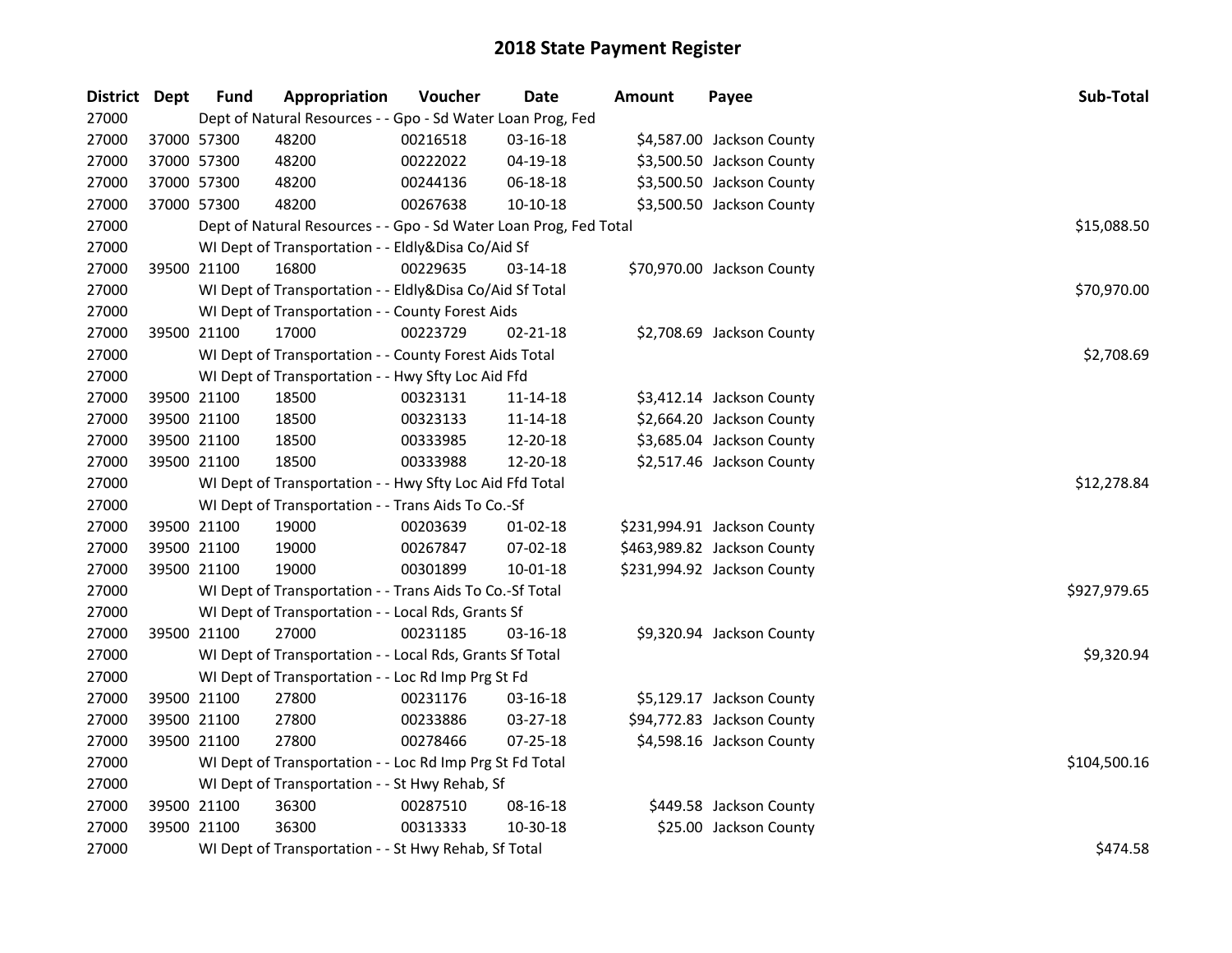| District Dept |             | <b>Fund</b> | Appropriation                                           | Voucher  | Date     | Amount | Payee                       | Sub-Total    |
|---------------|-------------|-------------|---------------------------------------------------------|----------|----------|--------|-----------------------------|--------------|
| 27000         |             |             | WI Dept of Transportation - - Hwy Mgmt & Opers Sf       |          |          |        |                             |              |
| 27000         | 39500 21100 |             | 36500                                                   | 00208238 | 01-03-18 |        | \$1,762.58 Jackson County   |              |
| 27000         | 39500 21100 |             | 36500                                                   | 00219413 | 02-07-18 |        | \$3,557.93 Jackson County   |              |
| 27000         | 39500 21100 |             | 36500                                                   | 00230453 | 03-15-18 |        | \$8,568.80 Jackson County   |              |
| 27000         | 39500 21100 |             | 36500                                                   | 00233058 | 03-23-18 |        | \$14,764.10 Jackson County  |              |
| 27000         | 39500 21100 |             | 36500                                                   | 00265380 | 06-20-18 |        | \$81.00 Jackson County      |              |
| 27000         | 39500 21100 |             | 36500                                                   | 00265426 | 06-20-18 |        | \$287.84 Jackson County     |              |
| 27000         | 39500 21100 |             | 36500                                                   | 00282153 | 08-02-18 |        | \$16,789.99 Jackson County  |              |
| 27000         | 39500 21100 |             | 36500                                                   | 00282657 | 08-02-18 |        | \$5,821.64 Jackson County   |              |
| 27000         | 39500 21100 |             | 36500                                                   | 00287510 | 08-16-18 |        | \$117,016.77 Jackson County |              |
| 27000         | 39500 21100 |             | 36500                                                   | 00294438 | 09-10-18 |        | \$72,742.44 Jackson County  |              |
| 27000         | 39500 21100 |             | 36500                                                   | 00308097 | 10-09-18 |        | \$191,541.49 Jackson County |              |
| 27000         | 39500 21100 |             | 36500                                                   | 00308105 | 10-09-18 |        | \$81,233.55 Jackson County  |              |
| 27000         |             | 39500 21100 | 36500                                                   | 00327404 | 12-06-18 |        | \$50,778.57 Jackson County  |              |
| 27000         |             | 39500 21100 | 36500                                                   | 00332209 | 12-26-18 |        | \$86,007.26 Jackson County  |              |
| 27000         |             |             | WI Dept of Transportation - - Hwy Mgmt & Opers Sf Total |          |          |        |                             | \$650,953.96 |
| 27000         |             |             | WI Dept of Transportation - - Routine Maint Sf          |          |          |        |                             |              |
| 27000         | 39500 21100 |             | 36800                                                   | 00208238 | 01-03-18 |        | \$110,881.77 Jackson County |              |
| 27000         | 39500 21100 |             | 36800                                                   | 00219413 | 02-07-18 |        | \$33,338.72 Jackson County  |              |
| 27000         | 39500 21100 |             | 36800                                                   | 00230453 | 03-15-18 |        | \$300,148.09 Jackson County |              |
| 27000         | 39500 21100 |             | 36800                                                   | 00233058 | 03-23-18 |        | \$5,928.00 Jackson County   |              |
| 27000         | 39500 21100 |             | 36800                                                   | 00265380 | 06-20-18 |        | \$280,474.34 Jackson County |              |
| 27000         | 39500 21100 |             | 36800                                                   | 00265426 | 06-20-18 |        | \$329,627.45 Jackson County |              |
| 27000         | 39500 21100 |             | 36800                                                   | 00281605 | 08-01-18 |        | \$15,943.40 Jackson County  |              |
| 27000         | 39500 21100 |             | 36800                                                   | 00281607 | 08-01-18 |        | \$17,400.72 Jackson County  |              |
| 27000         | 39500 21100 |             | 36800                                                   | 00282153 | 08-02-18 |        | \$227,107.29 Jackson County |              |
| 27000         |             | 39500 21100 | 36800                                                   | 00282657 | 08-02-18 |        | \$307,435.26 Jackson County |              |
| 27000         |             | 39500 21100 | 36800                                                   | 00287510 | 08-16-18 |        | \$45,518.47 Jackson County  |              |
| 27000         |             | 39500 21100 | 36800                                                   | 00294438 | 09-10-18 |        | \$26,999.74 Jackson County  |              |
| 27000         | 39500 21100 |             | 36800                                                   | 00308097 | 10-09-18 |        | \$44,113.10 Jackson County  |              |
| 27000         | 39500 21100 |             | 36800                                                   | 00308105 | 10-09-18 |        | \$34,294.19 Jackson County  |              |
| 27000         | 39500 21100 |             | 36800                                                   | 00327404 | 12-06-18 |        | \$19,691.79 Jackson County  |              |
| 27000         | 39500 21100 |             | 36800                                                   | 00328066 | 11-30-18 |        | \$24,456.19 Jackson County  |              |
| 27000         | 39500 21100 |             | 36800                                                   | 00330402 | 12-10-18 |        | \$248.40 Jackson County     |              |
| 27000         | 39500 21100 |             | 36800                                                   | 00332209 | 12-26-18 |        | \$30,654.24 Jackson County  |              |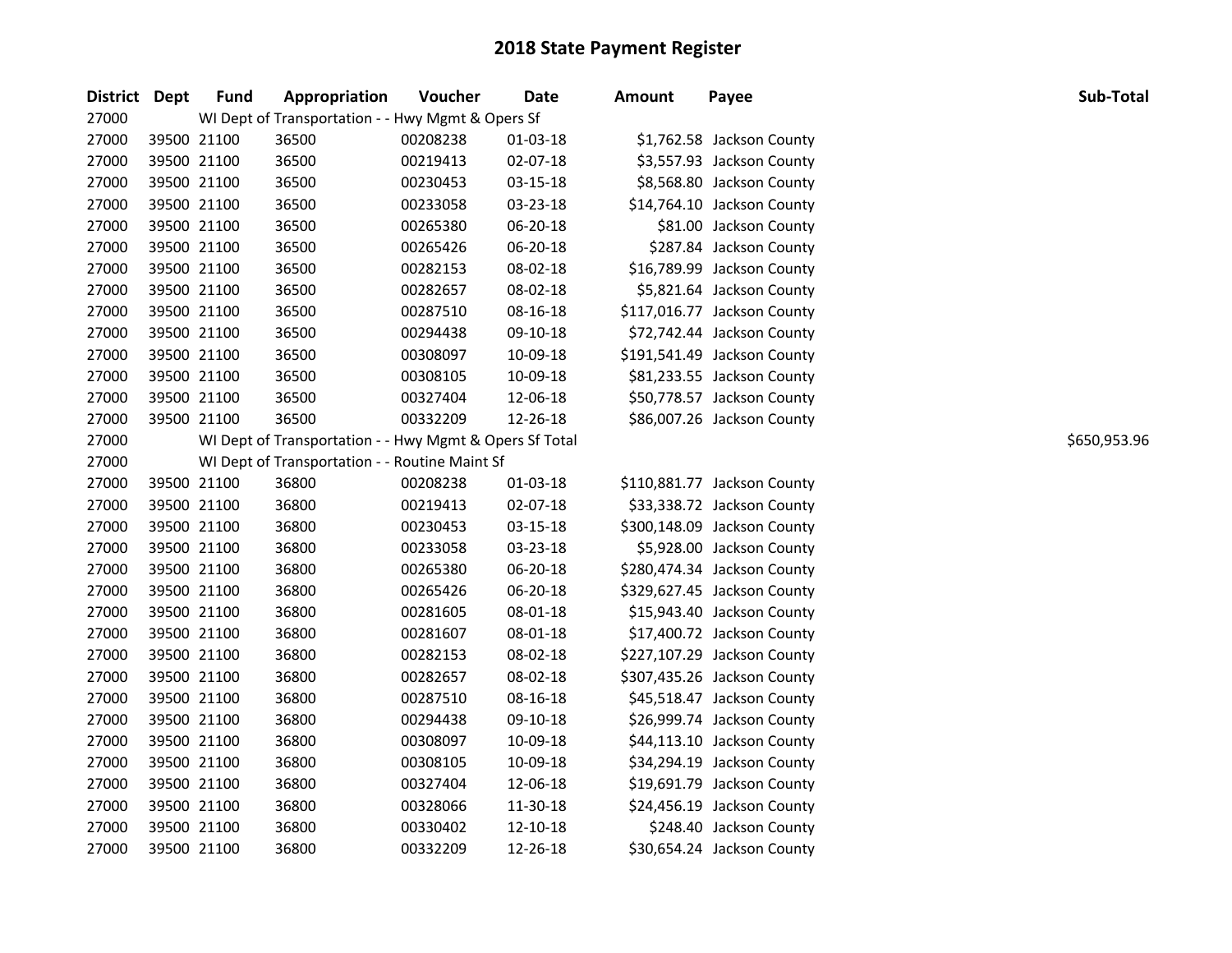| District Dept |             | Fund | Appropriation                                                      | Voucher  | Date           | <b>Amount</b> | Payee                                                                                                         | Sub-Total      |
|---------------|-------------|------|--------------------------------------------------------------------|----------|----------------|---------------|---------------------------------------------------------------------------------------------------------------|----------------|
| 27000         |             |      | WI Dept of Transportation - - Routine Maint Sf Total               |          |                |               |                                                                                                               | \$1,854,261.16 |
| 27000         |             |      | WI Dept of Transportation - - Routine Maint Ff                     |          |                |               |                                                                                                               |                |
| 27000         | 39500 21100 |      | 38000                                                              | 00219413 | 02-07-18       |               | \$2,708.34 Jackson County                                                                                     |                |
| 27000         |             |      | WI Dept of Transportation - - Routine Maint Ff Total               |          |                |               |                                                                                                               | \$2,708.34     |
| 27000         |             |      | Department of Corrections - - Corrections Contracts And Agre       |          |                |               |                                                                                                               |                |
| 27000         | 41000 10000 |      | 11400                                                              | 00191780 | 03-01-18       |               | \$463.14 Jackson County                                                                                       |                |
| 27000         | 41000 10000 |      | 11400                                                              | 00195498 | 03-15-18       |               | \$1,080.66 Jackson County                                                                                     |                |
| 27000         | 41000 10000 |      | 11400                                                              | 00205818 | 05-03-18       |               | \$1,286.50 Jackson County                                                                                     |                |
| 27000         | 41000 10000 |      | 11400                                                              | 00208842 | 05-14-18       |               | \$1,955.48 Jackson County                                                                                     |                |
| 27000         | 41000 10000 |      | 11400                                                              | 00219563 | 07-03-18       |               | \$4,991.62 Jackson County                                                                                     |                |
| 27000         | 41000 10000 |      | 11400                                                              | 00222587 | 07-17-18       |               | \$3,087.60 Jackson County                                                                                     |                |
| 27000         | 41000 10000 |      | 11400                                                              | 00227224 | 08-08-18       |               | \$1,080.66 Jackson County                                                                                     |                |
| 27000         | 41000 10000 |      | 11400                                                              | 00240143 | 10-09-18       |               | \$2,367.16 Jackson County                                                                                     |                |
| 27000         |             |      | Department of Corrections - - Corrections Contracts And Agre Total |          |                |               |                                                                                                               | \$16,312.82    |
| 27000         |             |      |                                                                    |          |                |               | Department of Corrections - - Reimbursing Counties For Probation, Extended Supervision And Parole Holds       |                |
| 27000         | 41000 10000 |      | 11600                                                              | 00246158 | 11-02-18       |               | \$26,300.40 Jackson County                                                                                    |                |
| 27000         |             |      |                                                                    |          |                |               | Department of Corrections - - Reimbursing Counties For Probation, Extended Supervision And Parole Holds Total | \$26,300.40    |
| 27000         |             |      | Department of Corrections - - Correctional Institution Enter       |          |                |               |                                                                                                               |                |
| 27000         | 41000 10000 |      | 16600                                                              | 00214409 | 06-15-18       |               | \$363.00 Jackson County                                                                                       |                |
| 27000         |             |      | Department of Corrections - - Correctional Institution Enter Total |          |                |               |                                                                                                               | \$363.00       |
| 27000         |             |      | Department of Corrections - - Probation, Parole And Extended       |          |                |               |                                                                                                               |                |
| 27000         | 41000 10000 |      | 18700                                                              | 00207261 | 05-08-18       |               | \$20.00 Jackson County                                                                                        |                |
| 27000         | 41000 10000 |      | 18700                                                              | 00246158 | 11-02-18       |               | \$1,979.60 Jackson County                                                                                     |                |
| 27000         |             |      | Department of Corrections - - Probation, Parole And Extended Total |          |                |               |                                                                                                               | \$1,999.60     |
| 27000         |             |      | Department of Health Services - - State/Federal Aids               |          |                |               |                                                                                                               |                |
| 27000         | 43500 10000 |      | 00000                                                              | 90808    | 01-02-18       |               | \$779,047.00 Jackson County                                                                                   |                |
| 27000         | 43500 10000 |      | 00000                                                              | 90809    | 02-01-18       |               | \$93,606.00 Jackson County                                                                                    |                |
| 27000         | 43500 10000 |      | 00000                                                              | 90810    | 03-01-18       |               | \$195,266.00 Jackson County                                                                                   |                |
| 27000         | 43500 10000 |      | 00000                                                              | 90814    | 06-01-18       |               | \$216,160.00 Jackson County                                                                                   |                |
| 27000         | 43500 10000 |      | 00000                                                              | 90815    | 06-12-18       |               | \$32,351.00 Jackson County                                                                                    |                |
| 27000         | 43500 10000 |      | 00000                                                              | 90900    | 07-02-18       |               | \$301,204.00 Jackson County                                                                                   |                |
| 27000         | 43500 10000 |      | 00000                                                              | 90902    | 09-04-18       |               | \$89,455.00 Jackson County                                                                                    |                |
| 27000         | 43500 10000 |      | 00000                                                              | 90903    | 10-01-18       |               | \$450,108.00 Jackson County                                                                                   |                |
| 27000         | 43500 10000 |      | 00000                                                              | 90904    | $11 - 01 - 18$ |               | \$64,837.00 Jackson County                                                                                    |                |
| 27000         | 43500 10000 |      | 00000                                                              | 90905    | 12-03-18       |               | \$14,348.00 Jackson County                                                                                    |                |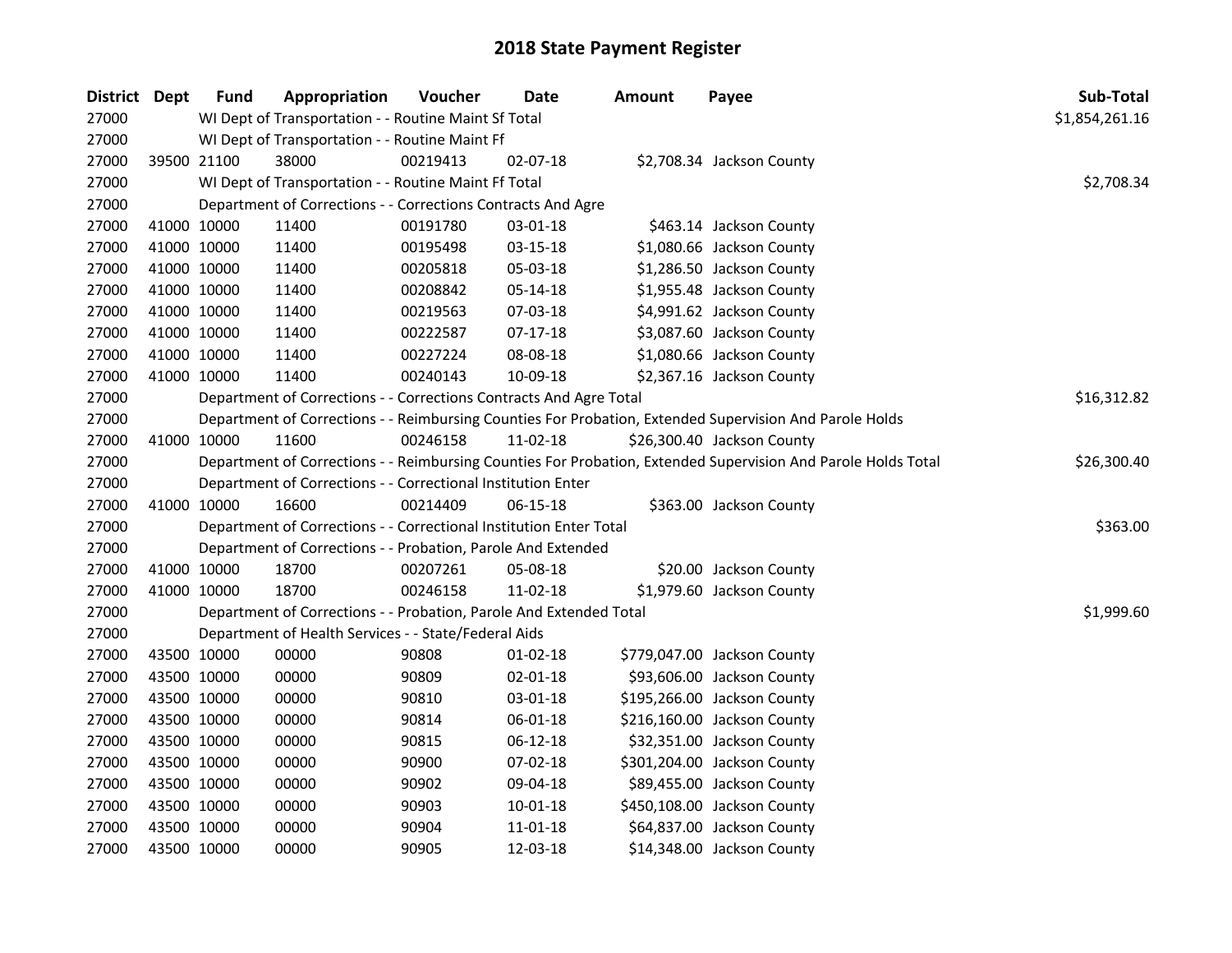| District Dept |             | <b>Fund</b> | Appropriation                                                          | Voucher  | <b>Date</b>    | <b>Amount</b> | Payee                      | Sub-Total      |
|---------------|-------------|-------------|------------------------------------------------------------------------|----------|----------------|---------------|----------------------------|----------------|
| 27000         |             |             | Department of Health Services - - State/Federal Aids Total             |          |                |               |                            | \$2,236,382.00 |
| 27000         |             |             | Department of Health Services - - Federal Block Grant Aids -- Pr       |          |                |               |                            |                |
| 27000         | 43500 10000 |             | 19200                                                                  | 00240157 | 11-09-18       |               | \$3,000.00 Jackson County  |                |
| 27000         |             |             | Department of Health Services - - Federal Block Grant Aids -- Pr Total |          |                |               |                            | \$3,000.00     |
| 27000         |             |             | Department of Health Services - - General Program Operations           |          |                |               |                            |                |
| 27000         |             | 43500 10000 | 40100                                                                  | 00186511 | $02 - 14 - 18$ |               | \$1.50 Jackson County      |                |
| 27000         |             | 43500 10000 | 40100                                                                  | 00189053 | 02-28-18       |               | \$1.50 Jackson County      |                |
| 27000         |             | 43500 10000 | 40100                                                                  | 00197261 | 04-04-18       |               | \$1.50 Jackson County      |                |
| 27000         |             | 43500 10000 | 40100                                                                  | 00200384 | $04 - 18 - 18$ |               | \$1.50 Jackson County      |                |
| 27000         |             |             | Department of Health Services - - General Program Operations Total     |          |                |               |                            | \$6.00         |
| 27000         |             |             | Department of Health Services - - Medical Assistance State Admin       |          |                |               |                            |                |
| 27000         |             | 43500 10000 | 44000                                                                  | 00186511 | $02 - 14 - 18$ |               | \$1.50 Jackson County      |                |
| 27000         |             | 43500 10000 | 44000                                                                  | 00189053 | 02-28-18       |               | \$1.50 Jackson County      |                |
| 27000         | 43500 10000 |             | 44000                                                                  | 00197261 | 04-04-18       |               | \$1.50 Jackson County      |                |
| 27000         | 43500 10000 |             | 44000                                                                  | 00200384 | 04-18-18       |               | \$1.50 Jackson County      |                |
| 27000         | 43500 10000 |             | 44000                                                                  | 00220052 | 07-18-18       |               | \$3.00 Jackson County      |                |
| 27000         | 43500 10000 |             | 44000                                                                  | 00221590 | $07 - 25 - 18$ |               | \$3.00 Jackson County      |                |
| 27000         |             |             | Department of Health Services - - Medical Assistance State Admin Total |          |                |               |                            | \$12.00        |
| 27000         |             |             | Dept of Children and Families - - Fees For Administrative Servic       |          |                |               |                            |                |
| 27000         |             | 43700 10000 | 23100                                                                  | 00033792 | 01-19-18       |               | \$30.00 Jackson County     |                |
| 27000         |             | 43700 10000 | 23100                                                                  | 00038251 | $04 - 18 - 18$ |               | \$25.00 Jackson County     |                |
| 27000         | 43700 10000 |             | 23100                                                                  | 00042314 | $07-17-18$     |               | \$45.00 Jackson County     |                |
| 27000         | 43700 10000 |             | 23100                                                                  | 00045780 | $10 - 18 - 18$ |               | \$15.00 Jackson County     |                |
| 27000         |             |             | Dept of Children and Families - - Fees For Administrative Servic Total |          |                |               |                            | \$115.00       |
| 27000         |             |             | Dept of Children and Families - - General Aids                         |          |                |               |                            |                |
| 27000         |             | 43700 10000 | 99000                                                                  | 00033196 | 01-05-18       |               | \$15,363.30 Jackson County |                |
| 27000         | 43700 10000 |             | 99000                                                                  | 00034107 | $01 - 26 - 18$ |               | \$30,401.48 Jackson County |                |
| 27000         | 43700 10000 |             | 99000                                                                  | 00034108 | 01-30-18       |               | \$30,635.56 Jackson County |                |
| 27000         | 43700 10000 |             | 99000                                                                  | 00034363 | 02-05-18       |               | \$3,505.00 Jackson County  |                |
| 27000         | 43700 10000 |             | 99000                                                                  | 00034849 | 02-21-18       |               | \$93.90 Jackson County     |                |
| 27000         | 43700 10000 |             | 99000                                                                  | 00035002 | 02-21-18       |               | \$84.00 Jackson County     |                |
| 27000         |             | 43700 10000 | 99000                                                                  | 00035105 | 02-21-18       |               | \$282.12 Jackson County    |                |
| 27000         | 43700 10000 |             | 99000                                                                  | 00035235 | 02-22-18       |               | \$12,661.23 Jackson County |                |
| 27000         | 43700 10000 |             | 99000                                                                  | 00035478 | 03-01-18       |               | \$20,287.66 Jackson County |                |
| 27000         | 43700 10000 |             | 99000                                                                  | 00035638 | 03-05-18       |               | \$3,360.00 Jackson County  |                |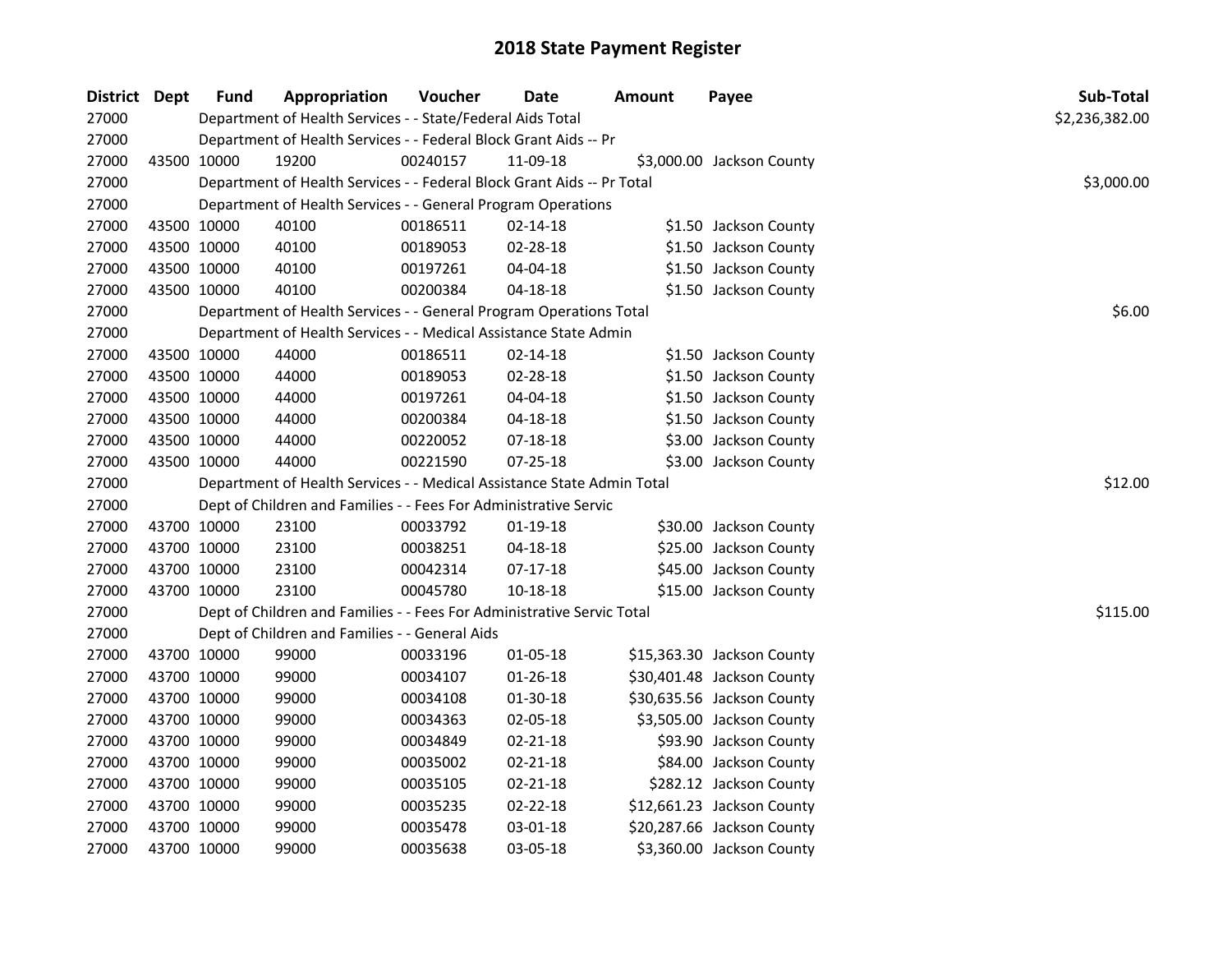| District Dept |             | <b>Fund</b> | Appropriation                                        | Voucher  | <b>Date</b> | <b>Amount</b> | Payee                       | Sub-Total      |
|---------------|-------------|-------------|------------------------------------------------------|----------|-------------|---------------|-----------------------------|----------------|
| 27000         | 43700 10000 |             | 99000                                                | 00035901 | 03-12-18    |               | \$23,410.00 Jackson County  |                |
| 27000         |             | 43700 10000 | 99000                                                | 00037565 | 04-05-18    |               | \$3,035.00 Jackson County   |                |
| 27000         |             | 43700 10000 | 99000                                                | 00037618 | 04-06-18    |               | \$18,230.37 Jackson County  |                |
| 27000         |             | 43700 10000 | 99000                                                | 00038800 | 04-30-18    |               | \$4,755.00 Jackson County   |                |
| 27000         |             | 43700 10000 | 99000                                                | 00039103 | 05-03-18    |               | \$9,814.00 Jackson County   |                |
| 27000         |             | 43700 10000 | 99000                                                | 00040596 | 06-05-18    |               | \$267,430.73 Jackson County |                |
| 27000         |             | 43700 10000 | 99000                                                | 00040649 | 06-05-18    |               | \$74,935.67 Jackson County  |                |
| 27000         |             | 43700 10000 | 99000                                                | 00041619 | 06-29-18    |               | \$7,616.00 Jackson County   |                |
| 27000         |             | 43700 10000 | 99000                                                | 00041777 | 07-05-18    |               | \$8,372.96 Jackson County   |                |
| 27000         |             | 43700 10000 | 99000                                                | 00042791 | 07-31-18    |               | \$1,730.00 Jackson County   |                |
| 27000         |             | 43700 10000 | 99000                                                | 00042997 | 08-03-18    |               | \$2,174.00 Jackson County   |                |
| 27000         | 43700 10000 |             | 99000                                                | 00043087 | 08-06-18    |               | \$698.75 Jackson County     |                |
| 27000         | 43700 10000 |             | 99000                                                | 00043552 | 08-17-18    |               | \$11,020.00 Jackson County  |                |
| 27000         | 43700 10000 |             | 99000                                                | 00043965 | 08-29-18    |               | \$472,004.38 Jackson County |                |
| 27000         |             | 43700 10000 | 99000                                                | 00044050 | 08-30-18    |               | \$68,792.48 Jackson County  |                |
| 27000         |             | 43700 10000 | 99000                                                | 00044161 | 09-05-18    |               | \$34,387.35 Jackson County  |                |
| 27000         |             | 43700 10000 | 99000                                                | 00044429 | 09-11-18    |               | \$5,600.00 Jackson County   |                |
| 27000         |             | 43700 10000 | 99000                                                | 00045332 | 10-05-18    |               | \$582.24 Jackson County     |                |
| 27000         |             | 43700 10000 | 99000                                                | 00045369 | 10-05-18    |               | \$5,416.68 Jackson County   |                |
| 27000         |             | 43700 10000 | 99000                                                | 00046188 | 10-30-18    |               | \$17,847.09 Jackson County  |                |
| 27000         |             | 43700 10000 | 99000                                                | 00046502 | 11-05-18    |               | \$10,565.36 Jackson County  |                |
| 27000         |             | 43700 10000 | 99000                                                | 00046692 | 11-09-18    |               | \$27,200.94 Jackson County  |                |
| 27000         |             | 43700 10000 | 99000                                                | 00047559 | 12-05-18    |               | \$5,431.17 Jackson County   |                |
| 27000         |             | 43700 10000 | 99000                                                | 00048040 | 12-21-18    |               | \$27,604.53 Jackson County  |                |
| 27000         |             | 43700 10000 | 99000                                                | 00048163 | 12-24-18    |               | \$40,771.30 Jackson County  |                |
| 27000         | 43700 10000 |             | 99000                                                | 00048164 | 12-27-18    |               | \$68.34 Jackson County      |                |
| 27000         |             |             | Dept of Children and Families - - General Aids Total |          |             |               |                             | \$1,266,168.59 |
| 27000         |             |             | Dept of Workforce Development - - Ui Admin Fed       |          |             |               |                             |                |
| 27000         |             | 44500 10000 | 15100                                                | 00142129 | 01-03-18    |               | \$20.00 Jackson County      |                |
| 27000         |             | 44500 10000 | 15100                                                | 00146808 | 02-02-18    |               | \$30.00 Jackson County      |                |
| 27000         |             | 44500 10000 | 15100                                                | 00152395 | 03-02-18    |               | \$15.00 Jackson County      |                |
| 27000         |             | 44500 10000 | 15100                                                | 00157705 | 04-03-18    |               | \$50.00 Jackson County      |                |
| 27000         |             | 44500 10000 | 15100                                                | 00163024 | 05-02-18    |               | \$15.00 Jackson County      |                |
| 27000         |             | 44500 10000 | 15100                                                | 00168101 | 06-04-18    |               | \$10.00 Jackson County      |                |
| 27000         |             | 44500 10000 | 15100                                                | 00173103 | 07-03-18    |               | \$15.00 Jackson County      |                |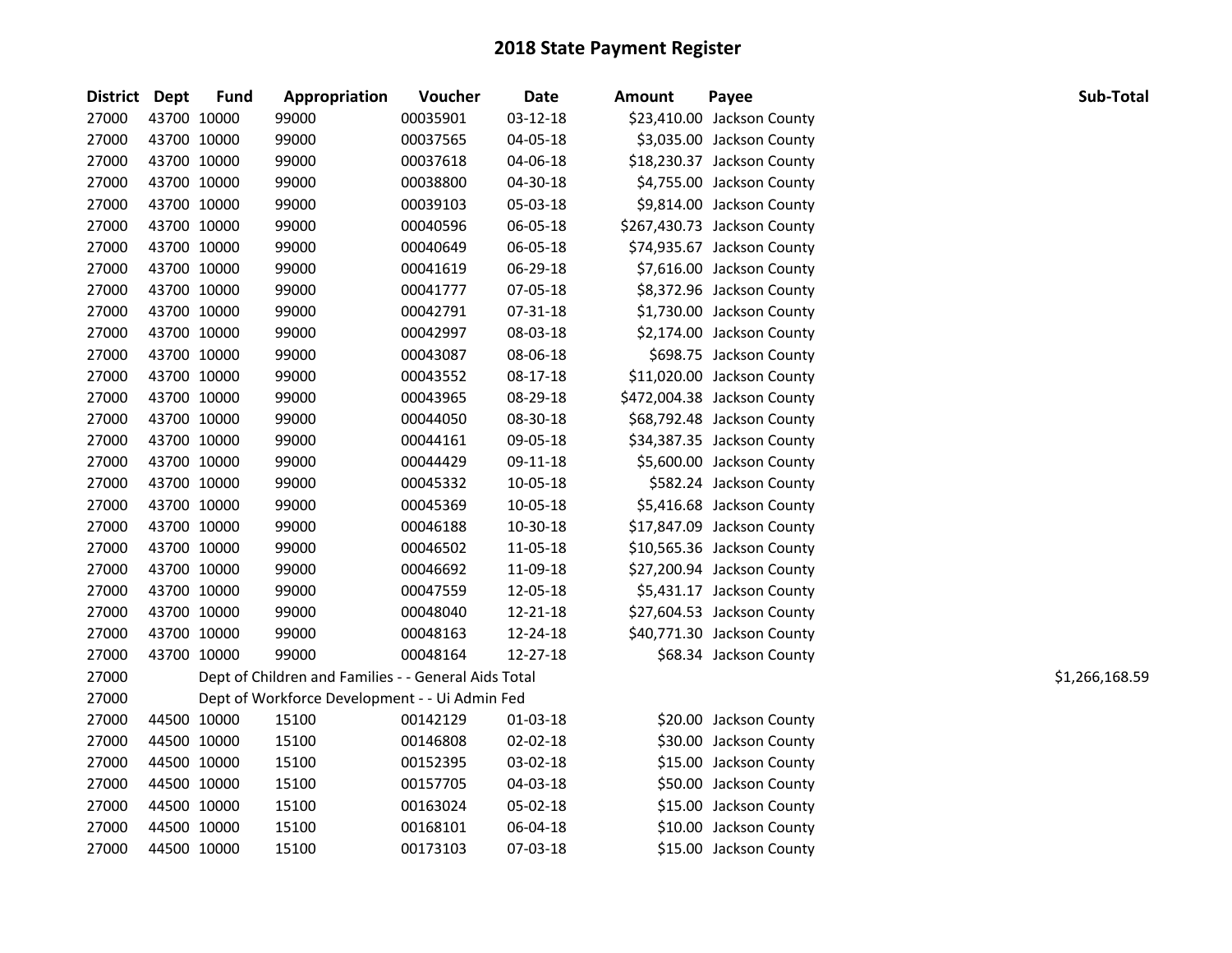| District Dept |             | <b>Fund</b> | Appropriation                                                                       | Voucher  | <b>Date</b>    | <b>Amount</b> | Payee                      | Sub-Total   |  |  |  |  |
|---------------|-------------|-------------|-------------------------------------------------------------------------------------|----------|----------------|---------------|----------------------------|-------------|--|--|--|--|
| 27000         |             | 44500 10000 | 15100                                                                               | 00178349 | 08-02-18       |               | \$20.00 Jackson County     |             |  |  |  |  |
| 27000         |             | 44500 10000 | 15100                                                                               | 00183407 | 09-05-18       |               | \$5.00 Jackson County      |             |  |  |  |  |
| 27000         | 44500 10000 |             | 15100                                                                               | 00188552 | 10-02-18       |               | \$15.00 Jackson County     |             |  |  |  |  |
| 27000         | 44500 10000 |             | 15100                                                                               | 00194616 | 11-02-18       |               | \$20.00 Jackson County     |             |  |  |  |  |
| 27000         |             | 44500 10000 | 15100                                                                               | 00199597 | 12-04-18       |               | \$5.00 Jackson County      |             |  |  |  |  |
| 27000         |             |             | Dept of Workforce Development - - Ui Admin Fed Total                                |          |                |               |                            | \$220.00    |  |  |  |  |
| 27000         |             |             | Dept of Workforce Development - - Wc Ops Uninsured Emplyr Admin                     |          |                |               |                            |             |  |  |  |  |
| 27000         |             | 44500 22700 | 17700                                                                               | 00149632 | 02-20-18       |               | \$10.00 Jackson County     |             |  |  |  |  |
| 27000         |             | 44500 22700 | 17700                                                                               | 00149633 | 02-20-18       |               | \$10.00 Jackson County     |             |  |  |  |  |
| 27000         | 44500 22700 |             | 17700                                                                               | 00195046 | 11-07-18       |               | \$5.00 Jackson County      |             |  |  |  |  |
| 27000         |             | 44500 22700 | 17700                                                                               | 00195051 | 11-07-18       |               | \$30.00 Jackson County     |             |  |  |  |  |
| 27000         |             |             | Dept of Workforce Development - - Wc Ops Uninsured Emplyr Admin Total               |          |                |               |                            | \$55.00     |  |  |  |  |
| 27000         |             |             | Department of Justice - - Crime Laboratories, Dna                                   |          |                |               |                            |             |  |  |  |  |
| 27000         |             | 45500 10000 | 22100                                                                               | 00048983 | 07-19-18       |               | \$1,220.00 Jackson County  |             |  |  |  |  |
| 27000         |             |             | Department of Justice - - Crime Laboratories, Dna Total                             |          |                |               |                            | \$1,220.00  |  |  |  |  |
| 27000         |             |             | Department of Justice - - Law Enforcement Train, Local                              |          |                |               |                            |             |  |  |  |  |
| 27000         |             | 45500 10000 | 23100                                                                               | 00041447 | 02-05-18       |               | \$2,499.68 Jackson County  |             |  |  |  |  |
| 27000         |             | 45500 10000 | 23100                                                                               | 00048274 | 07-06-18       |               | \$1,976.01 Jackson County  |             |  |  |  |  |
| 27000         |             | 45500 10000 | 23100                                                                               | 00053350 | $10 - 18 - 18$ |               | \$6,880.00 Jackson County  |             |  |  |  |  |
| 27000         |             |             | Department of Justice - - Law Enforcement Train, Local Total                        |          |                |               |                            | \$11,355.69 |  |  |  |  |
| 27000         |             |             | Department of Justice - - County-Tribal Programs, Local                             |          |                |               |                            |             |  |  |  |  |
| 27000         |             | 45500 10000 | 26300                                                                               | 00040152 | 01-08-18       |               | \$28,656.00 Jackson County |             |  |  |  |  |
| 27000         |             |             | Department of Justice - - County-Tribal Programs, Local Total                       |          |                |               |                            | \$28,656.00 |  |  |  |  |
| 27000         |             |             | Department of Justice - - Alternatives To Incarceration                             |          |                |               |                            |             |  |  |  |  |
| 27000         |             | 45500 10000 | 28700                                                                               | 00044923 | $04 - 30 - 18$ |               | \$5,111.88 Jackson County  |             |  |  |  |  |
| 27000         |             |             | Department of Justice - - Alternatives To Incarceration Total                       |          |                |               |                            | \$5,111.88  |  |  |  |  |
| 27000         |             |             | Department of Justice - - Crime Victim Witness Assist                               |          |                |               |                            |             |  |  |  |  |
| 27000         |             | 45500 10000 | 53200                                                                               | 00043048 | 03-06-18       |               | \$18,528.61 Jackson County |             |  |  |  |  |
| 27000         |             | 45500 10000 | 53200                                                                               | 00049107 | 07-19-18       |               | \$15,537.59 Jackson County |             |  |  |  |  |
| 27000         |             |             | Department of Justice - - Crime Victim Witness Assist Total                         |          |                |               |                            | \$34,066.20 |  |  |  |  |
| 27000         |             |             | Department of Military Affairs - - Emergency Response Equipment                     |          |                |               |                            |             |  |  |  |  |
| 27000         |             | 46500 10000 | 30800                                                                               | 00039023 | $02 - 13 - 18$ |               | \$692.25 Jackson County    |             |  |  |  |  |
| 27000         |             | 46500 10000 | 30800                                                                               | 00053173 | 12-17-18       |               | \$1,615.41 Jackson County  |             |  |  |  |  |
| 27000         |             |             | Department of Military Affairs - - Emergency Response Equipment Total<br>\$2,307.66 |          |                |               |                            |             |  |  |  |  |
| 27000         |             |             | Department of Military Affairs - - Local Emer Planning Grants                       |          |                |               |                            |             |  |  |  |  |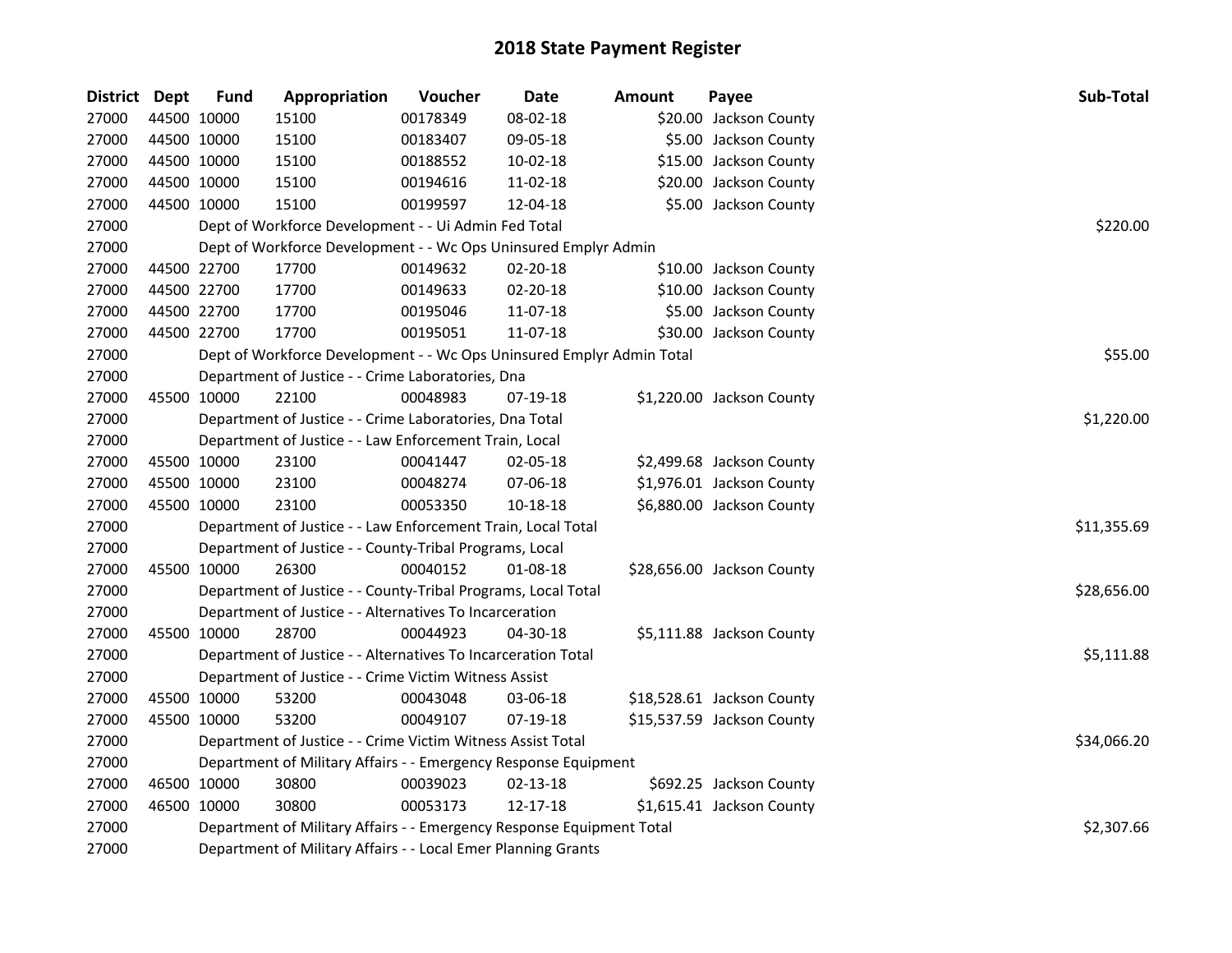| District Dept | <b>Fund</b> | Appropriation                                                           | Voucher  | <b>Date</b>    | <b>Amount</b> | Payee                      | Sub-Total   |
|---------------|-------------|-------------------------------------------------------------------------|----------|----------------|---------------|----------------------------|-------------|
| 27000         | 46500 10000 | 33700                                                                   | 00045713 | 07-02-18       |               | \$3,950.88 Jackson County  |             |
| 27000         |             | Department of Military Affairs - - Local Emer Planning Grants Total     |          |                |               |                            | \$3,950.88  |
| 27000         |             | Department of Military Affairs - - Federal Aid, Local Assistance        |          |                |               |                            |             |
| 27000         | 46500 10000 | 34200                                                                   | 00038077 | 01-30-18       |               | \$17,760.39 Jackson County |             |
| 27000         | 46500 10000 | 34200                                                                   | 00046372 | $07-13-18$     |               | \$2,163.18 Jackson County  |             |
| 27000         | 46500 10000 | 34200                                                                   | 00048188 | 08-29-18       |               | \$17,718.07 Jackson County |             |
| 27000         |             | Department of Military Affairs - - Federal Aid, Local Assistance Total  |          |                |               |                            | \$37,641.64 |
| 27000         |             | Department of Military Affairs - - St Emerg Response Bd Grant Pif       |          |                |               |                            |             |
| 27000         | 46500 27200 | 36400                                                                   | 00038193 | 01-30-18       |               | \$4,109.08 Jackson County  |             |
| 27000         |             | Department of Military Affairs - - St Emerg Response Bd Grant Pif Total |          |                |               |                            | \$4,109.08  |
| 27000         |             | Department of Veterans Affairs - - Grants To Counties                   |          |                |               |                            |             |
| 27000         | 48500 15200 | 12700                                                                   | 00043035 | 02-16-18       |               | \$1,000.00 Jackson County  |             |
| 27000         |             | Department of Veterans Affairs - - Grants To Counties Total             |          |                |               |                            | \$1,000.00  |
| 27000         |             | Department of Veterans Affairs - - County Grants                        |          |                |               |                            |             |
| 27000         | 48500 58200 | 26700                                                                   | 00043035 | 02-16-18       |               | \$4,500.00 Jackson County  |             |
| 27000         |             | Department of Veterans Affairs - - County Grants Total                  |          |                |               |                            | \$4,500.00  |
| 27000         |             | Department of Veterans Affairs - - County Grants                        |          |                |               |                            |             |
| 27000         | 48500 58300 | 37000                                                                   | 00043035 | $02 - 16 - 18$ |               | \$4,500.00 Jackson County  |             |
| 27000         |             | Department of Veterans Affairs - - County Grants Total                  |          |                |               |                            | \$4,500.00  |
| 27000         |             | Department of Administration - - Federal Aid, Local Assistance          |          |                |               |                            |             |
| 27000         | 50500 10000 | 15500                                                                   | 00073903 | 02-28-18       |               | \$1,923.90 Jackson County  |             |
| 27000         | 50500 10000 | 15500                                                                   | 00079115 | 04-30-18       |               | \$736.86 Jackson County    |             |
| 27000         | 50500 10000 | 15500                                                                   | 00080185 | 05-14-18       |               | \$7,692.75 Jackson County  |             |
| 27000         | 50500 10000 | 15500                                                                   | 00085819 | 07-30-18       |               | \$3,575.67 Jackson County  |             |
| 27000         | 50500 10000 | 15500                                                                   | 00089324 | 09-28-18       |               | \$2,809.99 Jackson County  |             |
| 27000         | 50500 10000 | 15500                                                                   | 00093767 | 12-14-18       |               | \$1,517.11 Jackson County  |             |
| 27000         | 50500 10000 | 15500                                                                   | 00094473 | 12-28-18       |               | \$1,692.51 Jackson County  |             |
| 27000         |             | Department of Administration - - Federal Aid, Local Assistance Total    |          |                |               |                            | \$19,948.79 |
| 27000         |             | Department of Administration - - Low-Income Assistance Grants           |          |                |               |                            |             |
| 27000         | 50500 23500 | 37100                                                                   | 00073903 | 02-28-18       |               | \$4,764.96 Jackson County  |             |
| 27000         | 50500 23500 | 37100                                                                   | 00079115 | 04-30-18       |               | \$1,764.27 Jackson County  |             |
| 27000         | 50500 23500 | 37100                                                                   | 00080185 | 05-14-18       |               | \$641.21 Jackson County    |             |
| 27000         | 50500 23500 | 37100                                                                   | 00085819 | 07-30-18       |               | \$284.22 Jackson County    |             |
| 27000         | 50500 23500 | 37100                                                                   | 00089324 | 09-28-18       |               | \$248.45 Jackson County    |             |
| 27000         | 50500 23500 | 37100                                                                   | 00093767 | 12-14-18       |               | \$1,610.70 Jackson County  |             |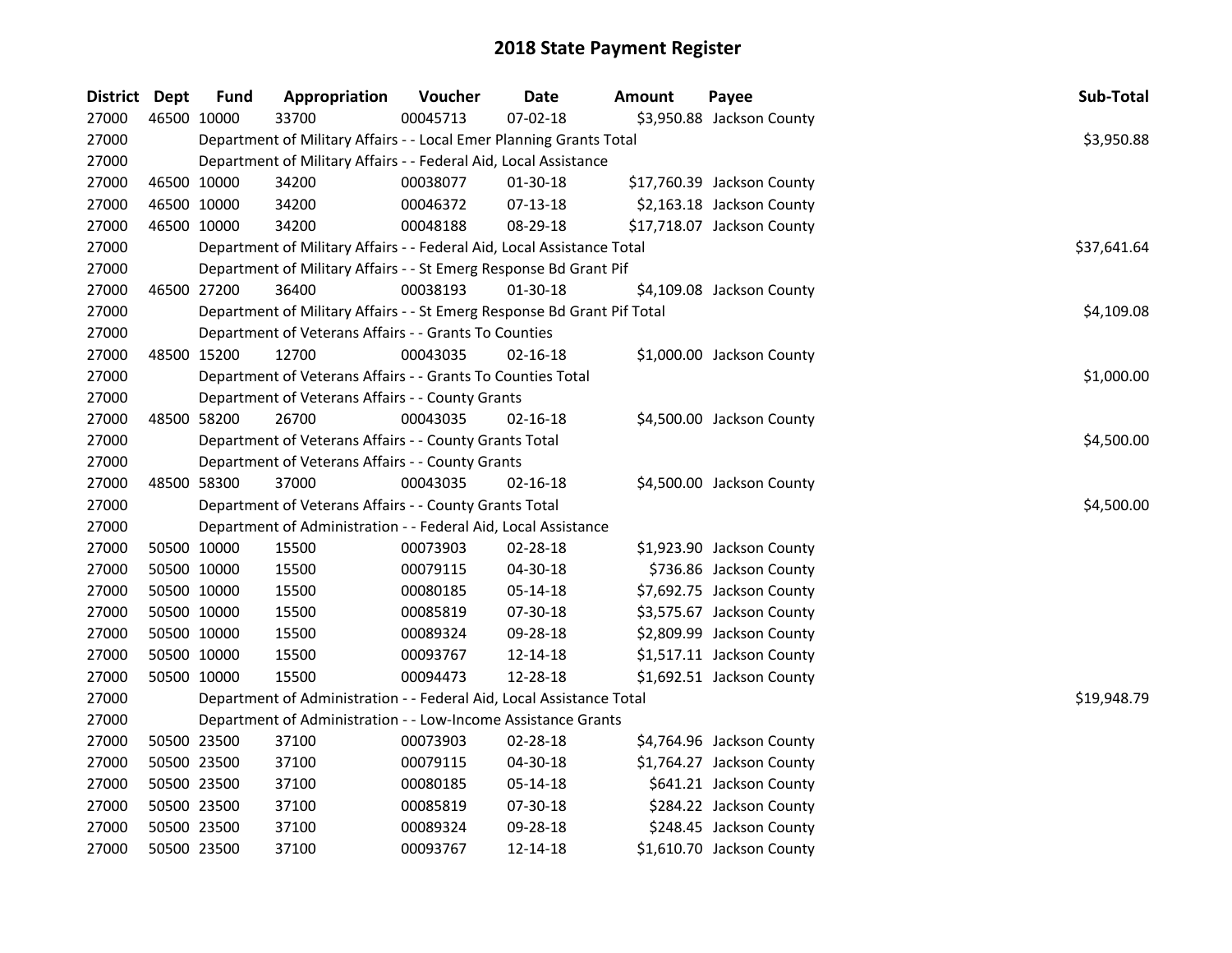| District Dept |             | <b>Fund</b> | Appropriation                                                         | Voucher  | <b>Date</b>    | <b>Amount</b> | Payee                      | Sub-Total    |
|---------------|-------------|-------------|-----------------------------------------------------------------------|----------|----------------|---------------|----------------------------|--------------|
| 27000         |             | 50500 23500 | 37100                                                                 | 00094473 | 12-28-18       |               | \$4,617.70 Jackson County  |              |
| 27000         |             |             | Department of Administration - - Low-Income Assistance Grants Total   |          |                |               |                            | \$13,931.51  |
| 27000         |             |             | Department of Administration - - Land Information Program; Loca       |          |                |               |                            |              |
| 27000         |             | 50500 26900 | 17300                                                                 | 00072917 | $02 - 22 - 18$ |               | \$1,000.00 Jackson County  |              |
| 27000         | 50500 26900 |             | 17300                                                                 | 00075515 | 03-20-18       |               | \$65,032.00 Jackson County |              |
| 27000         |             | 50500 26900 | 17300                                                                 | 00083680 | 06-25-18       |               | \$25,000.00 Jackson County |              |
| 27000         |             | 50500 26900 | 17300                                                                 | 00088074 | 09-11-18       |               | \$25,000.00 Jackson County |              |
| 27000         |             |             | Department of Administration - - Land Information Program; Loca Total |          |                |               |                            | \$116,032.00 |
| 27000         |             |             | Elections Commission - - 2018 Hava Election Security                  |          |                |               |                            |              |
| 27000         |             | 51000 22000 | 18200                                                                 | 00001114 | 07-05-18       |               | \$224.60 Jackson County    |              |
| 27000         |             |             | Elections Commission - - 2018 Hava Election Security Total            |          |                |               |                            | \$224.60     |
| 27000         |             |             | Public Defender Board - - Transcript, Discovery And Int               |          |                |               |                            |              |
| 27000         | 55000 10000 |             | 10600                                                                 | 00123435 | 01-09-18       |               | \$25.00 Jackson County     |              |
| 27000         | 55000 10000 |             | 10600                                                                 | 00123436 | 01-09-18       |               | \$5.00 Jackson County      |              |
| 27000         | 55000 10000 |             | 10600                                                                 | 00123472 | 01-09-18       |               | \$15.00 Jackson County     |              |
| 27000         | 55000 10000 |             | 10600                                                                 | 00123983 | $01 - 16 - 18$ |               | \$15.00 Jackson County     |              |
| 27000         | 55000 10000 |             | 10600                                                                 | 00126016 | 01-29-18       |               | \$5.00 Jackson County      |              |
| 27000         |             | 55000 10000 | 10600                                                                 | 00127080 | 02-05-18       |               | \$14.00 Jackson County     |              |
| 27000         |             | 55000 10000 | 10600                                                                 | 00129505 | 02-21-18       |               | \$5.00 Jackson County      |              |
| 27000         | 55000 10000 |             | 10600                                                                 | 00129506 | 02-21-18       |               | \$15.00 Jackson County     |              |
| 27000         | 55000 10000 |             | 10600                                                                 | 00131608 | 03-07-18       |               | \$5.00 Jackson County      |              |
| 27000         | 55000 10000 |             | 10600                                                                 | 00131609 | 03-07-18       |               | \$10.00 Jackson County     |              |
| 27000         | 55000 10000 |             | 10600                                                                 | 00133997 | 03-26-18       |               | \$15.00 Jackson County     |              |
| 27000         | 55000 10000 |             | 10600                                                                 | 00133998 | 03-26-18       |               | \$10.00 Jackson County     |              |
| 27000         | 55000 10000 |             | 10600                                                                 | 00135291 | 04-04-18       |               | \$10.00 Jackson County     |              |
| 27000         | 55000 10000 |             | 10600                                                                 | 00135292 | 04-04-18       |               | \$12.00 Jackson County     |              |
| 27000         | 55000 10000 |             | 10600                                                                 | 00135293 | 04-04-18       |               | \$10.00 Jackson County     |              |
| 27000         | 55000 10000 |             | 10600                                                                 | 00135325 | $04 - 04 - 18$ |               | \$20.00 Jackson County     |              |
| 27000         | 55000 10000 |             | 10600                                                                 | 00135357 | 04-04-18       |               | \$55.00 Jackson County     |              |
| 27000         | 55000 10000 |             | 10600                                                                 | 00135552 | 04-04-18       |               | \$30.00 Jackson County     |              |
| 27000         | 55000 10000 |             | 10600                                                                 | 00136696 | $04 - 11 - 18$ |               | \$50.00 Jackson County     |              |
| 27000         |             | 55000 10000 | 10600                                                                 | 00136722 | 04-11-18       |               | \$25.00 Jackson County     |              |
| 27000         |             | 55000 10000 | 10600                                                                 | 00136751 | $04 - 11 - 18$ |               | \$12.50 Jackson County     |              |
| 27000         | 55000 10000 |             | 10600                                                                 | 00138167 | 04-23-18       |               | \$110.00 Jackson County    |              |
| 27000         | 55000 10000 |             | 10600                                                                 | 00139645 | 04-30-18       |               | \$30.00 Jackson County     |              |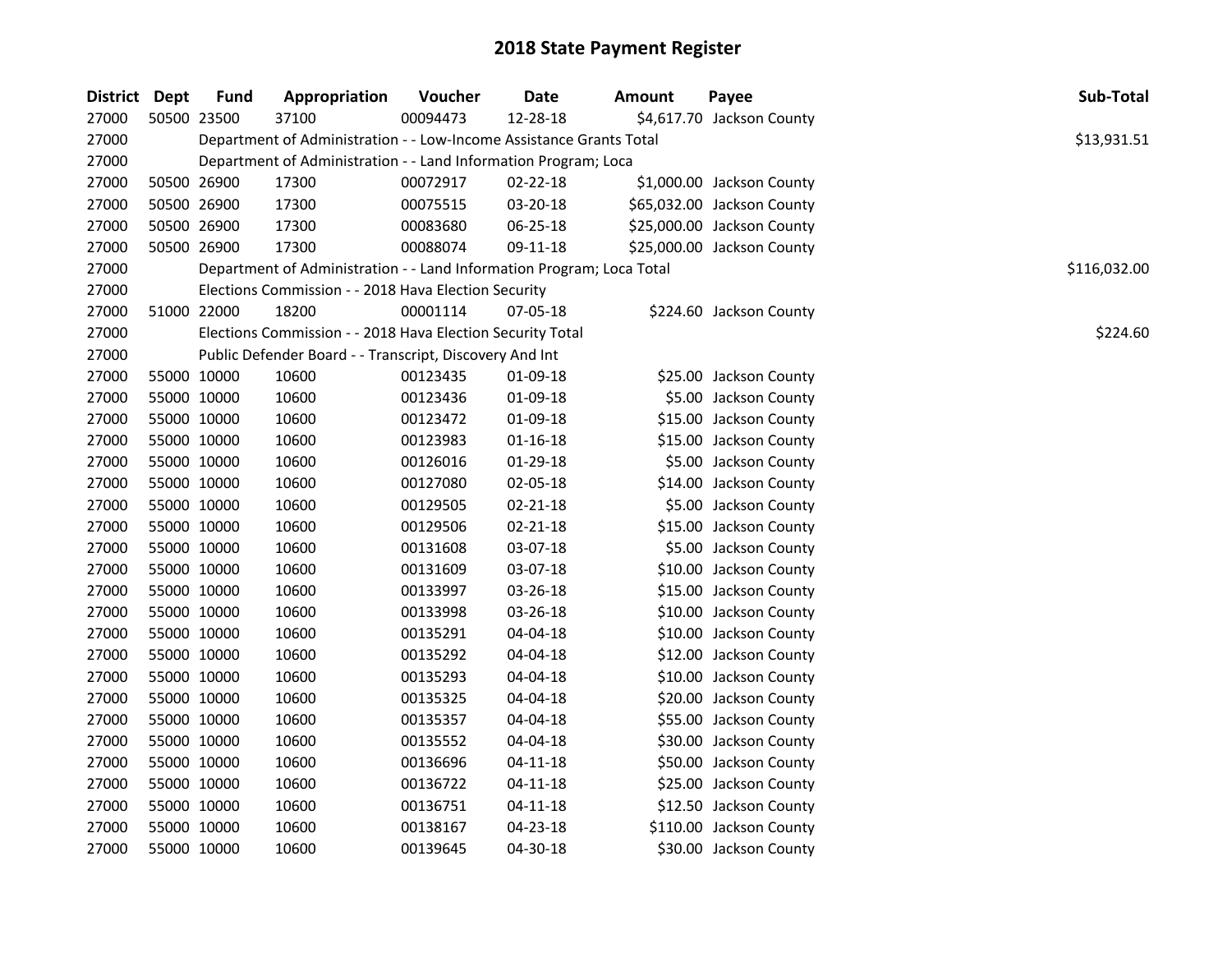| District Dept |             | <b>Fund</b> | Appropriation                                                 | Voucher  | <b>Date</b>    | <b>Amount</b> | Payee                   | Sub-Total  |
|---------------|-------------|-------------|---------------------------------------------------------------|----------|----------------|---------------|-------------------------|------------|
| 27000         | 55000 10000 |             | 10600                                                         | 00141058 | 05-08-18       |               | \$130.00 Jackson County |            |
| 27000         | 55000 10000 |             | 10600                                                         | 00142409 | 05-18-18       |               | \$40.00 Jackson County  |            |
| 27000         | 55000 10000 |             | 10600                                                         | 00143532 | 05-23-18       |               | \$35.00 Jackson County  |            |
| 27000         | 55000 10000 |             | 10600                                                         | 00143559 | 05-23-18       |               | \$15.00 Jackson County  |            |
| 27000         | 55000 10000 |             | 10600                                                         | 00144611 | 06-01-18       |               | \$20.00 Jackson County  |            |
| 27000         | 55000 10000 |             | 10600                                                         | 00147483 | 06-15-18       |               | \$82.00 Jackson County  |            |
| 27000         | 55000 10000 |             | 10600                                                         | 00147517 | 06-15-18       |               | \$80.70 Jackson County  |            |
| 27000         | 55000 10000 |             | 10600                                                         | 00147518 | 06-15-18       |               | \$30.00 Jackson County  |            |
| 27000         | 55000 10000 |             | 10600                                                         | 00147519 | 06-15-18       |               | \$15.00 Jackson County  |            |
| 27000         | 55000 10000 |             | 10600                                                         | 00147980 | 06-22-18       |               | \$20.00 Jackson County  |            |
| 27000         | 55000 10000 |             | 10600                                                         | 00148013 | 06-22-18       |               | \$25.00 Jackson County  |            |
| 27000         | 55000 10000 |             | 10600                                                         | 00150621 | 07-09-18       |               | \$45.00 Jackson County  |            |
| 27000         | 55000 10000 |             | 10600                                                         | 00150673 | $07-10-18$     |               | \$20.00 Jackson County  |            |
| 27000         | 55000 10000 |             | 10600                                                         | 00151460 | $07-17-18$     |               | \$107.00 Jackson County |            |
| 27000         | 55000 10000 |             | 10600                                                         | 00155082 | 08-02-18       |               | \$5.00 Jackson County   |            |
| 27000         | 55000 10000 |             | 10600                                                         | 00157468 | 08-21-18       |               | \$165.00 Jackson County |            |
| 27000         | 55000 10000 |             | 10600                                                         | 00159509 | 09-04-18       |               | \$35.00 Jackson County  |            |
| 27000         | 55000 10000 |             | 10600                                                         | 00160341 | 09-11-18       |               | \$75.00 Jackson County  |            |
| 27000         | 55000 10000 |             | 10600                                                         | 00160384 | 09-11-18       |               | \$15.00 Jackson County  |            |
| 27000         | 55000 10000 |             | 10600                                                         | 00162874 | 09-26-18       |               | \$80.00 Jackson County  |            |
| 27000         | 55000 10000 |             | 10600                                                         | 00167451 | 11-07-18       |               | \$25.00 Jackson County  |            |
| 27000         | 55000 10000 |             | 10600                                                         | 00168472 | 11-16-18       |               | \$24.23 Jackson County  |            |
| 27000         | 55000 10000 |             | 10600                                                         | 00168473 | $11 - 16 - 18$ |               | \$175.00 Jackson County |            |
| 27000         | 55000 10000 |             | 10600                                                         | 00168509 | 11-16-18       |               | \$335.00 Jackson County |            |
| 27000         | 55000 10000 |             | 10600                                                         | 00171534 | 12-06-18       |               | \$25.00 Jackson County  |            |
| 27000         | 55000 10000 |             | 10600                                                         | 00171572 | 12-06-18       |               | \$40.00 Jackson County  |            |
| 27000         | 55000 10000 |             | 10600                                                         | 00171573 | 12-06-18       |               | \$15.00 Jackson County  |            |
| 27000         | 55000 10000 |             | 10600                                                         | 00171606 | 12-06-18       |               | \$60.00 Jackson County  |            |
| 27000         |             |             | Public Defender Board - - Transcript, Discovery And Int Total |          |                |               |                         | \$2,242.43 |
| 27000         |             |             | Department of Revenue - - General Program Operations          |          |                |               |                         |            |
| 27000         | 56600 10000 |             | 10100                                                         | 00083366 | 02-16-18       |               | \$210.50 Jackson County |            |
| 27000         | 56600 10000 |             | 10100                                                         | 00106648 | 08-17-18       |               | \$210.50 Jackson County |            |
| 27000         |             |             | Department of Revenue - - General Program Operations Total    |          |                |               |                         | \$421.00   |
| 27000         |             |             | Circuit Courts - - Circuit Courts                             |          |                |               |                         |            |
| 27000         | 62500 10000 |             | 10100                                                         | 00000774 | 06-07-18       |               | \$246.00 Jackson County |            |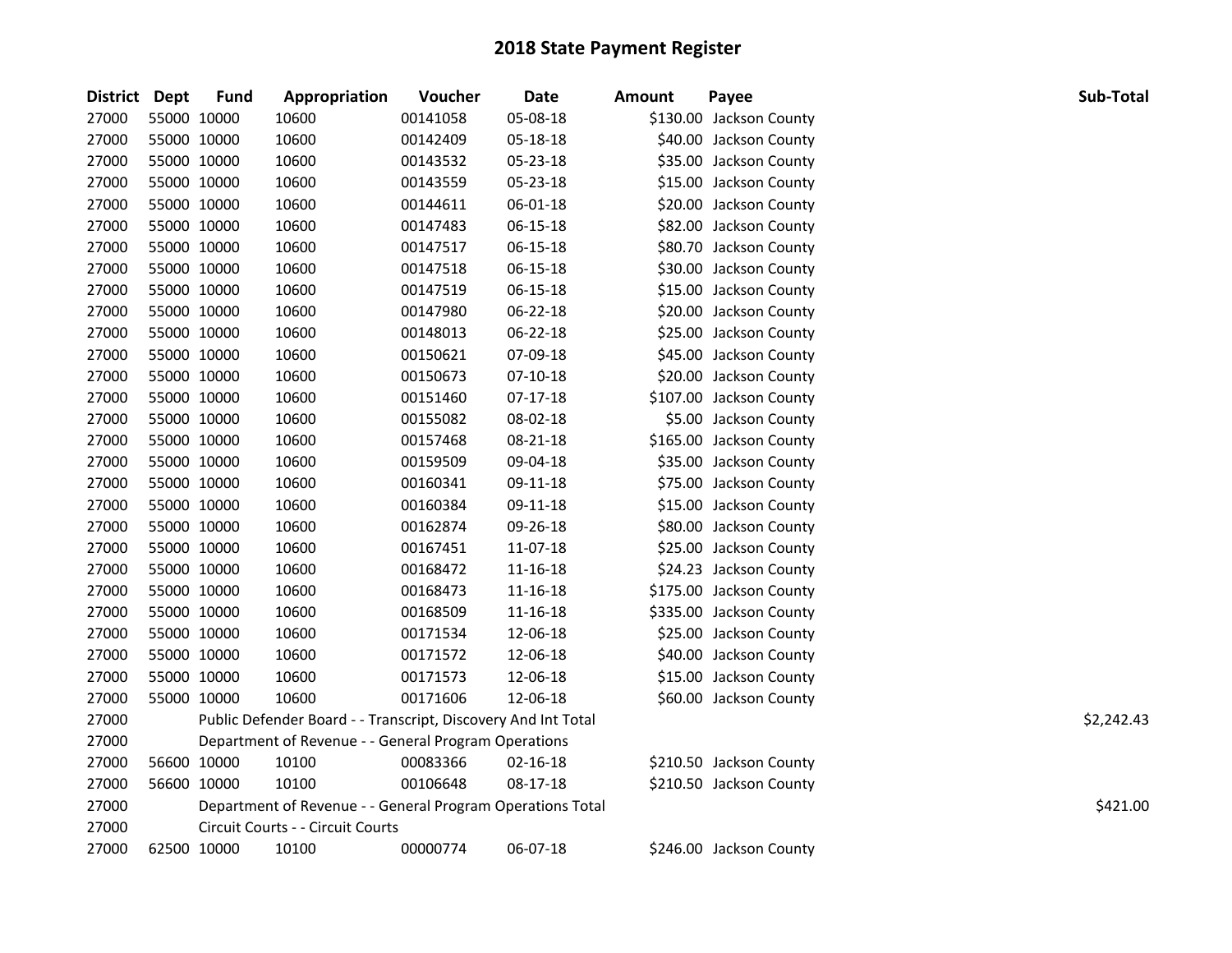| <b>District</b> | <b>Dept</b> | <b>Fund</b> | Appropriation                                                         | Voucher      | Date           | <b>Amount</b> | Payee                         | Sub-Total       |
|-----------------|-------------|-------------|-----------------------------------------------------------------------|--------------|----------------|---------------|-------------------------------|-----------------|
| 27000           |             |             | Circuit Courts - - Circuit Courts Total                               |              |                |               |                               | \$246.00        |
| 27000           |             |             | Circuit Courts - - Circuit Court Costs                                |              |                |               |                               |                 |
| 27000           |             | 62500 10000 | 10500                                                                 | 00000492     | 01-09-18       |               | \$26,137.00 Jackson County    |                 |
| 27000           |             | 62500 10000 | 10500                                                                 | 00000736     | 04-26-18       |               | \$356.24 Jackson County       |                 |
| 27000           |             | 62500 10000 | 10500                                                                 | 00000966     | 08-24-18       |               | \$54,591.73 Jackson County    |                 |
| 27000           |             | 62500 10000 | 10500                                                                 | 00001050     | 09-11-18       |               | \$479.04 Jackson County       |                 |
| 27000           |             |             | Circuit Courts - - Circuit Court Costs Total                          |              |                |               |                               | \$81,564.01     |
| 27000           |             |             | Circuit Courts - - Court Interpreters                                 |              |                |               |                               |                 |
| 27000           |             | 62500 10000 | 12100                                                                 | 00000592     | $02 - 01 - 18$ |               | \$115.00 Jackson County       |                 |
| 27000           |             |             | Circuit Courts - - Court Interpreters Total                           |              |                |               |                               | \$115.00        |
| 27000           |             |             | Shared Revenue and Tax Relief - - County And Municipal Aid            |              |                |               |                               |                 |
| 27000           |             | 83500 10000 | 10500                                                                 | 00033350     | $07 - 23 - 18$ |               | \$138,571.20 Jackson County   |                 |
| 27000           |             | 83500 10000 | 10500                                                                 | 00036236     | 11-19-18       |               | \$785,236.77 Jackson County   |                 |
| 27000           |             |             | Shared Revenue and Tax Relief - - County And Municipal Aid Total      |              |                |               |                               | \$923,807.97    |
| 27000           |             |             | Shared Revenue and Tax Relief - - Exempt Computer Aid                 |              |                |               |                               |                 |
| 27000           |             | 83500 10000 | 10900                                                                 | 00029896     | $07 - 23 - 18$ |               | \$21,439.60 Jackson County    |                 |
| 27000           |             |             | Shared Revenue and Tax Relief - - Exempt Computer Aid Total           |              |                |               |                               | \$21,439.60     |
| 27000           |             |             | Shared Revenue and Tax Relief - - Utility Aid                         |              |                |               |                               |                 |
| 27000           |             | 83500 10000 | 11000                                                                 | 00033350     | $07 - 23 - 18$ |               | \$9,608.30 Jackson County     |                 |
| 27000           |             | 83500 10000 | 11000                                                                 | 00036236     | 11-19-18       |               | \$59,401.17 Jackson County    |                 |
| 27000           |             |             | Shared Revenue and Tax Relief - - Utility Aid Total                   |              |                |               |                               | \$69,009.47     |
| 27000           |             |             | Shared Revenue and Tax Relief - - School Lvy Tx/First Dollar Cr       |              |                |               |                               |                 |
| 27000           |             | 83500 10000 | 30200                                                                 | 00029612     | $07 - 23 - 18$ |               | \$696,511.24 Jackson County   |                 |
| 27000           |             | 83500 10000 | 30200                                                                 | 00029760     | $07 - 23 - 18$ |               | \$3,014,251.57 Jackson County |                 |
| 27000           |             |             | Shared Revenue and Tax Relief - - School Lvy Tx/First Dollar Cr Total |              |                |               |                               | \$3,710,762.81  |
| 27000           |             |             | Shared Revenue and Tax Relief - - Lottery & Gaming Credit             |              |                |               |                               |                 |
| 27000           |             | 83500 52100 | 36300                                                                 | 00027127     | 03-26-18       |               | \$644,800.67 Jackson County   |                 |
| 27000           |             |             | Shared Revenue and Tax Relief - - Lottery & Gaming Credit Total       | \$644,800.67 |                |               |                               |                 |
| 27000 Total     |             |             |                                                                       |              |                |               |                               | \$14,527,853.69 |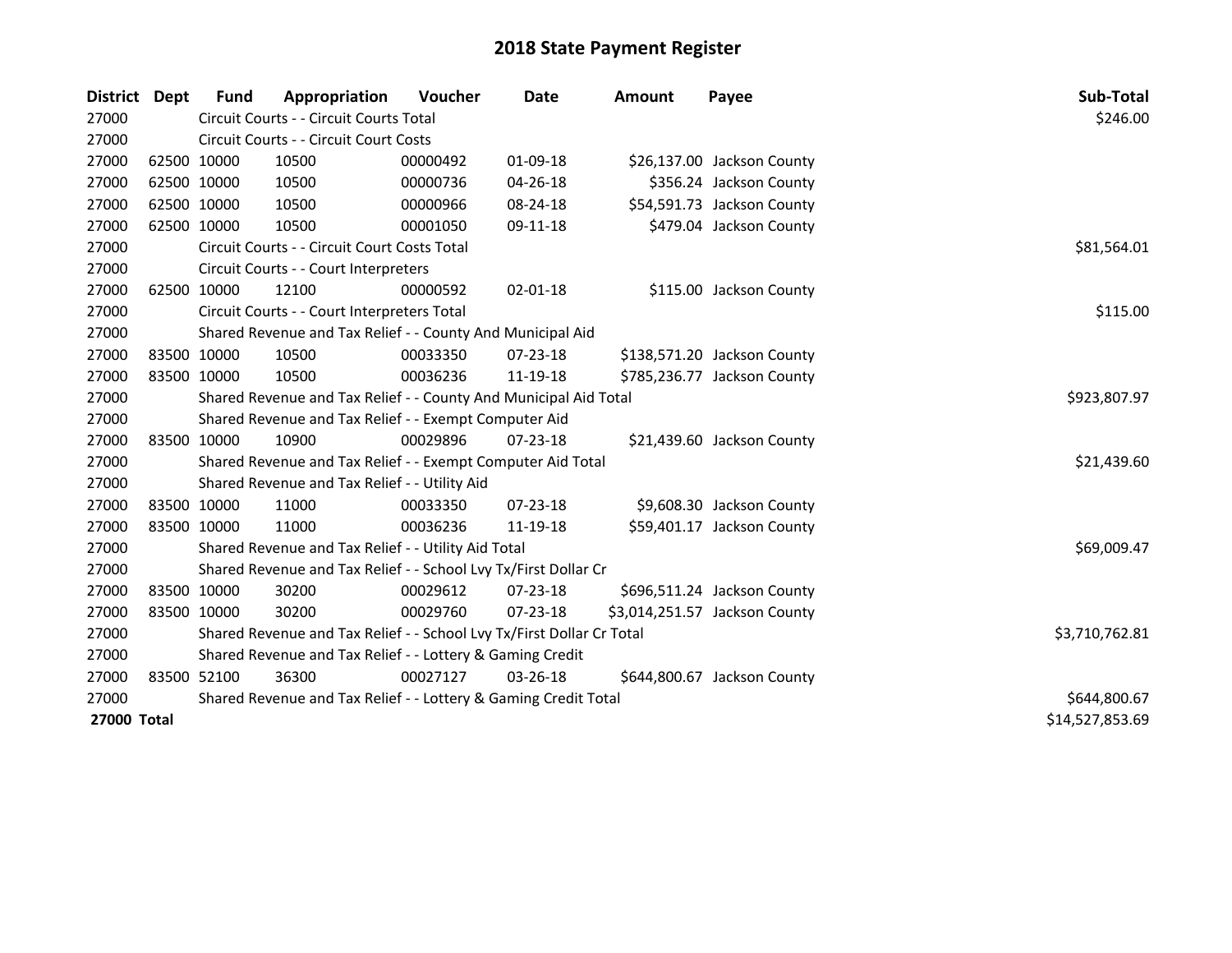| District Dept |             | <b>Fund</b> | Appropriation                                                        | Voucher  | Date           | <b>Amount</b> | Payee                     | Sub-Total    |
|---------------|-------------|-------------|----------------------------------------------------------------------|----------|----------------|---------------|---------------------------|--------------|
| 27002         |             |             | Dept of Safety & Prof Services - - Fire Dues Distribution            |          |                |               |                           |              |
| 27002         | 16500 10000 |             | 22500                                                                | 00024225 | $07 - 25 - 18$ |               | \$5,515.01 Town Of Adams  |              |
| 27002         |             |             | Dept of Safety & Prof Services - - Fire Dues Distribution Total      |          |                |               |                           | \$5,515.01   |
| 27002         |             |             | Dept of Natural Resources - - Aids In Lieu Of Taxes - Gener          |          |                |               |                           |              |
| 27002         | 37000 10000 |             | 50300                                                                | 00211591 | $02 - 02 - 18$ |               | \$2,283.71 Town Of Adams  |              |
| 27002         |             |             | Dept of Natural Resources - - Aids In Lieu Of Taxes - Gener Total    |          |                |               |                           | \$2,283.71   |
| 27002         |             |             | Dept of Natural Resources - - Resaids - Cnty Forst, Cl & Mfl         |          |                |               |                           |              |
| 27002         |             | 37000 21200 | 57100                                                                | 00247561 | 06-28-18       |               | \$534.63 Town Of Adams    |              |
| 27002         |             |             | Dept of Natural Resources - - Resaids - Cnty Forst, Cl & Mfl Total   |          |                |               |                           | \$534.63     |
| 27002         |             |             | Dept of Natural Resources - - Aids In Lieu Of Taxes - Sum S          |          |                |               |                           |              |
| 27002         |             | 37000 21200 | 57900                                                                | 00229179 | 04-20-18       |               | \$884.01 Town Of Adams    |              |
| 27002         |             |             | Dept of Natural Resources - - Aids In Lieu Of Taxes - Sum S Total    |          |                |               |                           | \$884.01     |
| 27002         |             |             | WI Dept of Transportation - - Trns Aids To Mnc.-Sf                   |          |                |               |                           |              |
| 27002         |             | 39500 21100 | 19100                                                                | 00204373 | 01-02-18       |               | \$31,827.45 Town Of Adams |              |
| 27002         |             | 39500 21100 | 19100                                                                | 00234882 | 04-02-18       |               | \$31,827.45 Town Of Adams |              |
| 27002         |             | 39500 21100 | 19100                                                                | 00268581 | 07-02-18       |               | \$31,827.45 Town Of Adams |              |
| 27002         | 39500 21100 |             | 19100                                                                | 00302633 | $10 - 01 - 18$ |               | \$31,827.46 Town Of Adams |              |
| 27002         |             |             | WI Dept of Transportation - - Trns Aids To Mnc.-Sf Total             |          |                |               |                           | \$127,309.81 |
| 27002         |             |             | WI Dept of Transportation - - Hwy Mgmt & Opers Sf                    |          |                |               |                           |              |
| 27002         | 39500 21100 |             | 36500                                                                | 00332573 | 12-17-18       |               | \$310.00 Town Of Adams    |              |
| 27002         |             |             | WI Dept of Transportation - - Hwy Mgmt & Opers Sf Total              |          |                |               |                           | \$310.00     |
| 27002         |             |             | Department of Administration - - Hv Trans Ln Annual Impact Fee       |          |                |               |                           |              |
| 27002         | 50500 10000 |             | 17400                                                                | 00078638 | 05-01-18       |               | \$31,313.00 Town Of Adams |              |
| 27002         |             |             | Department of Administration - - Hv Trans Ln Annual Impact Fee Total |          |                |               |                           | \$31,313.00  |
| 27002         |             |             | Shared Revenue and Tax Relief - - County And Municipal Aid           |          |                |               |                           |              |
| 27002         |             | 83500 10000 | 10500                                                                | 00033323 | 07-23-18       |               | \$3,861.17 Town Of Adams  |              |
| 27002         | 83500 10000 |             | 10500                                                                | 00036209 | 11-19-18       |               | \$21,879.94 Town Of Adams |              |
| 27002         |             |             | Shared Revenue and Tax Relief - - County And Municipal Aid Total     |          |                |               |                           | \$25,741.11  |
| 27002         |             |             | Shared Revenue and Tax Relief - - Exempt Computer Aid                |          |                |               |                           |              |
| 27002         | 83500 10000 |             | 10900                                                                | 00030592 | 07-23-18       |               | \$12.18 Town Of Adams     |              |
| 27002         |             |             | Shared Revenue and Tax Relief - - Exempt Computer Aid Total          |          |                |               |                           | \$12.18      |
| 27002         |             |             | Shared Revenue and Tax Relief - - Utility Aid                        |          |                |               |                           |              |
| 27002         |             | 83500 10000 | 11000                                                                | 00033323 | 07-23-18       |               | \$1,427.42 Town Of Adams  |              |
| 27002         | 83500 10000 |             | 11000                                                                | 00036209 | 11-19-18       |               | \$7,988.08 Town Of Adams  |              |
| 27002         |             |             | Shared Revenue and Tax Relief - - Utility Aid Total                  |          |                |               |                           | \$9,415.50   |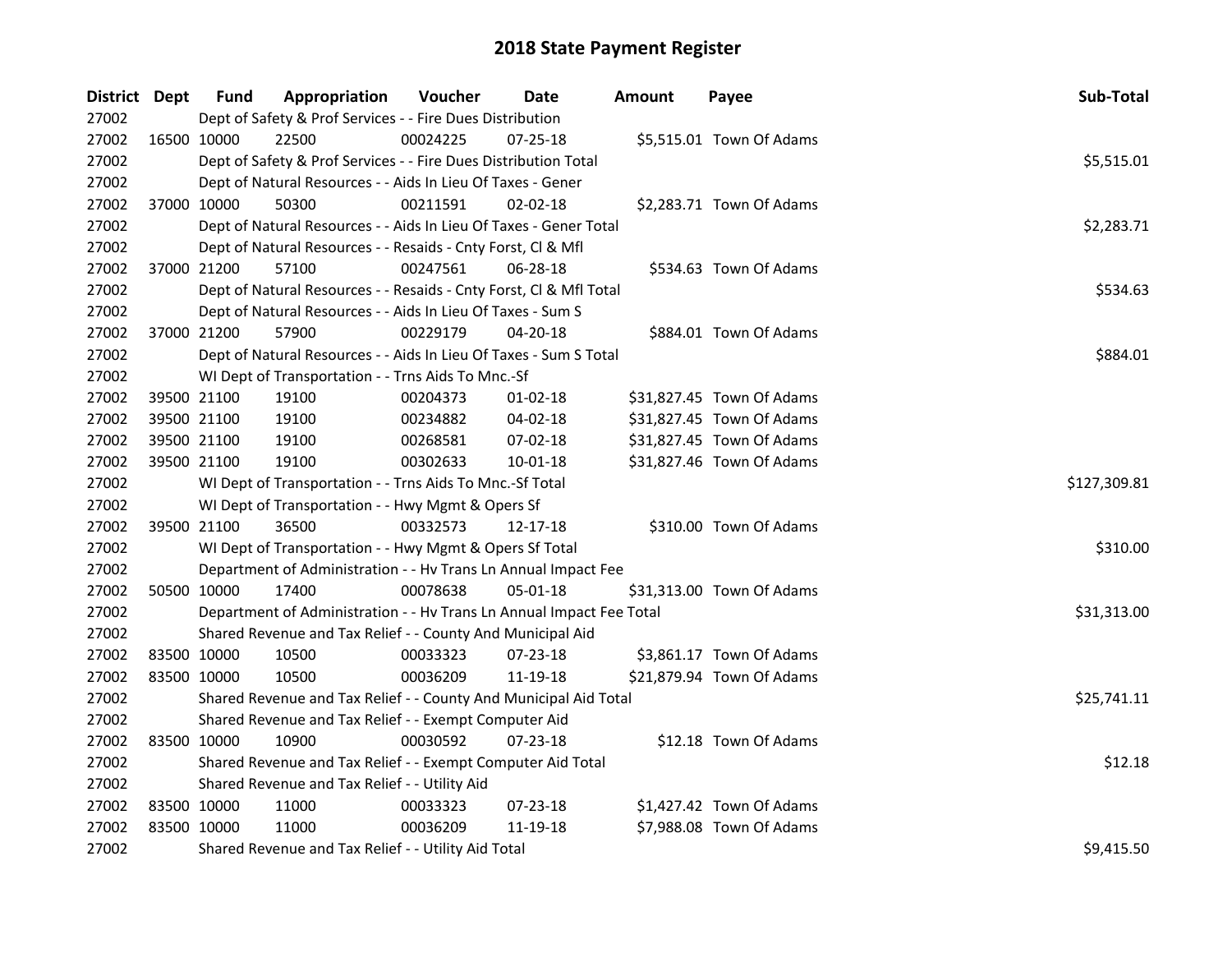| District Dept Fund | Appropriation | Voucher | Date | <b>Amount</b> | Payee | Sub-Total    |
|--------------------|---------------|---------|------|---------------|-------|--------------|
| 27002 Total        |               |         |      |               |       | \$203,318.96 |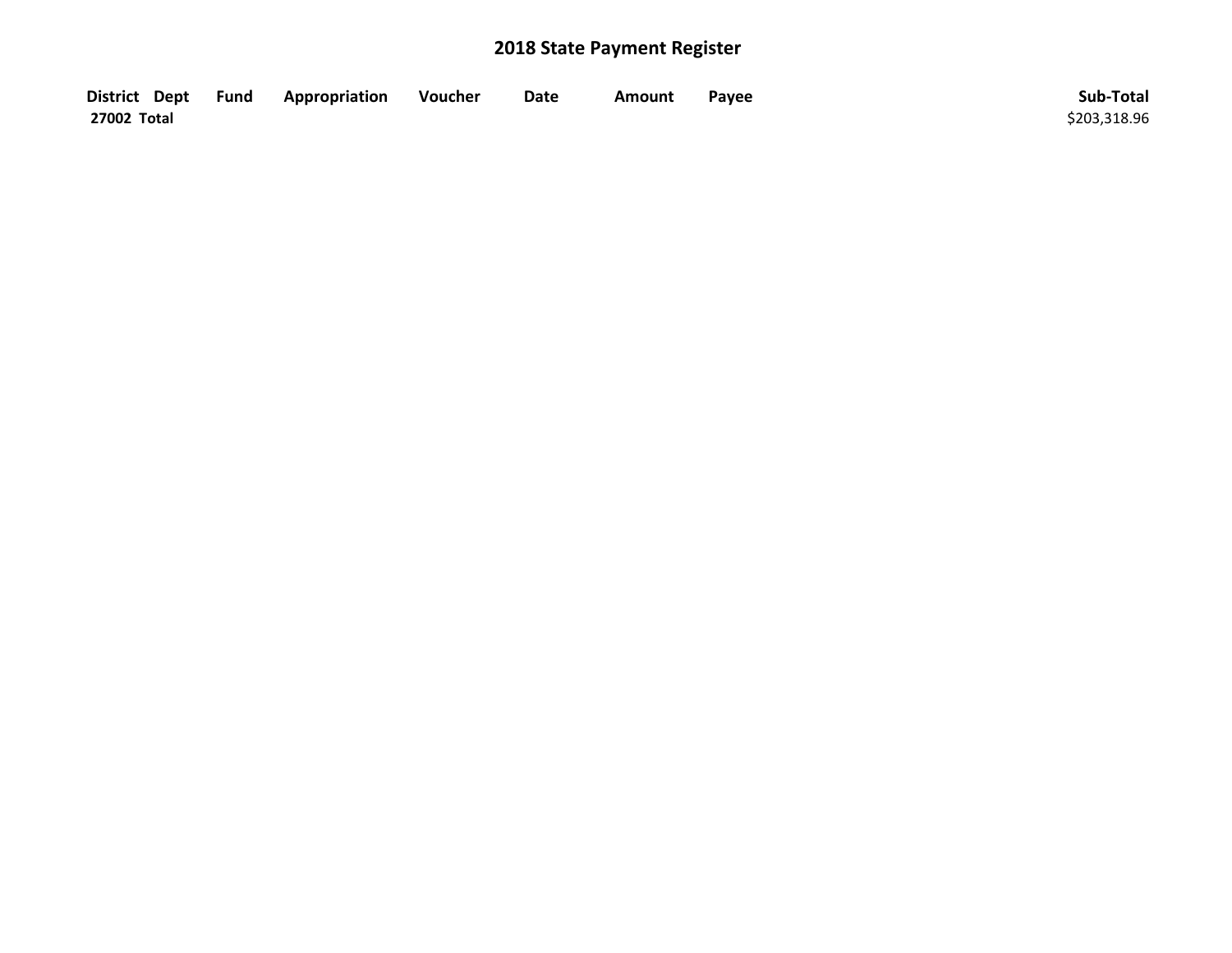| District Dept |             | <b>Fund</b> | Appropriation                                                        | Voucher  | Date           | <b>Amount</b> | Payee                      | Sub-Total    |
|---------------|-------------|-------------|----------------------------------------------------------------------|----------|----------------|---------------|----------------------------|--------------|
| 27004         |             |             | Dept of Safety & Prof Services - - Fire Dues Distribution            |          |                |               |                            |              |
| 27004         |             | 16500 10000 | 22500                                                                | 00024226 | 07-24-18       |               | \$3,855.28 Town Of Albion  |              |
| 27004         |             |             | Dept of Safety & Prof Services - - Fire Dues Distribution Total      |          |                |               |                            | \$3,855.28   |
| 27004         |             |             | Dept of Natural Resources - - Aids In Lieu Of Taxes - Gener          |          |                |               |                            |              |
| 27004         |             | 37000 10000 | 50300                                                                | 00211588 | $02 - 02 - 18$ |               | \$327.48 Town Of Albion    |              |
| 27004         |             |             | Dept of Natural Resources - - Aids In Lieu Of Taxes - Gener Total    |          |                |               |                            | \$327.48     |
| 27004         |             |             | Dept of Natural Resources - - Resaids - Cnty Forst, Cl & Mfl         |          |                |               |                            |              |
| 27004         |             | 37000 21200 | 57100                                                                | 00247562 | 06-28-18       |               | \$655.69 Town Of Albion    |              |
| 27004         |             |             | Dept of Natural Resources - - Resaids - Cnty Forst, Cl & Mfl Total   |          |                |               |                            | \$655.69     |
| 27004         |             |             | Dept of Natural Resources - - Aids In Lieu Of Taxes - Sum S          |          |                |               |                            |              |
| 27004         |             | 37000 21200 | 57900                                                                | 00229165 | 04-20-18       |               | \$174.65 Town Of Albion    |              |
| 27004         | 37000 21200 |             | 57900                                                                | 00229166 | 04-20-18       |               | \$46.68 Town Of Albion     |              |
| 27004         |             |             | Dept of Natural Resources - - Aids In Lieu Of Taxes - Sum S Total    |          |                |               |                            | \$221.33     |
| 27004         |             |             | WI Dept of Transportation - - Trns Aids To Mnc.-Sf                   |          |                |               |                            |              |
| 27004         |             | 39500 21100 | 19100                                                                | 00204374 | 01-02-18       |               | \$32,263.44 Town Of Albion |              |
| 27004         |             | 39500 21100 | 19100                                                                | 00234883 | 04-02-18       |               | \$32,263.44 Town Of Albion |              |
| 27004         |             | 39500 21100 | 19100                                                                | 00268582 | 07-02-18       |               | \$32,263.44 Town Of Albion |              |
| 27004         |             | 39500 21100 | 19100                                                                | 00302634 | 10-01-18       |               | \$32,263.46 Town Of Albion |              |
| 27004         |             |             | WI Dept of Transportation - - Trns Aids To Mnc.-Sf Total             |          |                |               |                            | \$129,053.78 |
| 27004         |             |             | Department of Administration - - Hv Trans Ln Annual Impact Fee       |          |                |               |                            |              |
| 27004         | 50500 10000 |             | 17400                                                                | 00078637 | 05-01-18       |               | \$41,391.00 Town Of Albion |              |
| 27004         |             |             | Department of Administration - - Hv Trans Ln Annual Impact Fee Total |          |                |               |                            | \$41,391.00  |
| 27004         |             |             | Shared Revenue and Tax Relief - - County And Municipal Aid           |          |                |               |                            |              |
| 27004         |             | 83500 10000 | 10500                                                                | 00033324 | 07-23-18       |               | \$3,236.24 Town Of Albion  |              |
| 27004         |             | 83500 10000 | 10500                                                                | 00036210 | 11-19-18       |               | \$18,338.66 Town Of Albion |              |
| 27004         |             |             | Shared Revenue and Tax Relief - - County And Municipal Aid Total     |          |                |               |                            | \$21,574.90  |
| 27004         |             |             | Shared Revenue and Tax Relief - - Exempt Computer Aid                |          |                |               |                            |              |
| 27004         | 83500 10000 |             | 10900                                                                | 00030593 | 07-23-18       |               | \$28.41 Town Of Albion     |              |
| 27004         |             |             | Shared Revenue and Tax Relief - - Exempt Computer Aid Total          |          |                |               |                            | \$28.41      |
| 27004         |             |             | Shared Revenue and Tax Relief - - Utility Aid                        |          |                |               |                            |              |
| 27004         |             | 83500 10000 | 11000                                                                | 00033324 | $07 - 23 - 18$ |               | \$44.16 Town Of Albion     |              |
| 27004         | 83500 10000 |             | 11000                                                                | 00036210 | 11-19-18       |               | \$260.78 Town Of Albion    |              |
| 27004         |             |             | Shared Revenue and Tax Relief - - Utility Aid Total                  |          |                |               |                            | \$304.94     |
| 27004         |             |             | Shared Revenue and Tax Relief - - Lottery & Gaming Credit            |          |                |               |                            |              |
| 27004         |             | 83500 52100 | 36300                                                                | 00027412 | 03-26-18       |               | \$1,209.72 Town Of Albion  |              |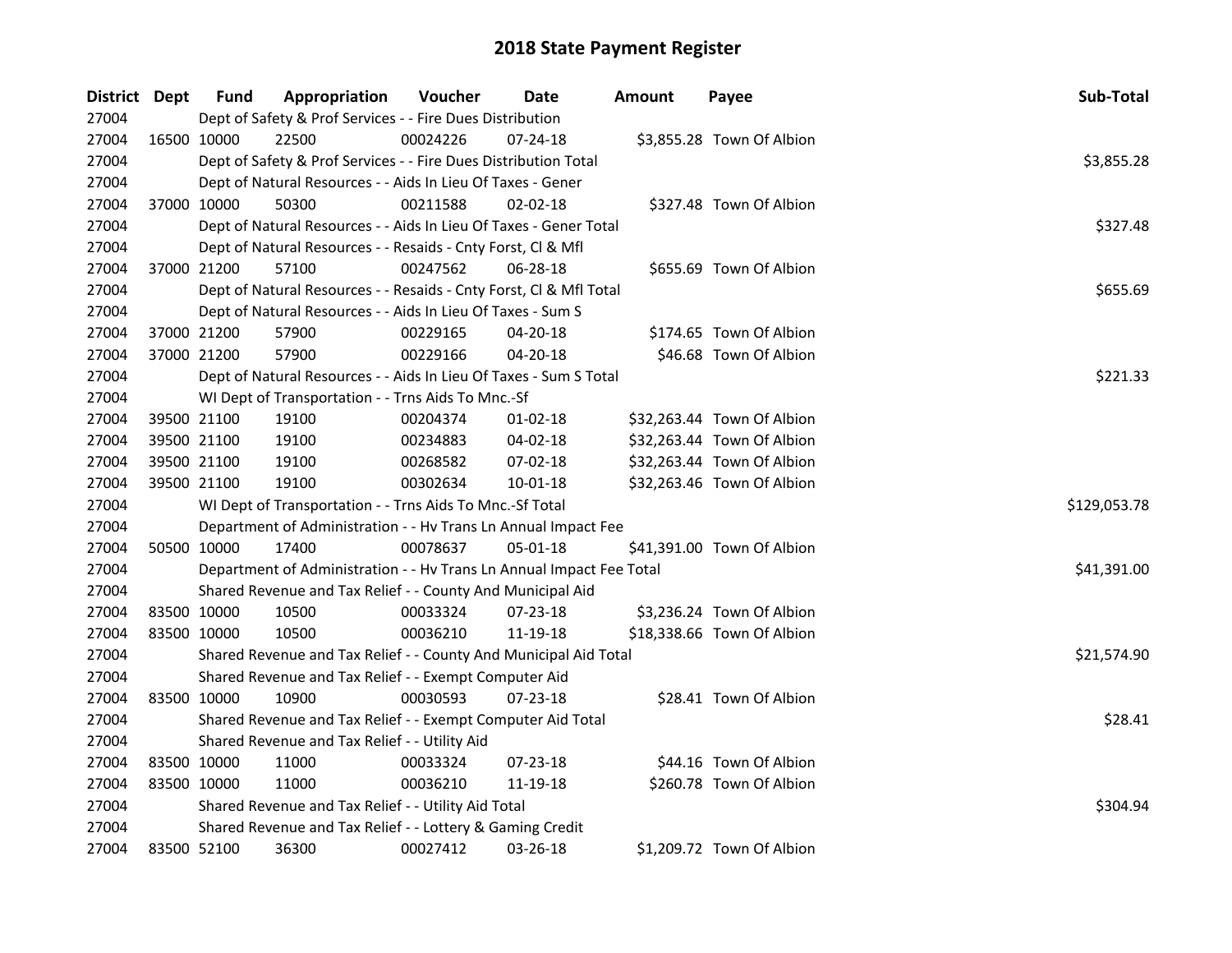| District Dept | Fund | <b>Appropriation</b>                                            | Voucher    | Date | Amount | Pavee | Sub-Total    |
|---------------|------|-----------------------------------------------------------------|------------|------|--------|-------|--------------|
| 27004         |      | Shared Revenue and Tax Relief - - Lottery & Gaming Credit Total | \$1.209.72 |      |        |       |              |
| 27004 Total   |      |                                                                 |            |      |        |       | \$198,622.53 |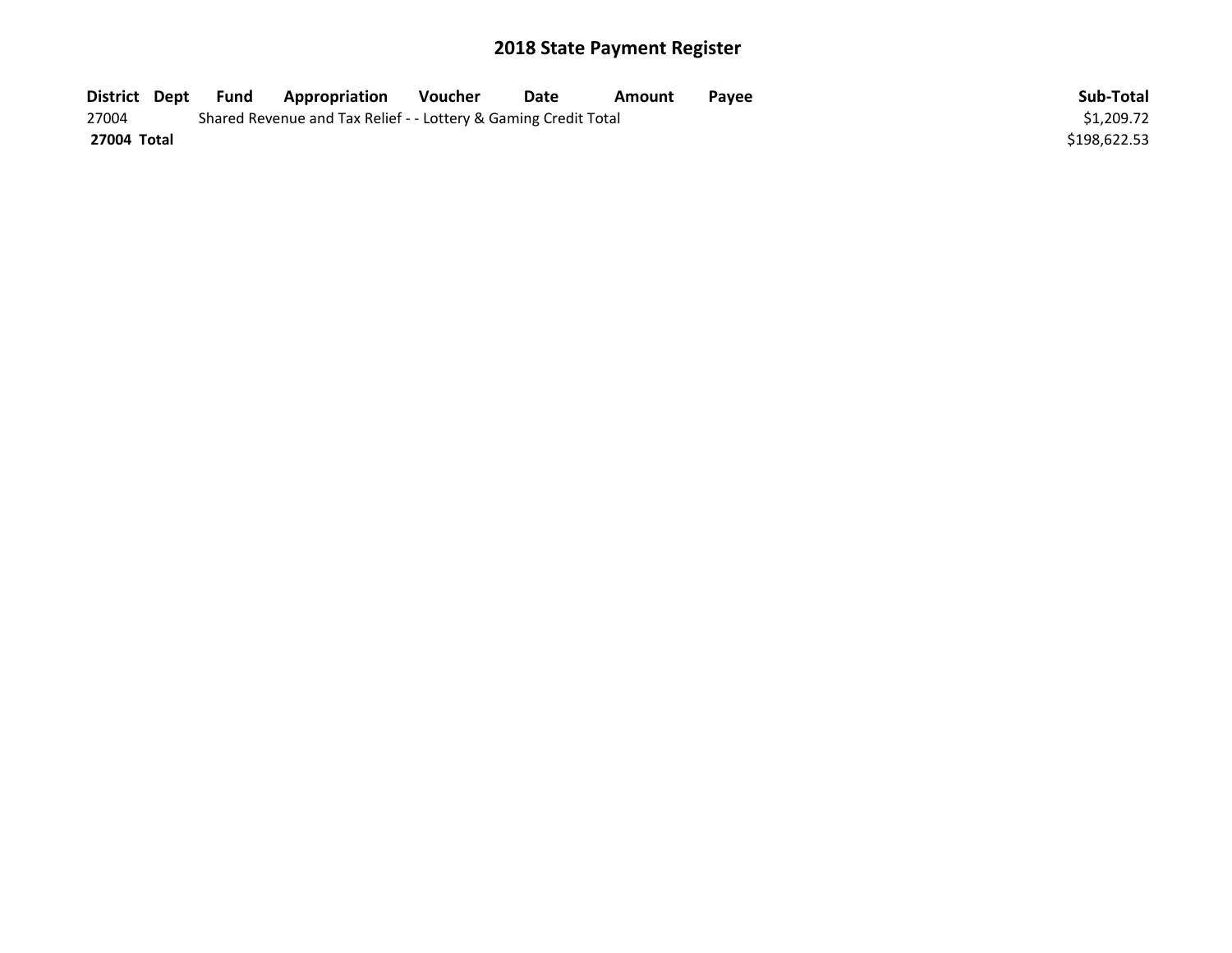| District    | Dept        | <b>Fund</b> | Appropriation                                                      | Voucher  | Date           | <b>Amount</b> | Payee                    | Sub-Total    |
|-------------|-------------|-------------|--------------------------------------------------------------------|----------|----------------|---------------|--------------------------|--------------|
| 27006       |             |             | Dept of Safety & Prof Services - - Fire Dues Distribution          |          |                |               |                          |              |
| 27006       | 16500 10000 |             | 22500                                                              | 00024227 | $07 - 24 - 18$ |               | \$4,203.06 Town Of Alma  |              |
| 27006       |             |             | Dept of Safety & Prof Services - - Fire Dues Distribution Total    |          |                |               |                          | \$4,203.06   |
| 27006       |             |             | Dept of Natural Resources - - Aids In Lieu Of Taxes - Gener        |          |                |               |                          |              |
| 27006       | 37000 10000 |             | 50300                                                              | 00211572 | $02 - 02 - 18$ |               | \$1,268.64 Town Of Alma  |              |
| 27006       | 37000 10000 |             | 50300                                                              | 00229041 | 04-20-18       |               | \$108.75 Town Of Alma    |              |
| 27006       |             |             | Dept of Natural Resources - - Aids In Lieu Of Taxes - Gener Total  |          |                |               |                          | \$1,377.39   |
| 27006       |             |             | Dept of Natural Resources - - Resaids - Cnty Forst, CI & Mfl       |          |                |               |                          |              |
| 27006       | 37000 21200 |             | 57100                                                              | 00247563 | 06-28-18       |               | \$2,305.59 Town Of Alma  |              |
| 27006       |             |             | Dept of Natural Resources - - Resaids - Cnty Forst, CI & Mfl Total |          |                |               |                          | \$2,305.59   |
| 27006       |             |             | Dept of Natural Resources - - Aids In Lieu Of Taxes - Sum S        |          |                |               |                          |              |
| 27006       | 37000 21200 |             | 57900                                                              | 00229042 | 04-20-18       |               | \$46.59 Town Of Alma     |              |
| 27006       |             |             | Dept of Natural Resources - - Aids In Lieu Of Taxes - Sum S Total  |          |                |               |                          | \$46.59      |
| 27006       |             |             | WI Dept of Transportation - - Trns Aids To Mnc.-Sf                 |          |                |               |                          |              |
| 27006       | 39500 21100 |             | 19100                                                              | 00204375 | $01 - 02 - 18$ |               | \$41,007.18 Town Of Alma |              |
| 27006       | 39500 21100 |             | 19100                                                              | 00234884 | 04-02-18       |               | \$41,007.18 Town Of Alma |              |
| 27006       | 39500 21100 |             | 19100                                                              | 00268583 | $07 - 02 - 18$ |               | \$41,007.18 Town Of Alma |              |
| 27006       | 39500 21100 |             | 19100                                                              | 00302635 | 10-01-18       |               | \$41,007.20 Town Of Alma |              |
| 27006       |             |             | WI Dept of Transportation - - Trns Aids To Mnc.-Sf Total           |          |                |               |                          | \$164,028.74 |
| 27006       |             |             | Shared Revenue and Tax Relief - - County And Municipal Aid         |          |                |               |                          |              |
| 27006       | 83500 10000 |             | 10500                                                              | 00033325 | 07-23-18       |               | \$7,228.76 Town Of Alma  |              |
| 27006       | 83500 10000 |             | 10500                                                              | 00036211 | 11-19-18       |               | \$40,962.97 Town Of Alma |              |
| 27006       |             |             | Shared Revenue and Tax Relief - - County And Municipal Aid Total   |          |                |               |                          | \$48,191.73  |
| 27006       |             |             | Shared Revenue and Tax Relief - - Exempt Computer Aid              |          |                |               |                          |              |
| 27006       | 83500 10000 |             | 10900                                                              | 00030594 | 07-23-18       |               | \$44.65 Town Of Alma     |              |
| 27006       |             |             | Shared Revenue and Tax Relief - - Exempt Computer Aid Total        |          |                |               |                          | \$44.65      |
| 27006       |             |             | Shared Revenue and Tax Relief - - Utility Aid                      |          |                |               |                          |              |
| 27006       | 83500 10000 |             | 11000                                                              | 00033325 | $07 - 23 - 18$ |               | \$139.37 Town Of Alma    |              |
| 27006       | 83500 10000 |             | 11000                                                              | 00036211 | 11-19-18       |               | \$823.05 Town Of Alma    |              |
| 27006       |             |             | Shared Revenue and Tax Relief - - Utility Aid Total                |          |                |               |                          | \$962.42     |
| 27006 Total |             |             |                                                                    |          |                |               |                          | \$221,160.17 |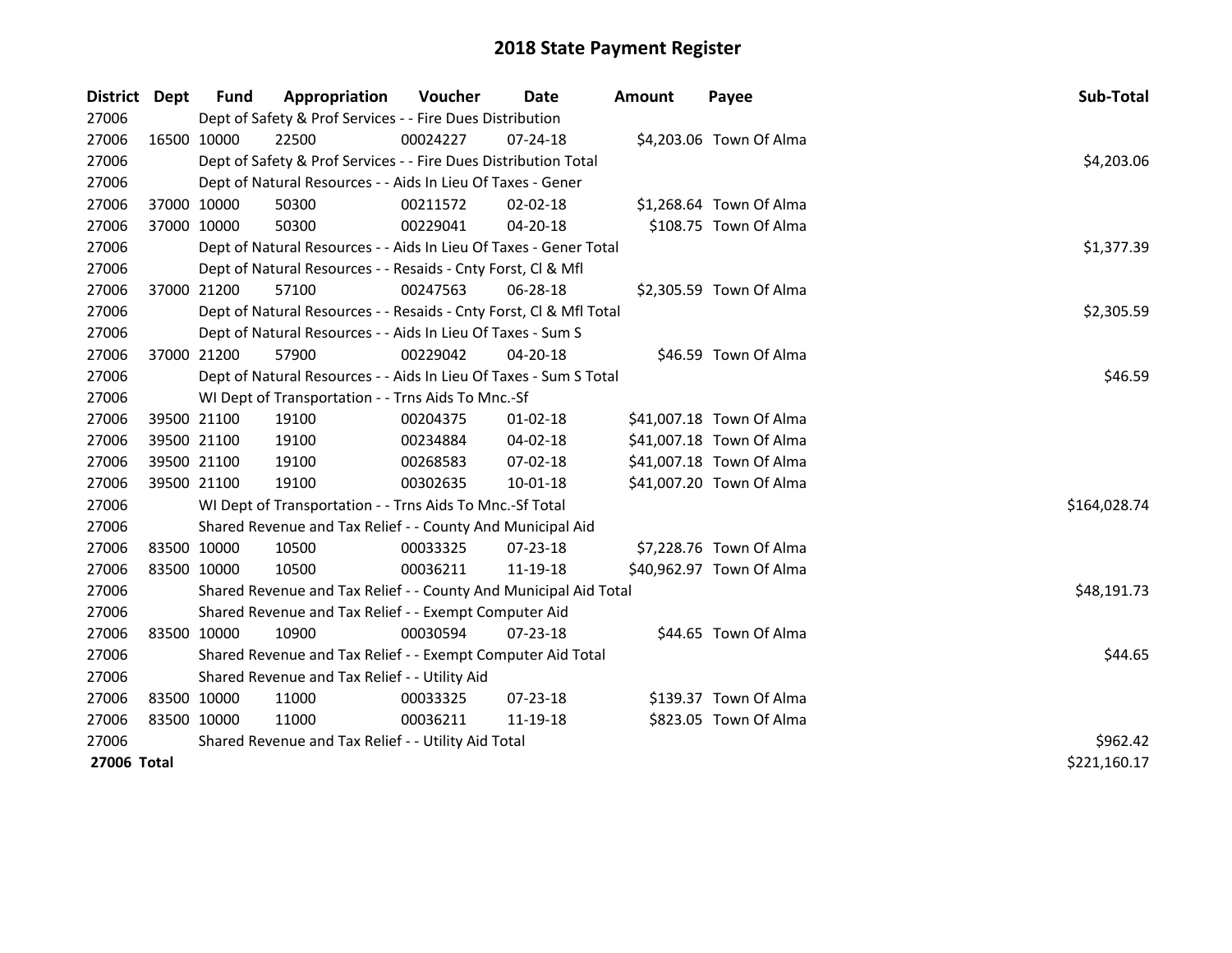| <b>District</b> | Dept | Fund        | Appropriation                                                      | Voucher  | Date           | Amount | Payee                          | Sub-Total   |
|-----------------|------|-------------|--------------------------------------------------------------------|----------|----------------|--------|--------------------------------|-------------|
| 27008           |      |             | Dept of Safety & Prof Services - - Fire Dues Distribution          |          |                |        |                                |             |
| 27008           |      | 16500 10000 | 22500                                                              | 00024228 | $07 - 24 - 18$ |        | \$645.30 Town Of Bear Bluff    |             |
| 27008           |      |             | Dept of Safety & Prof Services - - Fire Dues Distribution Total    |          |                |        |                                | \$645.30    |
| 27008           |      |             | Dept of Natural Resources - - Resaids - Cnty Forst, CI & Mfl       |          |                |        |                                |             |
| 27008           |      | 37000 21200 | 57100                                                              | 00247564 | 06-28-18       |        | \$2,903.29 Town Of Bear Bluff  |             |
| 27008           |      |             | Dept of Natural Resources - - Resaids - Cnty Forst, Cl & Mfl Total |          |                |        |                                | \$2,903.29  |
| 27008           |      |             | Dept of Natural Resources - - Aids In Lieu Of Taxes - Sum S        |          |                |        |                                |             |
| 27008           |      | 37000 21200 | 57900                                                              | 00229392 | $04 - 20 - 18$ |        | \$371.45 Town Of Bear Bluff    |             |
| 27008           |      |             | Dept of Natural Resources - - Aids In Lieu Of Taxes - Sum S Total  | \$371.45 |                |        |                                |             |
| 27008           |      |             | WI Dept of Transportation - - Trns Aids To Mnc.-Sf                 |          |                |        |                                |             |
| 27008           |      | 39500 21100 | 19100                                                              | 00204376 | $01 - 02 - 18$ |        | \$22,731.33 Town Of Bear Bluff |             |
| 27008           |      | 39500 21100 | 19100                                                              | 00234885 | 04-02-18       |        | \$22,731.33 Town Of Bear Bluff |             |
| 27008           |      | 39500 21100 | 19100                                                              | 00268584 | $07-02-18$     |        | \$22,731.33 Town Of Bear Bluff |             |
| 27008           |      | 39500 21100 | 19100                                                              | 00302636 | 10-01-18       |        | \$22,731.35 Town Of Bear Bluff |             |
| 27008           |      |             | WI Dept of Transportation - - Trns Aids To Mnc.-Sf Total           |          |                |        |                                | \$90,925.34 |
| 27008           |      |             | Shared Revenue and Tax Relief - - County And Municipal Aid         |          |                |        |                                |             |
| 27008           |      | 83500 10000 | 10500                                                              | 00033326 | 07-23-18       |        | \$398.99 Town Of Bear Bluff    |             |
| 27008           |      | 83500 10000 | 10500                                                              | 00036212 | 11-19-18       |        | \$2,260.92 Town Of Bear Bluff  |             |
| 27008           |      |             | Shared Revenue and Tax Relief - - County And Municipal Aid Total   |          |                |        |                                | \$2,659.91  |
| 27008 Total     |      |             |                                                                    |          |                |        |                                | \$97,505.29 |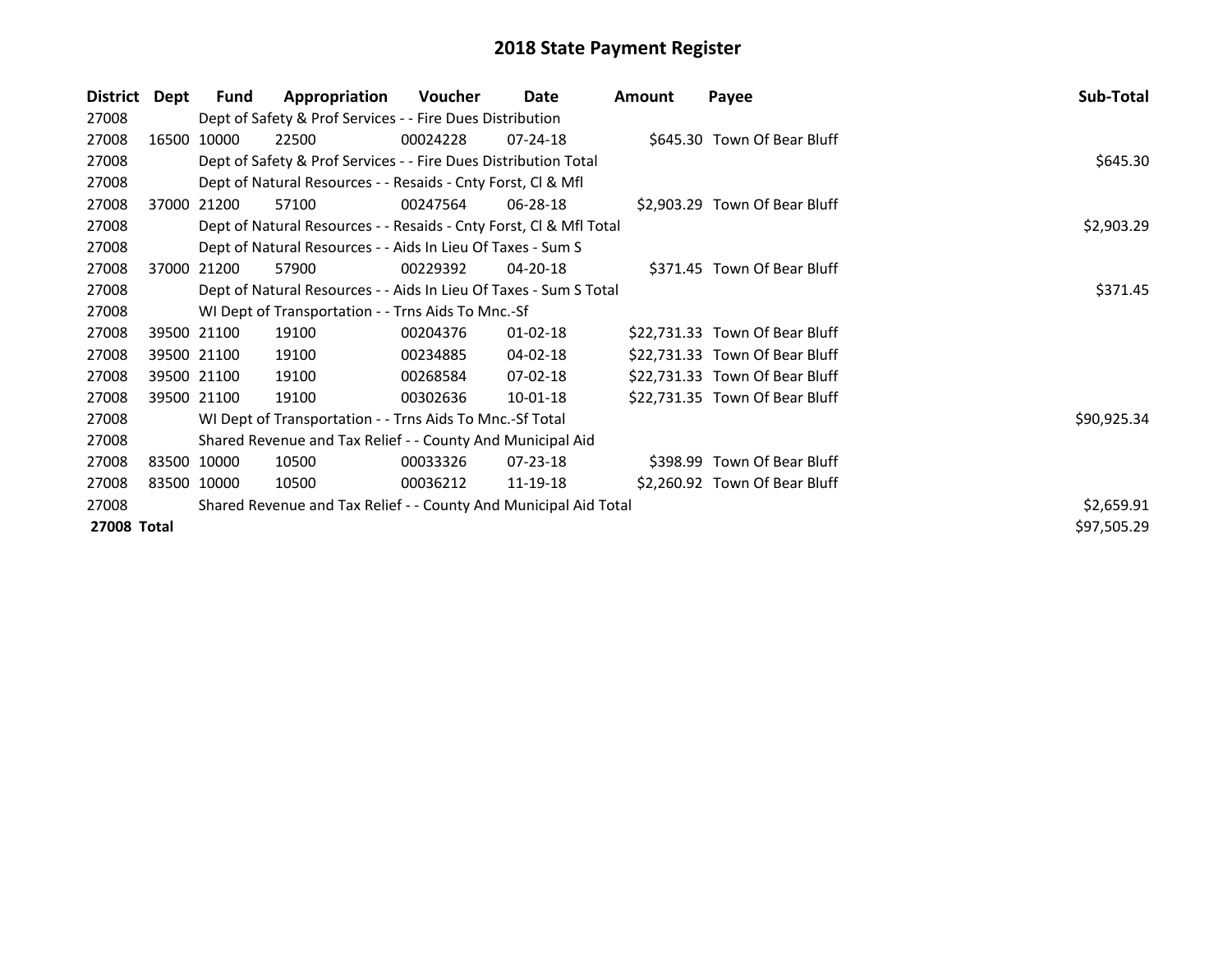| District Dept |             | <b>Fund</b> | Appropriation                                                      | Voucher  | <b>Date</b>    | Amount | Payee                        | Sub-Total    |
|---------------|-------------|-------------|--------------------------------------------------------------------|----------|----------------|--------|------------------------------|--------------|
| 27010         |             |             | Dept of Safety & Prof Services - - Fire Dues Distribution          |          |                |        |                              |              |
| 27010         |             | 16500 10000 | 22500                                                              | 00024229 | $07 - 24 - 18$ |        | \$3,937.59 Town Of Brockway  |              |
| 27010         |             |             | Dept of Safety & Prof Services - - Fire Dues Distribution Total    |          |                |        |                              | \$3,937.59   |
| 27010         |             |             | Dept of Natural Resources - - Aids In Lieu Of Taxes - Gener        |          |                |        |                              |              |
| 27010         |             | 37000 10000 | 50300                                                              | 00211909 | $02 - 02 - 18$ |        | \$7,570.09 Town Of Brockway  |              |
| 27010         |             | 37000 10000 | 50300                                                              | 00211910 | 02-02-18       |        | \$3,279.48 Town Of Brockway  |              |
| 27010         |             |             | Dept of Natural Resources - - Aids In Lieu Of Taxes - Gener Total  |          |                |        |                              | \$10,849.57  |
| 27010         |             |             | Dept of Natural Resources - - Gen Program Ops-State Funds          |          |                |        |                              |              |
| 27010         |             | 37000 21200 | 16100                                                              | 00234830 | 06-01-18       |        | \$25.00 Town Of Brockway     |              |
| 27010         |             | 37000 21200 | 16100                                                              | 00234837 | 06-01-18       |        | \$50.00 Town Of Brockway     |              |
| 27010         |             |             | Dept of Natural Resources - - Gen Program Ops-State Funds Total    |          |                |        |                              | \$75.00      |
| 27010         |             |             | Dept of Natural Resources - - Resaids - Cnty Forst, Cl & Mfl       |          |                |        |                              |              |
| 27010         |             | 37000 21200 | 57100                                                              | 00247565 | 06-28-18       |        | \$5,008.89 Town Of Brockway  |              |
| 27010         |             |             | Dept of Natural Resources - - Resaids - Cnty Forst, Cl & Mfl Total |          |                |        |                              | \$5,008.89   |
| 27010         |             |             | Dept of Natural Resources - - Aids In Lieu Of Taxes - Sum S        |          |                |        |                              |              |
| 27010         |             | 37000 21200 | 57900                                                              | 00230450 | 04-20-18       |        | \$2,821.86 Town Of Brockway  |              |
| 27010         |             |             | Dept of Natural Resources - - Aids In Lieu Of Taxes - Sum S Total  |          |                |        |                              | \$2,821.86   |
| 27010         |             |             | WI Dept of Transportation - - Trns Aids To Mnc.-Sf                 |          |                |        |                              |              |
| 27010         |             | 39500 21100 | 19100                                                              | 00204377 | $01-02-18$     |        | \$28,154.36 Town Of Brockway |              |
| 27010         |             | 39500 21100 | 19100                                                              | 00234886 | 04-02-18       |        | \$28,154.36 Town Of Brockway |              |
| 27010         |             | 39500 21100 | 19100                                                              | 00268585 | 07-02-18       |        | \$28,154.36 Town Of Brockway |              |
| 27010         |             | 39500 21100 | 19100                                                              | 00302637 | 10-01-18       |        | \$28,154.38 Town Of Brockway |              |
| 27010         |             |             | WI Dept of Transportation - - Trns Aids To Mnc.-Sf Total           |          |                |        |                              | \$112,617.46 |
| 27010         |             |             | WI Dept of Transportation - - Hwy Mgmt & Opers Sf                  |          |                |        |                              |              |
| 27010         |             | 39500 21100 | 36500                                                              | 00220829 | $02 - 12 - 18$ |        | \$455.00 Town Of Brockway    |              |
| 27010         |             | 39500 21100 | 36500                                                              | 00299117 | 09-20-18       |        | \$481.25 Town Of Brockway    |              |
| 27010         |             | 39500 21100 | 36500                                                              | 00332515 | 12-17-18       |        | \$500.00 Town Of Brockway    |              |
| 27010         |             |             | WI Dept of Transportation - - Hwy Mgmt & Opers Sf Total            |          |                |        |                              | \$1,436.25   |
| 27010         |             |             | Department of Corrections - - Energy Costs, Energy-Related A       |          |                |        |                              |              |
| 27010         |             | 41000 10000 | 10600                                                              | 00221146 | $07-11-18$     |        | \$76.45 Town Of Brockway     |              |
| 27010         |             | 41000 10000 | 10600                                                              | 00221149 | 07-11-18       |        | \$87.18 Town Of Brockway     |              |
| 27010         | 41000 10000 |             | 10600                                                              | 00221152 | 07-11-18       |        | \$25.87 Town Of Brockway     |              |
| 27010         | 41000 10000 |             | 10600                                                              | 00221154 | $07-11-18$     |        | \$103.77 Town Of Brockway    |              |
| 27010         |             | 41000 10000 | 10600                                                              | 00221156 | $07-11-18$     |        | \$204.88 Town Of Brockway    |              |
| 27010         |             | 41000 10000 | 10600                                                              | 00221160 | 07-11-18       |        | \$480.65 Town Of Brockway    |              |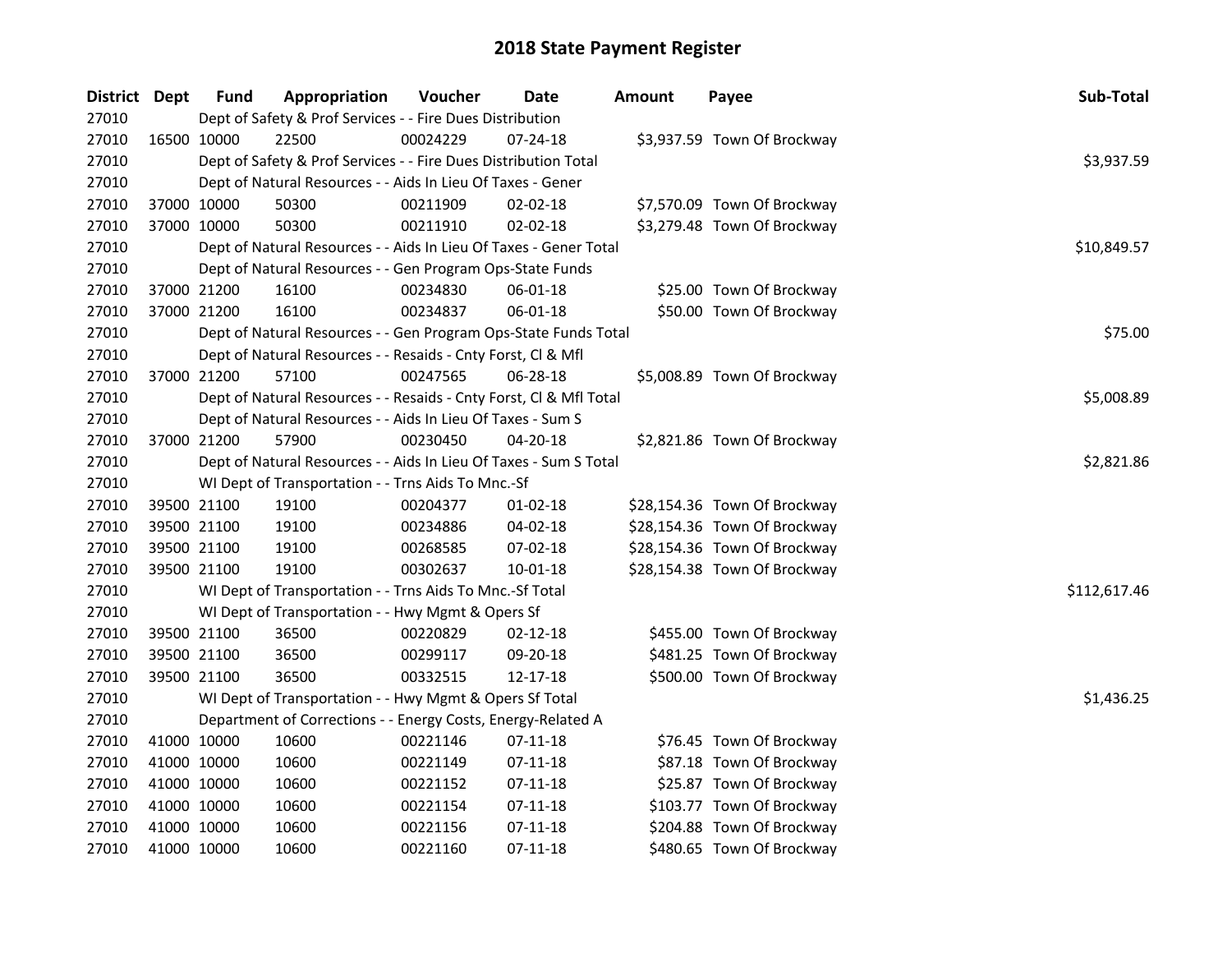| District Dept |             | <b>Fund</b> | Appropriation                                                        | Voucher  | <b>Date</b>    | <b>Amount</b> | Payee                        | Sub-Total   |
|---------------|-------------|-------------|----------------------------------------------------------------------|----------|----------------|---------------|------------------------------|-------------|
| 27010         |             | 41000 10000 | 10600                                                                | 00221163 | $07-11-18$     |               | \$148.77 Town Of Brockway    |             |
| 27010         |             | 41000 10000 | 10600                                                                | 00221167 | $07 - 11 - 18$ |               | \$69.83 Town Of Brockway     |             |
| 27010         |             | 41000 10000 | 10600                                                                | 00221173 | $07-11-18$     |               | \$732.10 Town Of Brockway    |             |
| 27010         |             | 41000 10000 | 10600                                                                | 00221176 | $07-11-18$     |               | \$133.95 Town Of Brockway    |             |
| 27010         |             | 41000 10000 | 10600                                                                | 00221179 | $07-11-18$     |               | \$771.86 Town Of Brockway    |             |
| 27010         |             | 41000 10000 | 10600                                                                | 00221181 | $07-11-18$     |               | \$3,045.81 Town Of Brockway  |             |
| 27010         |             | 41000 10000 | 10600                                                                | 00221183 | $07-11-18$     |               | \$2,544.98 Town Of Brockway  |             |
| 27010         |             | 41000 10000 | 10600                                                                | 00221185 | $07-11-18$     |               | \$2,403.45 Town Of Brockway  |             |
| 27010         |             | 41000 10000 | 10600                                                                | 00221188 | $07-11-18$     |               | \$18.83 Town Of Brockway     |             |
| 27010         |             | 41000 10000 | 10600                                                                | 00221191 | $07-11-18$     |               | \$3,080.23 Town Of Brockway  |             |
| 27010         |             | 41000 10000 | 10600                                                                | 00221193 | 07-11-18       |               | \$193.45 Town Of Brockway    |             |
| 27010         |             | 41000 10000 | 10600                                                                | 00221194 | $07-11-18$     |               | \$1,678.96 Town Of Brockway  |             |
| 27010         |             | 41000 10000 | 10600                                                                | 00221197 | $07-11-18$     |               | \$112.43 Town Of Brockway    |             |
| 27010         |             | 41000 10000 | 10600                                                                | 00221200 | $07-11-18$     |               | \$65.39 Town Of Brockway     |             |
| 27010         |             |             | Department of Corrections - - Energy Costs, Energy-Related A Total   |          |                |               |                              | \$15,978.84 |
| 27010         |             |             | Department of Administration - - Hv Trans Ln Annual Impact Fee       |          |                |               |                              |             |
| 27010         |             | 50500 10000 | 17400                                                                | 00078752 | 05-01-18       |               | \$37,642.00 Town Of Brockway |             |
| 27010         |             |             | Department of Administration - - Hv Trans Ln Annual Impact Fee Total |          |                |               |                              | \$37,642.00 |
| 27010         |             |             | Department of Revenue - - Payments For Municipal Svcs                |          |                |               |                              |             |
| 27010         |             | 56600 10000 | 50100                                                                | 00026792 | $01 - 31 - 18$ |               | \$1,457.00 Town Of Brockway  |             |
| 27010         |             |             | Department of Revenue - - Payments For Municipal Svcs Total          |          |                |               |                              | \$1,457.00  |
| 27010         |             |             | Shared Revenue and Tax Relief - - County And Municipal Aid           |          |                |               |                              |             |
| 27010         | 83500 10000 |             | 10500                                                                | 00033327 | 07-23-18       |               | \$14,511.29 Town Of Brockway |             |
| 27010         | 83500 10000 |             | 10500                                                                | 00036213 | 11-19-18       |               | \$82,230.65 Town Of Brockway |             |
| 27010         |             |             | Shared Revenue and Tax Relief - - County And Municipal Aid Total     |          |                |               |                              | \$96,741.94 |
| 27010         |             |             | Shared Revenue and Tax Relief - - Exempt Computer Aid                |          |                |               |                              |             |
| 27010         |             | 83500 10000 | 10900                                                                | 00030595 | 07-23-18       |               | \$1,539.30 Town Of Brockway  |             |
| 27010         |             |             | Shared Revenue and Tax Relief - - Exempt Computer Aid Total          |          |                |               |                              | \$1,539.30  |
| 27010         |             |             | Shared Revenue and Tax Relief - - Utility Aid                        |          |                |               |                              |             |
| 27010         |             | 83500 10000 | 11000                                                                | 00033327 | 07-23-18       |               | \$1,066.03 Town Of Brockway  |             |
| 27010         |             | 83500 10000 | 11000                                                                | 00036213 | 11-19-18       |               | \$6,096.90 Town Of Brockway  |             |
| 27010         |             |             | Shared Revenue and Tax Relief - - Utility Aid Total                  |          |                |               |                              | \$7,162.93  |
| 27010         |             |             | Shared Revenue and Tax Relief - - Lottery & Gaming Credit            |          |                |               |                              |             |
| 27010         |             | 83500 52100 | 36300                                                                | 00027413 | 03-26-18       |               | \$4,015.20 Town Of Brockway  |             |
| 27010         |             |             | Shared Revenue and Tax Relief - - Lottery & Gaming Credit Total      |          |                |               |                              | \$4,015.20  |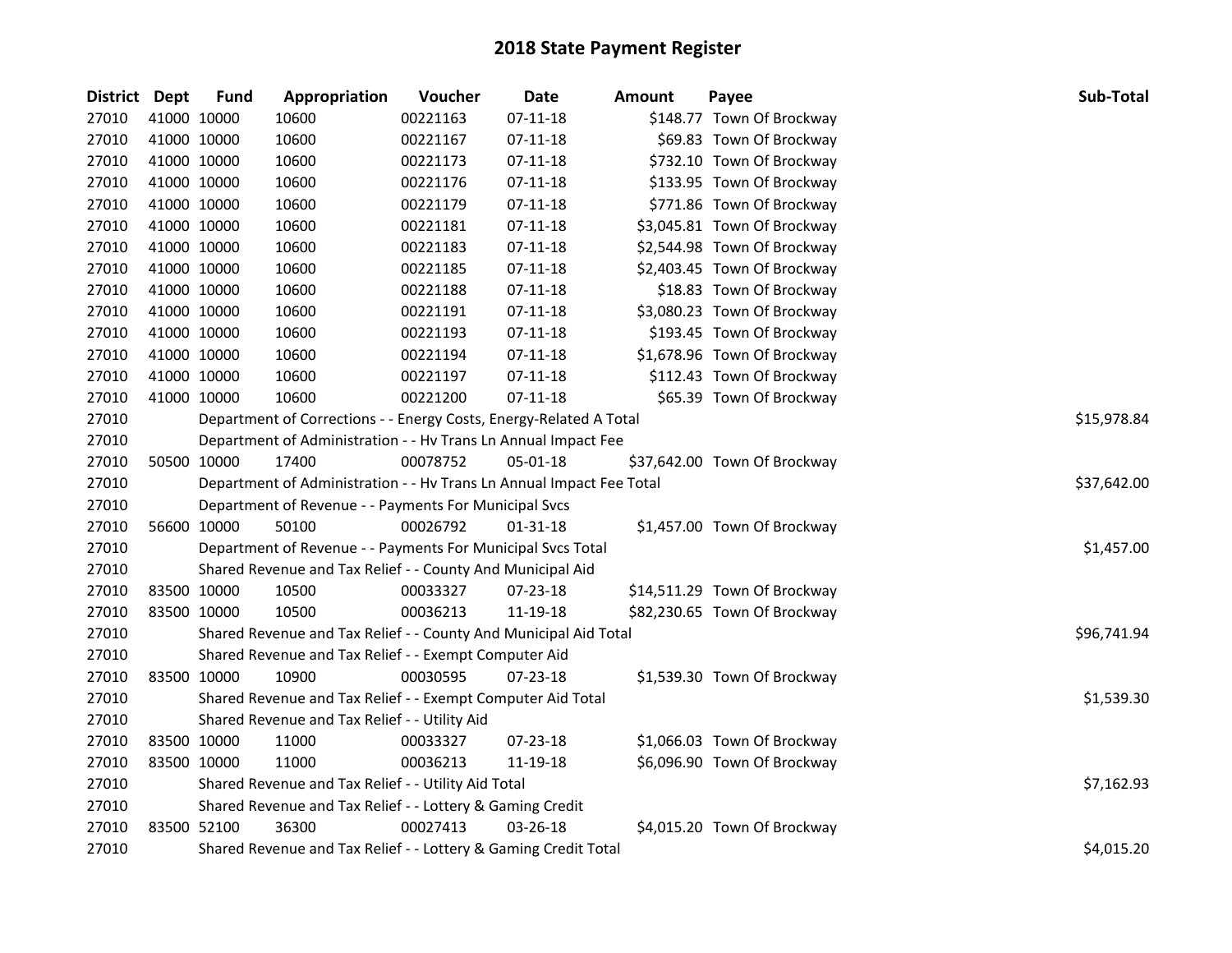| District Dept Fund | Appropriation | Voucher | Date | Amount | Payee | Sub-Total    |
|--------------------|---------------|---------|------|--------|-------|--------------|
| 27010 Total        |               |         |      |        |       | \$301,283.83 |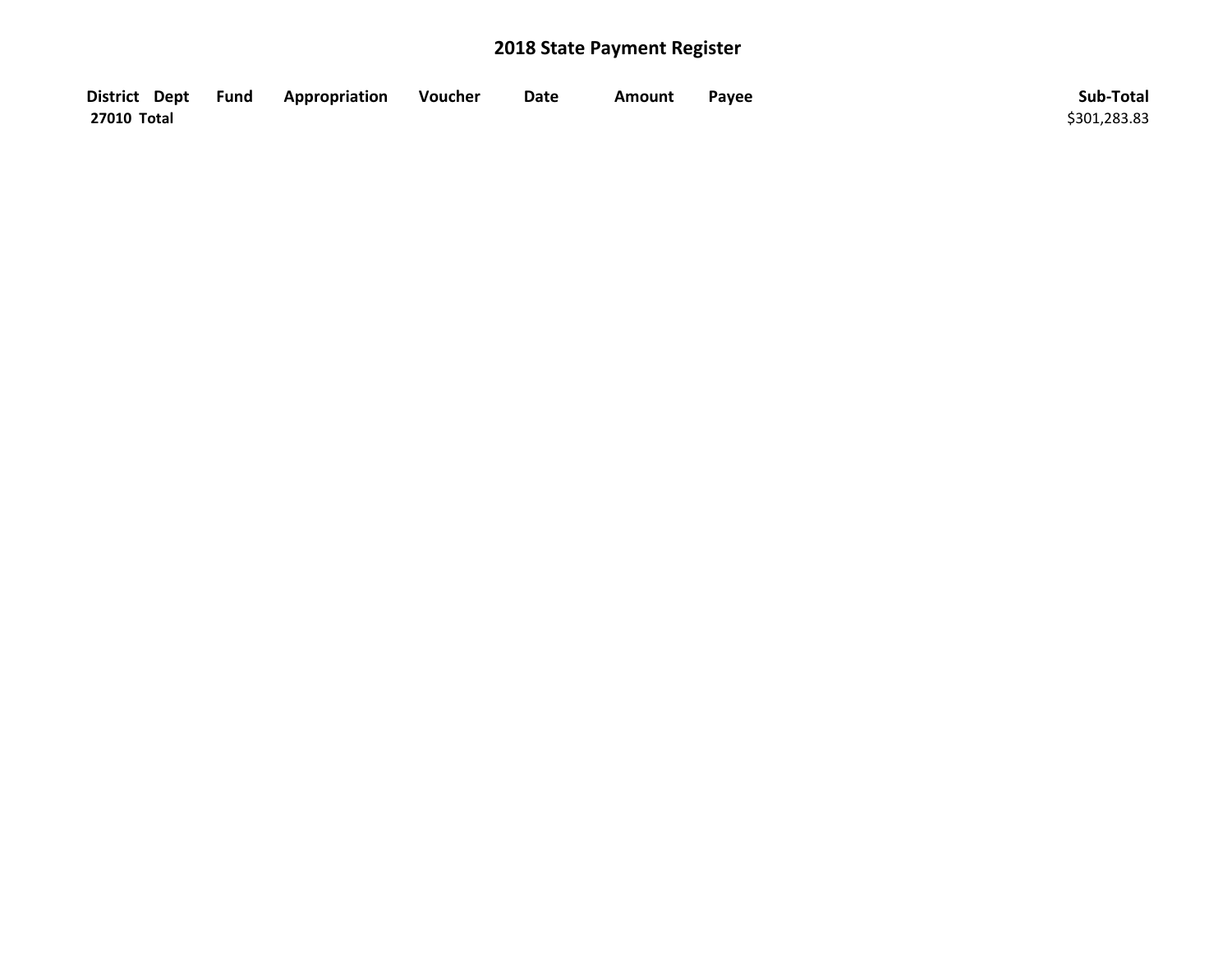| <b>District</b> | Dept | <b>Fund</b> | Appropriation                                                      | Voucher  | Date           | <b>Amount</b> | Payee                          | Sub-Total    |
|-----------------|------|-------------|--------------------------------------------------------------------|----------|----------------|---------------|--------------------------------|--------------|
| 27012           |      |             | Dept of Safety & Prof Services - - Fire Dues Distribution          |          |                |               |                                |              |
| 27012           |      | 16500 10000 | 22500                                                              | 00024230 | $07 - 24 - 18$ |               | \$876.13 Town Of City Point    |              |
| 27012           |      |             | Dept of Safety & Prof Services - - Fire Dues Distribution Total    |          |                |               |                                | \$876.13     |
| 27012           |      |             | Dept of Natural Resources - - Resaids - Cnty Forst, Cl & Mfl       |          |                |               |                                |              |
| 27012           |      | 37000 21200 | 57100                                                              | 00247566 | 06-28-18       |               | \$11,391.15 Town Of City Point |              |
| 27012           |      |             | Dept of Natural Resources - - Resaids - Cnty Forst, Cl & Mfl Total |          |                |               |                                | \$11,391.15  |
| 27012           |      |             | Dept of Natural Resources - - Aids In Lieu Of Taxes - Sum S        |          |                |               |                                |              |
| 27012           |      | 37000 21200 | 57900                                                              | 00229133 | 04-20-18       |               | \$1,003.20 Town Of City Point  |              |
| 27012           |      |             | Dept of Natural Resources - - Aids In Lieu Of Taxes - Sum S Total  |          |                |               |                                | \$1,003.20   |
| 27012           |      |             | WI Dept of Transportation - - Trns Aids To Mnc.-Sf                 |          |                |               |                                |              |
| 27012           |      | 39500 21100 | 19100                                                              | 00204378 | $01 - 02 - 18$ |               | \$26,964.76 Town Of City Point |              |
| 27012           |      | 39500 21100 | 19100                                                              | 00234887 | 04-02-18       |               | \$26,964.76 Town Of City Point |              |
| 27012           |      | 39500 21100 | 19100                                                              | 00268586 | $07 - 02 - 18$ |               | \$26,964.76 Town Of City Point |              |
| 27012           |      | 39500 21100 | 19100                                                              | 00302638 | 10-01-18       |               | \$26,964.77 Town Of City Point |              |
| 27012           |      |             | WI Dept of Transportation - - Trns Aids To Mnc.-Sf Total           |          |                |               |                                | \$107,859.05 |
| 27012           |      |             | Shared Revenue and Tax Relief - - County And Municipal Aid         |          |                |               |                                |              |
| 27012           |      | 83500 10000 | 10500                                                              | 00033328 | 07-23-18       |               | \$1,118.70 Town Of City Point  |              |
| 27012           |      | 83500 10000 | 10500                                                              | 00036214 | 11-19-18       |               | \$6,339.28 Town Of City Point  |              |
| 27012           |      |             | Shared Revenue and Tax Relief - - County And Municipal Aid Total   |          |                |               |                                | \$7,457.98   |
| 27012           |      |             | Shared Revenue and Tax Relief - - Exempt Computer Aid              |          |                |               |                                |              |
| 27012           |      | 83500 10000 | 10900                                                              | 00030596 | 07-23-18       |               | \$2.03 Town Of City Point      |              |
| 27012           |      |             | Shared Revenue and Tax Relief - - Exempt Computer Aid Total        |          |                |               |                                | \$2.03       |
| 27012           |      |             | Shared Revenue and Tax Relief - - Utility Aid                      |          |                |               |                                |              |
| 27012           |      | 83500 10000 | 11000                                                              | 00033328 | 07-23-18       |               | \$111.04 Town Of City Point    |              |
| 27012           |      | 83500 10000 | 11000                                                              | 00036214 | 11-19-18       |               | \$655.74 Town Of City Point    |              |
| 27012           |      |             | Shared Revenue and Tax Relief - - Utility Aid Total                | \$766.78 |                |               |                                |              |
| 27012 Total     |      |             |                                                                    |          |                |               |                                | \$129,356.32 |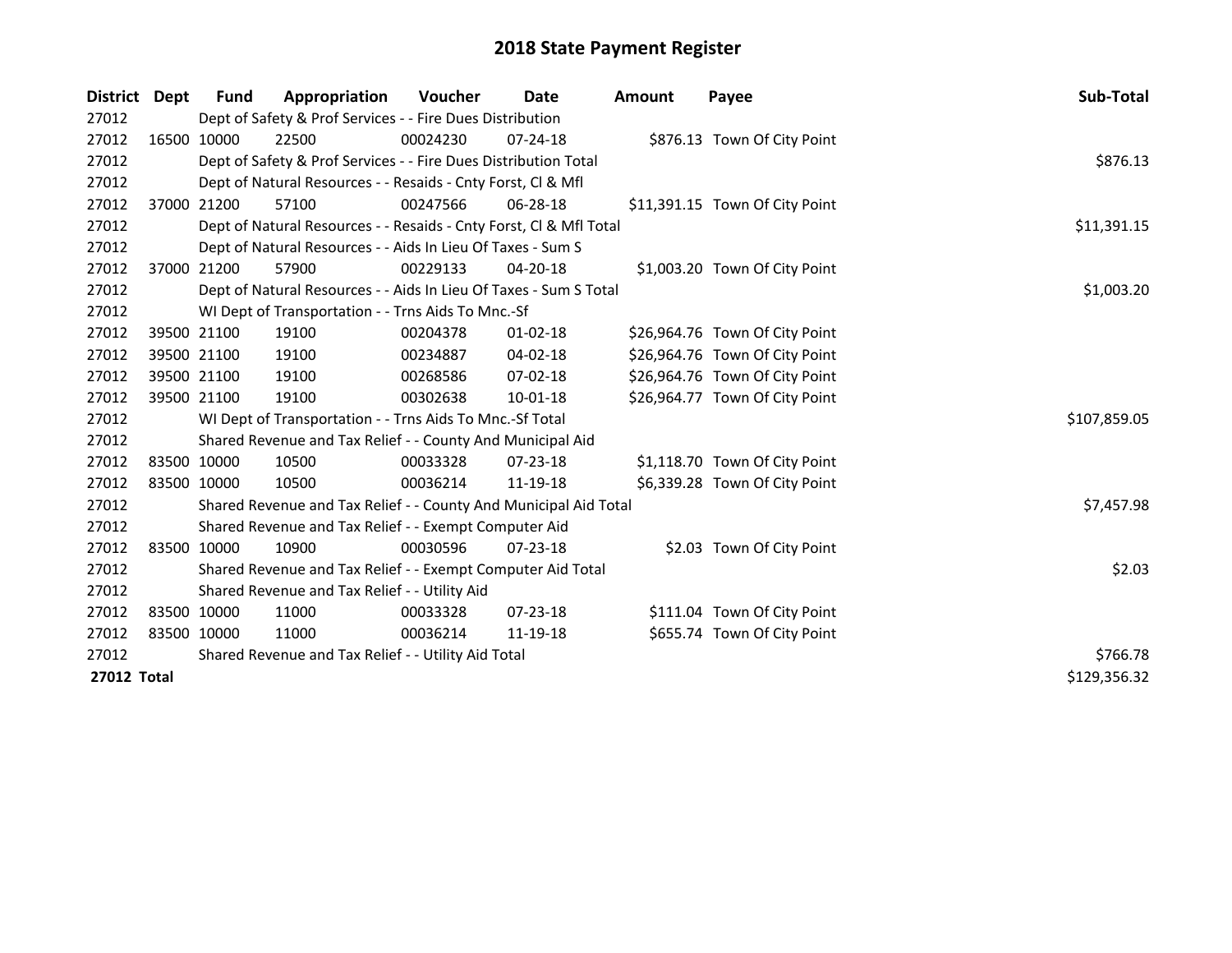| District Dept | Fund        | Appropriation                                                      | <b>Voucher</b> | Date           | Amount | Payee                         | Sub-Total    |
|---------------|-------------|--------------------------------------------------------------------|----------------|----------------|--------|-------------------------------|--------------|
| 27014         |             | Dept of Safety & Prof Services - - Fire Dues Distribution          |                |                |        |                               |              |
| 27014         | 16500 10000 | 22500                                                              | 00019024       | $07 - 02 - 18$ |        | \$1,284.20 Town Of Cleveland  |              |
| 27014         |             | Dept of Safety & Prof Services - - Fire Dues Distribution Total    |                |                |        |                               | \$1,284.20   |
| 27014         |             | Dept of Natural Resources - - Aids In Lieu Of Taxes - Gener        |                |                |        |                               |              |
| 27014         | 37000 10000 | 50300                                                              | 00211635       | $02 - 01 - 18$ |        | \$9,033.86 Town Of Cleveland  |              |
| 27014         | 37000 10000 | 50300                                                              | 00229353       | 04-20-18       |        | \$19.70 Town Of Cleveland     |              |
| 27014         | 37000 10000 | 50300                                                              | 00229354       | $04 - 20 - 18$ |        | \$275.73 Town Of Cleveland    |              |
| 27014         |             | Dept of Natural Resources - - Aids In Lieu Of Taxes - Gener Total  |                |                |        |                               | \$9,329.29   |
| 27014         |             | Dept of Natural Resources - - Resaids - Cnty Forst, Cl & Mfl       |                |                |        |                               |              |
| 27014         | 37000 21200 | 57100                                                              | 00247567       | 06-28-18       |        | \$713.77 Town Of Cleveland    |              |
| 27014         |             | Dept of Natural Resources - - Resaids - Cnty Forst, Cl & Mfl Total |                |                |        |                               | \$713.77     |
| 27014         |             | Dept of Natural Resources - - Aids In Lieu Of Taxes - Sum S        |                |                |        |                               |              |
| 27014         | 37000 21200 | 57900                                                              | 00229355       | 04-20-18       |        | \$6.37 Town Of Cleveland      |              |
| 27014         |             | Dept of Natural Resources - - Aids In Lieu Of Taxes - Sum S Total  |                |                |        |                               | \$6.37       |
| 27014         |             | WI Dept of Transportation - - Trns Aids To Mnc.-Sf                 |                |                |        |                               |              |
| 27014         | 39500 21100 | 19100                                                              | 00204379       | $01-02-18$     |        | \$30,071.53 Town Of Cleveland |              |
| 27014         | 39500 21100 | 19100                                                              | 00234888       | 04-02-18       |        | \$30,071.53 Town Of Cleveland |              |
| 27014         | 39500 21100 | 19100                                                              | 00268587       | 07-02-18       |        | \$30,071.53 Town Of Cleveland |              |
| 27014         | 39500 21100 | 19100                                                              | 00302639       | 10-01-18       |        | \$30,071.56 Town Of Cleveland |              |
| 27014         |             | WI Dept of Transportation - - Trns Aids To Mnc.-Sf Total           |                |                |        |                               | \$120,286.15 |
| 27014         |             | Shared Revenue and Tax Relief - - County And Municipal Aid         |                |                |        |                               |              |
| 27014         | 83500 10000 | 10500                                                              | 00033329       | 07-23-18       |        | \$5,369.82 Town Of Cleveland  |              |
| 27014         | 83500 10000 | 10500                                                              | 00036215       | 11-19-18       |        | \$30,429.01 Town Of Cleveland |              |
| 27014         |             | Shared Revenue and Tax Relief - - County And Municipal Aid Total   |                |                |        |                               | \$35,798.83  |
| 27014         |             | Shared Revenue and Tax Relief - - Exempt Computer Aid              |                |                |        |                               |              |
| 27014         | 83500 10000 | 10900                                                              | 00030597       | $07 - 23 - 18$ |        | \$22.32 Town Of Cleveland     |              |
| 27014         |             | Shared Revenue and Tax Relief - - Exempt Computer Aid Total        |                |                |        |                               | \$22.32      |
| 27014         |             | Shared Revenue and Tax Relief - - Utility Aid                      |                |                |        |                               |              |
| 27014         | 83500 10000 | 11000                                                              | 00033329       | $07 - 23 - 18$ |        | \$109.37 Town Of Cleveland    |              |
| 27014         | 83500 10000 | 11000                                                              | 00036215       | 11-19-18       |        | \$645.90 Town Of Cleveland    |              |
| 27014         |             | Shared Revenue and Tax Relief - - Utility Aid Total                | \$755.27       |                |        |                               |              |
| 27014 Total   |             |                                                                    |                |                |        |                               | \$168,196.20 |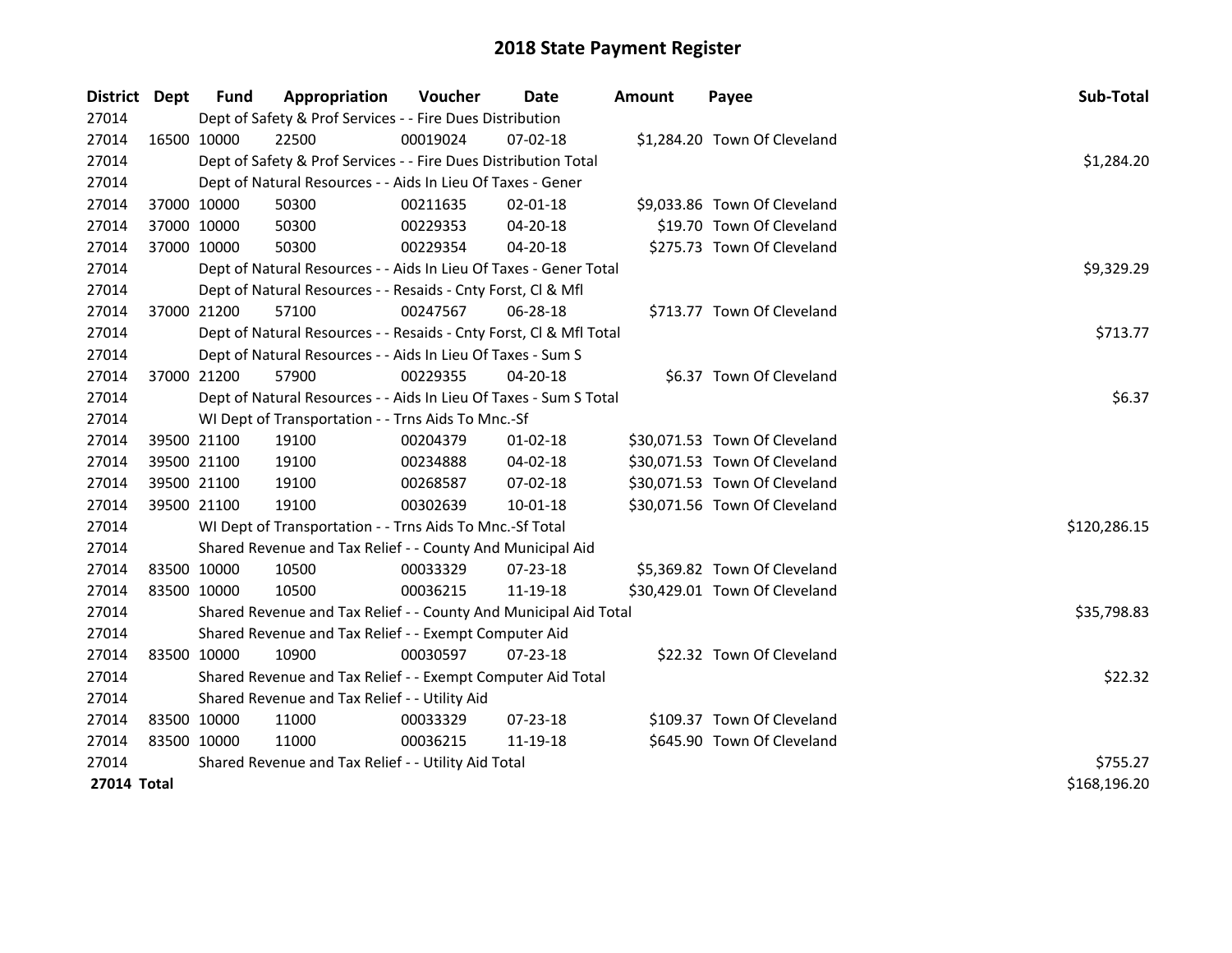| District Dept |             | Fund                                                | Appropriation                                                      | <b>Voucher</b> | Date           | Amount | Payee                      | Sub-Total    |  |  |  |
|---------------|-------------|-----------------------------------------------------|--------------------------------------------------------------------|----------------|----------------|--------|----------------------------|--------------|--|--|--|
| 27016         |             |                                                     | Dept of Safety & Prof Services - - Fire Dues Distribution          |                |                |        |                            |              |  |  |  |
| 27016         |             | 16500 10000                                         | 22500                                                              | 00024231       | $07 - 26 - 18$ |        | \$2,722.04 Town Of Curran  |              |  |  |  |
| 27016         |             |                                                     | Dept of Safety & Prof Services - - Fire Dues Distribution Total    |                |                |        |                            | \$2,722.04   |  |  |  |
| 27016         |             |                                                     | Dept of Natural Resources - - Resaids - Cnty Forst, Cl & Mfl       |                |                |        |                            |              |  |  |  |
| 27016         |             | 37000 21200                                         | 57100                                                              | 00247568       | $06 - 28 - 18$ |        | \$384.74 Town Of Curran    |              |  |  |  |
| 27016         |             |                                                     | Dept of Natural Resources - - Resaids - Cnty Forst, Cl & Mfl Total |                |                |        |                            | \$384.74     |  |  |  |
| 27016         |             |                                                     | Dept of Natural Resources - - Aids In Lieu Of Taxes - Sum S        |                |                |        |                            |              |  |  |  |
| 27016         |             | 37000 21200                                         | 57900                                                              | 00229065       | 04-20-18       |        | \$16.21 Town Of Curran     |              |  |  |  |
| 27016         |             |                                                     | Dept of Natural Resources - - Aids In Lieu Of Taxes - Sum S Total  |                |                |        |                            | \$16.21      |  |  |  |
| 27016         |             |                                                     | WI Dept of Transportation - - Trns Aids To Mnc.-Sf                 |                |                |        |                            |              |  |  |  |
| 27016         |             | 39500 21100                                         | 19100                                                              | 00204380       | $01 - 02 - 18$ |        | \$22,665.63 Town Of Curran |              |  |  |  |
| 27016         |             | 39500 21100                                         | 19100                                                              | 00234889       | 04-02-18       |        | \$22,665.63 Town Of Curran |              |  |  |  |
| 27016         |             | 39500 21100                                         | 19100                                                              | 00268588       | 07-02-18       |        | \$22,665.63 Town Of Curran |              |  |  |  |
| 27016         |             | 39500 21100                                         | 19100                                                              | 00302640       | 10-01-18       |        | \$22,665.66 Town Of Curran |              |  |  |  |
| 27016         |             |                                                     | WI Dept of Transportation - - Trns Aids To Mnc.-Sf Total           |                |                |        |                            | \$90,662.55  |  |  |  |
| 27016         |             |                                                     | Shared Revenue and Tax Relief - - County And Municipal Aid         |                |                |        |                            |              |  |  |  |
| 27016         |             | 83500 10000                                         | 10500                                                              | 00033330       | $07 - 23 - 18$ |        | \$4,179.92 Town Of Curran  |              |  |  |  |
| 27016         | 83500 10000 |                                                     | 10500                                                              | 00036216       | 11-19-18       |        | \$23,686.22 Town Of Curran |              |  |  |  |
| 27016         |             |                                                     | Shared Revenue and Tax Relief - - County And Municipal Aid Total   |                |                |        |                            | \$27,866.14  |  |  |  |
| 27016         |             |                                                     | Shared Revenue and Tax Relief - - Exempt Computer Aid              |                |                |        |                            |              |  |  |  |
| 27016         |             | 83500 10000                                         | 10900                                                              | 00030598       | $07 - 23 - 18$ |        | \$6.09 Town Of Curran      |              |  |  |  |
| 27016         |             |                                                     | Shared Revenue and Tax Relief - - Exempt Computer Aid Total        |                |                |        |                            | \$6.09       |  |  |  |
| 27016         |             |                                                     | Shared Revenue and Tax Relief - - Utility Aid                      |                |                |        |                            |              |  |  |  |
| 27016         |             | 83500 10000                                         | 11000                                                              | 00033330       | $07 - 23 - 18$ |        | \$496.25 Town Of Curran    |              |  |  |  |
| 27016         |             | 83500 10000                                         | 11000                                                              | 00036216       | 11-19-18       |        | \$5,325.20 Town Of Curran  |              |  |  |  |
| 27016         |             | Shared Revenue and Tax Relief - - Utility Aid Total | \$5,821.45                                                         |                |                |        |                            |              |  |  |  |
| 27016 Total   |             |                                                     |                                                                    |                |                |        |                            | \$127,479.22 |  |  |  |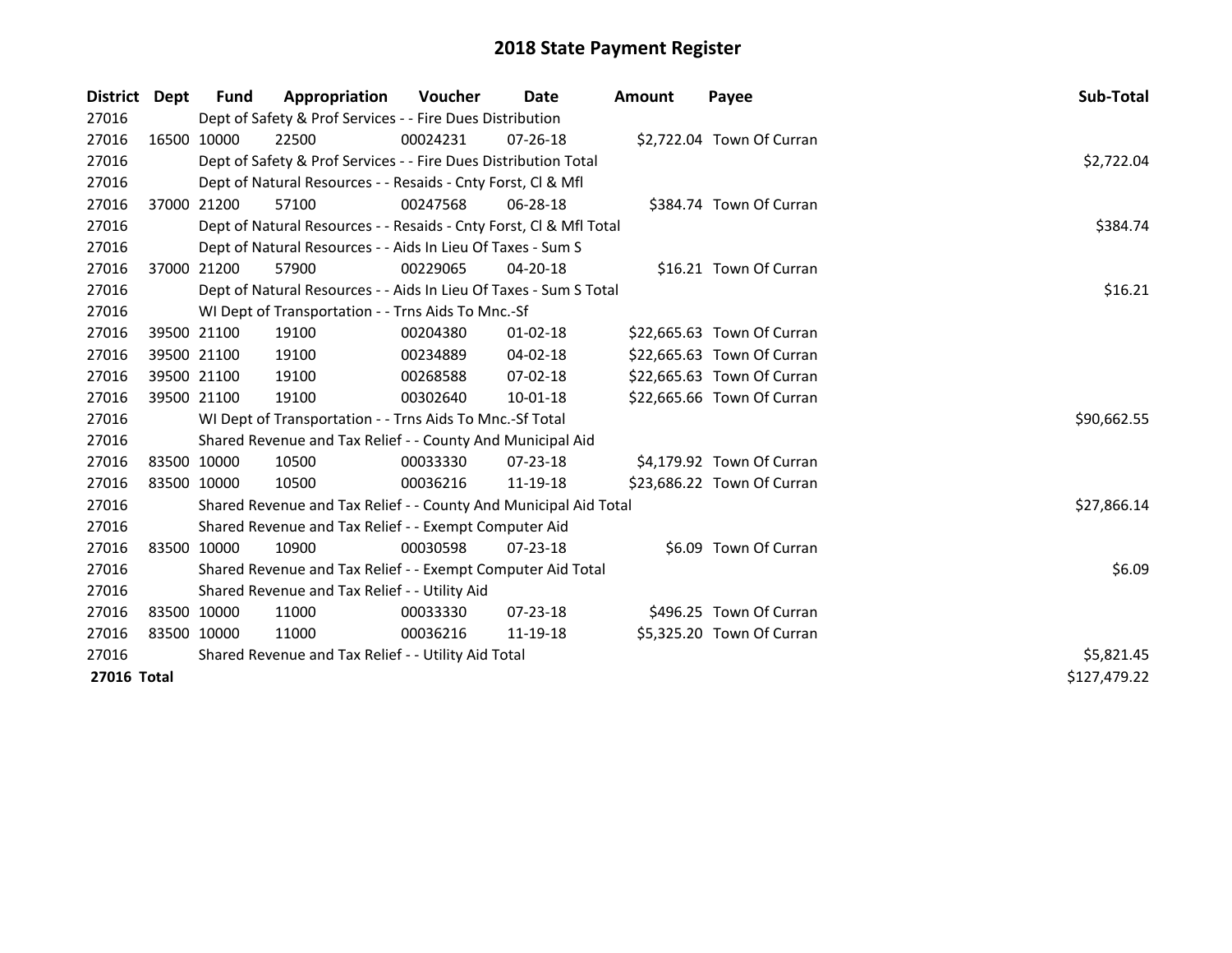| District Dept |             | <b>Fund</b> | Appropriation                                                          | Voucher  | Date           | <b>Amount</b> | Payee                        | Sub-Total   |  |  |  |
|---------------|-------------|-------------|------------------------------------------------------------------------|----------|----------------|---------------|------------------------------|-------------|--|--|--|
| 27018         |             |             | Dept of Safety & Prof Services - - Fire Dues Distribution              |          |                |               |                              |             |  |  |  |
| 27018         |             | 16500 10000 | 22500                                                                  | 00024232 | 07-25-18       |               | \$1,230.95 Town Of Franklin  |             |  |  |  |
| 27018         |             |             | Dept of Safety & Prof Services - - Fire Dues Distribution Total        |          |                |               |                              | \$1,230.95  |  |  |  |
| 27018         |             |             | Dept of Natural Resources - - Aids In Lieu Of Taxes - Gener            |          |                |               |                              |             |  |  |  |
| 27018         | 37000 10000 |             | 50300                                                                  | 00230604 | 04-20-18       |               | \$20.92 Town Of Franklin     |             |  |  |  |
| 27018         |             |             | Dept of Natural Resources - - Aids In Lieu Of Taxes - Gener Total      |          |                |               |                              | \$20.92     |  |  |  |
| 27018         |             |             | Dept of Natural Resources - - Resaids - Cnty Forst, Cl & Mfl           |          |                |               |                              |             |  |  |  |
| 27018         | 37000 21200 |             | 57100                                                                  | 00247569 | 06-28-18       |               | \$556.83 Town Of Franklin    |             |  |  |  |
| 27018         |             |             | Dept of Natural Resources - - Resaids - Cnty Forst, Cl & Mfl Total     |          |                |               |                              | \$556.83    |  |  |  |
| 27018         |             |             | Dept of Natural Resources - - Aids In Lieu Of Taxes - Sum S            |          |                |               |                              |             |  |  |  |
| 27018         | 37000 21200 |             | 57900                                                                  | 00230603 | $04 - 20 - 18$ |               | \$164.24 Town Of Franklin    |             |  |  |  |
| 27018         |             |             | Dept of Natural Resources - - Aids In Lieu Of Taxes - Sum S Total      |          |                |               |                              | \$164.24    |  |  |  |
| 27018         |             |             | WI Dept of Transportation - - Trns Aids To Mnc.-Sf                     |          |                |               |                              |             |  |  |  |
| 27018         | 39500 21100 |             | 19100                                                                  | 00204381 | $01 - 02 - 18$ |               | \$20,193.02 Town Of Franklin |             |  |  |  |
| 27018         | 39500 21100 |             | 19100                                                                  | 00234890 | 04-02-18       |               | \$20,193.02 Town Of Franklin |             |  |  |  |
| 27018         | 39500 21100 |             | 19100                                                                  | 00268589 | 07-02-18       |               | \$20,193.02 Town Of Franklin |             |  |  |  |
| 27018         | 39500 21100 |             | 19100                                                                  | 00302641 | 10-01-18       |               | \$20,193.03 Town Of Franklin |             |  |  |  |
| 27018         |             |             | WI Dept of Transportation - - Trns Aids To Mnc.-Sf Total               |          |                |               |                              | \$80,772.09 |  |  |  |
| 27018         |             |             | Department of Military Affairs - - Disaster Recovery Aid               |          |                |               |                              |             |  |  |  |
| 27018         | 46500 10000 |             | 30500                                                                  | 00051609 | 11-08-18       |               | \$1,832.86 Town Of Franklin  |             |  |  |  |
| 27018         |             |             | Department of Military Affairs - - Disaster Recovery Aid Total         |          |                |               |                              | \$1,832.86  |  |  |  |
| 27018         |             |             | Department of Military Affairs - - Federal Aid, Local Assistance       |          |                |               |                              |             |  |  |  |
| 27018         | 46500 10000 |             | 34200                                                                  | 00051609 | 11-08-18       |               | \$67,170.47 Town Of Franklin |             |  |  |  |
| 27018         |             |             | Department of Military Affairs - - Federal Aid, Local Assistance Total |          |                |               |                              | \$67,170.47 |  |  |  |
| 27018         |             |             | Shared Revenue and Tax Relief - - County And Municipal Aid             |          |                |               |                              |             |  |  |  |
| 27018         | 83500 10000 |             | 10500                                                                  | 00033331 | $07 - 23 - 18$ |               | \$5,446.95 Town Of Franklin  |             |  |  |  |
| 27018         | 83500 10000 |             | 10500                                                                  | 00036217 | 11-19-18       |               | \$30,866.04 Town Of Franklin |             |  |  |  |
| 27018         |             |             | Shared Revenue and Tax Relief - - County And Municipal Aid Total       |          |                |               |                              | \$36,312.99 |  |  |  |
| 27018         |             |             | Shared Revenue and Tax Relief - - Exempt Computer Aid                  |          |                |               |                              |             |  |  |  |
| 27018         |             | 83500 10000 | 10900                                                                  | 00030599 | 07-23-18       |               | \$6.09 Town Of Franklin      |             |  |  |  |
| 27018         |             |             | Shared Revenue and Tax Relief - - Exempt Computer Aid Total            |          |                |               |                              | \$6.09      |  |  |  |
| 27018         |             |             | Shared Revenue and Tax Relief - - Utility Aid                          |          |                |               |                              |             |  |  |  |
| 27018         |             | 83500 10000 | 11000                                                                  | 00033331 | 07-23-18       |               | \$24.54 Town Of Franklin     |             |  |  |  |
| 27018         | 83500 10000 |             | 11000                                                                  | 00036217 | 11-19-18       |               | \$203.77 Town Of Franklin    |             |  |  |  |
| 27018         |             |             | Shared Revenue and Tax Relief - - Utility Aid Total                    |          |                |               |                              | \$228.31    |  |  |  |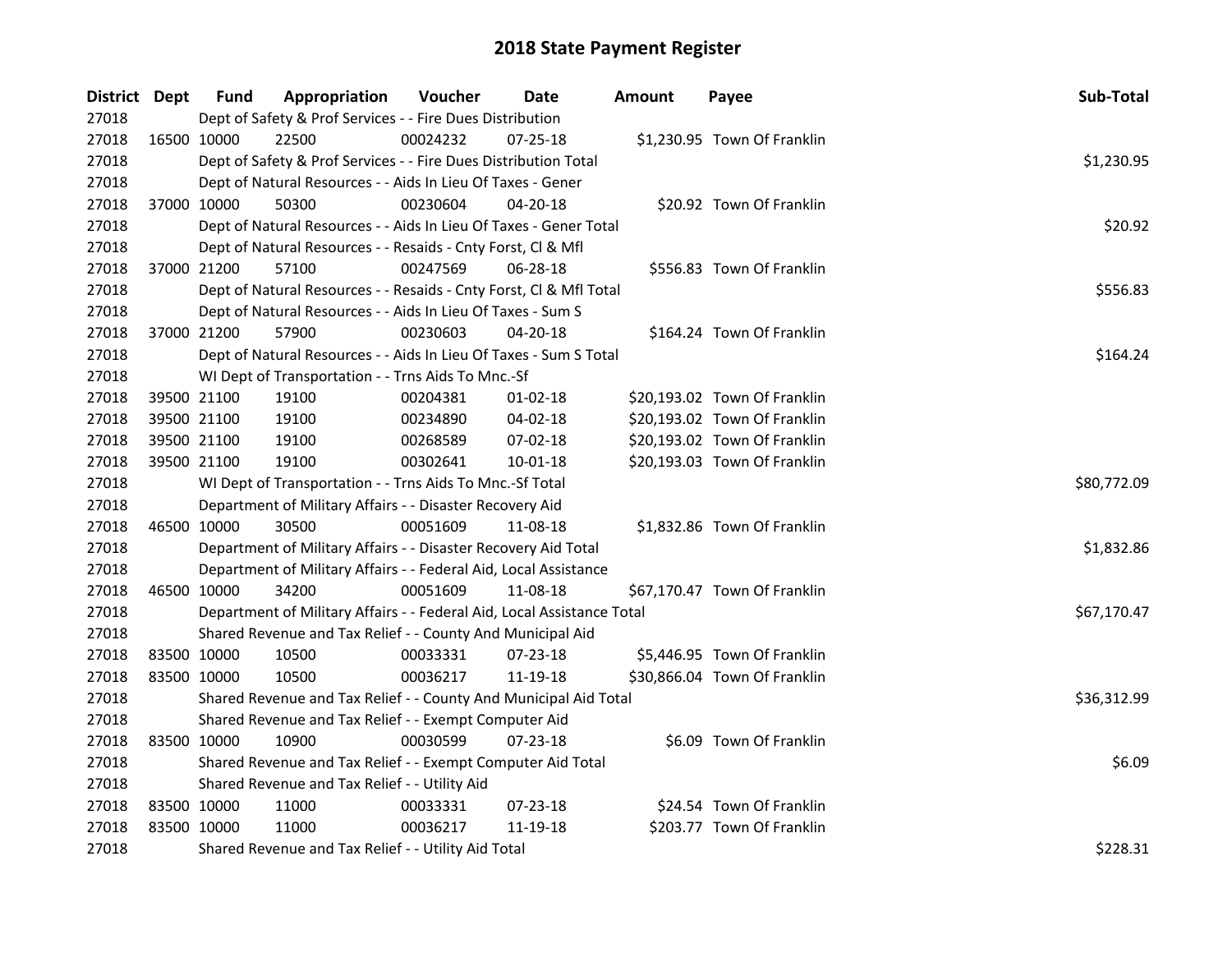| District Dept Fund | Appropriation | Voucher | Date | Amount | Payee | Sub-Total    |
|--------------------|---------------|---------|------|--------|-------|--------------|
| 27018 Total        |               |         |      |        |       | \$188,295.75 |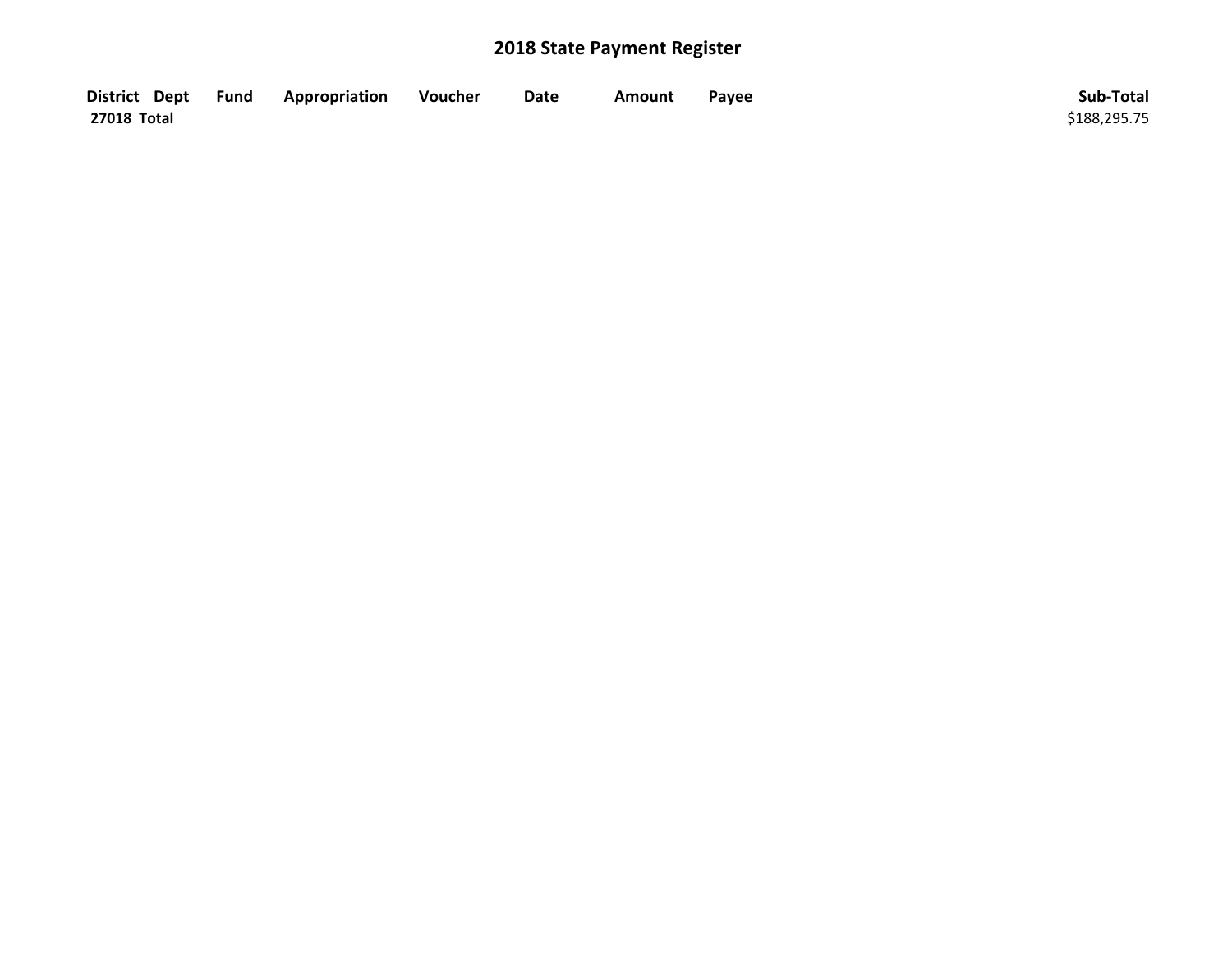| District    | Dept | <b>Fund</b>                                                 | Appropriation                                                      | <b>Voucher</b> | Date           | <b>Amount</b> | Payee                             | Sub-Total    |  |  |
|-------------|------|-------------------------------------------------------------|--------------------------------------------------------------------|----------------|----------------|---------------|-----------------------------------|--------------|--|--|
| 27020       |      |                                                             | Dept of Safety & Prof Services - - Fire Dues Distribution          |                |                |               |                                   |              |  |  |
| 27020       |      | 16500 10000                                                 | 22500                                                              | 00024233       | $07 - 26 - 18$ |               | \$1,150.21 Town Of Garden Valley  |              |  |  |
| 27020       |      |                                                             | Dept of Safety & Prof Services - - Fire Dues Distribution Total    |                |                |               |                                   | \$1,150.21   |  |  |
| 27020       |      |                                                             | Dept of Natural Resources - - Aids In Lieu Of Taxes - Gener        |                |                |               |                                   |              |  |  |
| 27020       |      | 37000 10000                                                 | 50300                                                              | 00211781       | 02-02-18       |               | \$779.53 Town Of Garden Valley    |              |  |  |
| 27020       |      | 37000 10000                                                 | 50300                                                              | 00229994       | $04 - 20 - 18$ |               | \$148.40 Town Of Garden Valley    |              |  |  |
| 27020       |      |                                                             | Dept of Natural Resources - - Aids In Lieu Of Taxes - Gener Total  |                |                |               |                                   | \$927.93     |  |  |
| 27020       |      |                                                             | Dept of Natural Resources - - Resaids - Cnty Forst, Cl & Mfl       |                |                |               |                                   |              |  |  |
| 27020       |      | 37000 21200                                                 | 57100                                                              | 00247570       | 06-28-18       |               | \$342.58 Town Of Garden Valley    |              |  |  |
| 27020       |      |                                                             | Dept of Natural Resources - - Resaids - Cnty Forst, Cl & Mfl Total |                |                |               |                                   | \$342.58     |  |  |
| 27020       |      |                                                             | Dept of Natural Resources - - Aids In Lieu Of Taxes - Sum S        |                |                |               |                                   |              |  |  |
| 27020       |      | 37000 21200                                                 | 57900                                                              | 00229993       | $04 - 20 - 18$ |               | \$156.70 Town Of Garden Valley    |              |  |  |
| 27020       |      | 37000 21200                                                 | 57900                                                              | 00229995       | 04-20-18       |               | \$52.80 Town Of Garden Valley     |              |  |  |
| 27020       |      |                                                             | Dept of Natural Resources - - Aids In Lieu Of Taxes - Sum S Total  |                |                |               |                                   | \$209.50     |  |  |
| 27020       |      |                                                             | WI Dept of Transportation - - Trns Aids To Mnc.-Sf                 |                |                |               |                                   |              |  |  |
| 27020       |      | 39500 21100                                                 | 19100                                                              | 00204382       | $01 - 02 - 18$ |               | \$32,036.49 Town Of Garden Valley |              |  |  |
| 27020       |      | 39500 21100                                                 | 19100                                                              | 00234891       | 04-02-18       |               | \$32,036.49 Town Of Garden Valley |              |  |  |
| 27020       |      | 39500 21100                                                 | 19100                                                              | 00268590       | $07 - 02 - 18$ |               | \$32,036.49 Town Of Garden Valley |              |  |  |
| 27020       |      | 39500 21100                                                 | 19100                                                              | 00302642       | 10-01-18       |               | \$32,036.49 Town Of Garden Valley |              |  |  |
| 27020       |      |                                                             | WI Dept of Transportation - - Trns Aids To Mnc.-Sf Total           |                |                |               |                                   | \$128,145.96 |  |  |
| 27020       |      |                                                             | Shared Revenue and Tax Relief - - County And Municipal Aid         |                |                |               |                                   |              |  |  |
| 27020       |      | 83500 10000                                                 | 10500                                                              | 00033332       | 07-23-18       |               | \$4,774.68 Town Of Garden Valley  |              |  |  |
| 27020       |      | 83500 10000                                                 | 10500                                                              | 00036218       | 11-19-18       |               | \$27,056.49 Town Of Garden Valley |              |  |  |
| 27020       |      |                                                             | Shared Revenue and Tax Relief - - County And Municipal Aid Total   |                |                |               |                                   | \$31,831.17  |  |  |
| 27020       |      | Shared Revenue and Tax Relief - - Exempt Computer Aid       |                                                                    |                |                |               |                                   |              |  |  |
| 27020       |      | 83500 10000                                                 | 10900                                                              | 00030600       | $07 - 23 - 18$ |               | \$1.01 Town Of Garden Valley      |              |  |  |
| 27020       |      | Shared Revenue and Tax Relief - - Exempt Computer Aid Total | \$1.01                                                             |                |                |               |                                   |              |  |  |
| 27020 Total |      |                                                             |                                                                    |                |                |               |                                   | \$162,608.36 |  |  |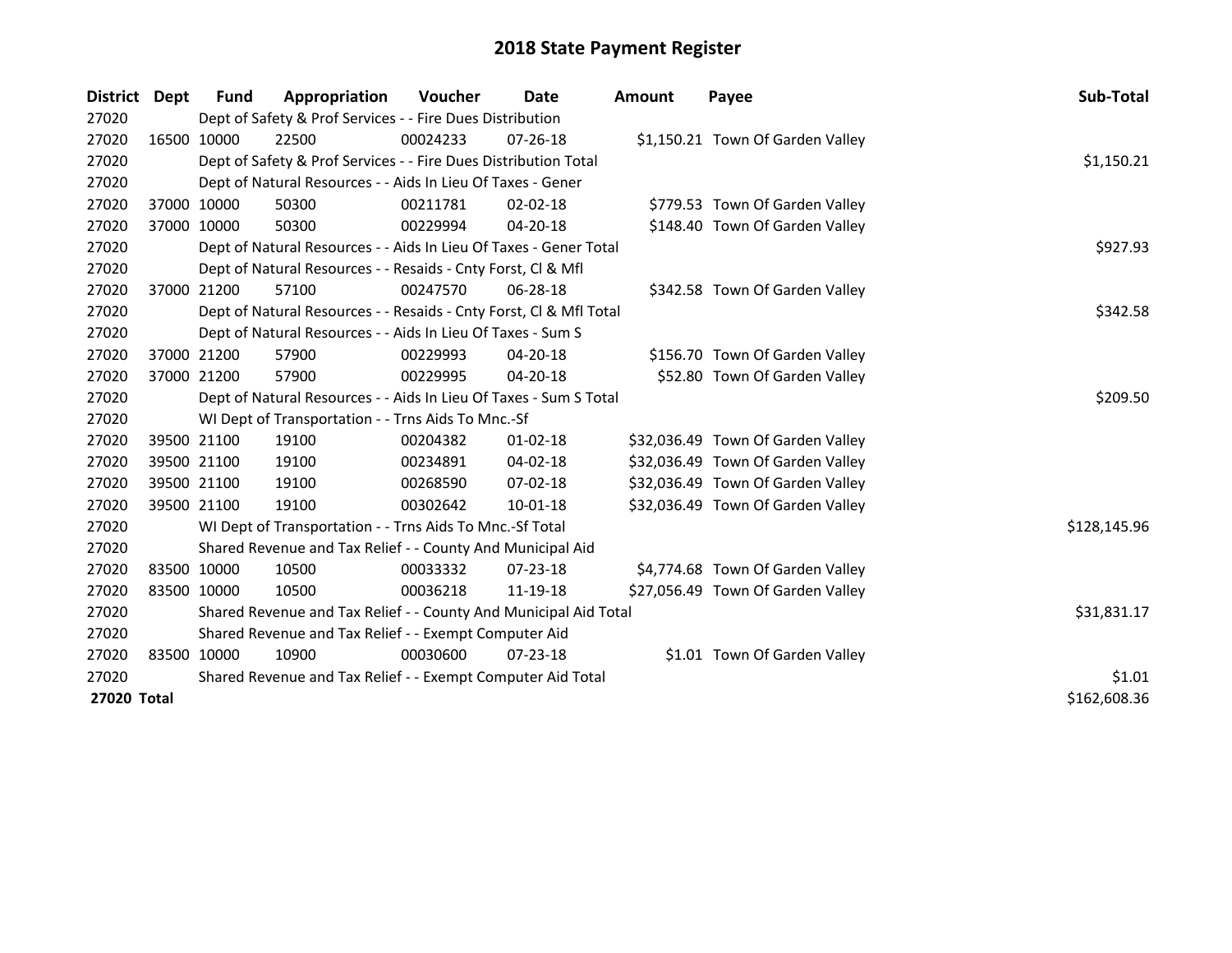| District Dept      |             | <b>Fund</b> | Appropriation                                                      | Voucher    | Date           | <b>Amount</b> | Payee                        | Sub-Total    |  |  |  |
|--------------------|-------------|-------------|--------------------------------------------------------------------|------------|----------------|---------------|------------------------------|--------------|--|--|--|
| 27022              |             |             | Dept of Safety & Prof Services - - Fire Dues Distribution          |            |                |               |                              |              |  |  |  |
| 27022              | 16500 10000 |             | 22500                                                              | 00024234   | $07 - 25 - 18$ |               | \$1,774.60 Town Of Garfield  |              |  |  |  |
| 27022              |             |             | Dept of Safety & Prof Services - - Fire Dues Distribution Total    |            |                |               |                              | \$1,774.60   |  |  |  |
| 27022              |             |             | Dept of Natural Resources - - Aids In Lieu Of Taxes - Gener        |            |                |               |                              |              |  |  |  |
| 27022              | 37000 10000 |             | 50300                                                              | 00211782   | 02-02-18       |               | \$6,763.34 Town Of Garfield  |              |  |  |  |
| 27022              | 37000 10000 |             | 50300                                                              | 00229996   | 04-20-18       |               | \$427.75 Town Of Garfield    |              |  |  |  |
| 27022              | 37000 10000 |             | 50300                                                              | 00229997   | 04-20-18       |               | \$0.80 Town Of Garfield      |              |  |  |  |
| 27022              | 37000 10000 |             | 50300                                                              | 00229998   | 04-20-18       |               | \$144.27 Town Of Garfield    |              |  |  |  |
| 27022              |             |             | Dept of Natural Resources - - Aids In Lieu Of Taxes - Gener Total  | \$7,336.16 |                |               |                              |              |  |  |  |
| 27022              |             |             | Dept of Natural Resources - - Resaids - Cnty Forst, Cl & Mfl       |            |                |               |                              |              |  |  |  |
| 27022              | 37000 21200 |             | 57100                                                              | 00247571   | 06-28-18       |               | \$768.25 Town Of Garfield    |              |  |  |  |
| 27022              |             |             | Dept of Natural Resources - - Resaids - Cnty Forst, Cl & Mfl Total |            |                |               |                              | \$768.25     |  |  |  |
| 27022              |             |             | Dept of Natural Resources - - Aids In Lieu Of Taxes - Sum S        |            |                |               |                              |              |  |  |  |
| 27022              |             | 37000 21200 | 57900                                                              | 00229999   | 04-20-18       |               | \$6.55 Town Of Garfield      |              |  |  |  |
| 27022              |             |             | Dept of Natural Resources - - Aids In Lieu Of Taxes - Sum S Total  |            |                |               |                              |              |  |  |  |
| 27022              |             |             | WI Dept of Transportation - - Trns Aids To Mnc.-Sf                 |            |                |               |                              |              |  |  |  |
| 27022              |             | 39500 21100 | 19100                                                              | 00204383   | $01-02-18$     |               | \$19,452.43 Town Of Garfield |              |  |  |  |
| 27022              |             | 39500 21100 | 19100                                                              | 00234892   | 04-02-18       |               | \$19,452.43 Town Of Garfield |              |  |  |  |
| 27022              |             | 39500 21100 | 19100                                                              | 00268591   | 07-02-18       |               | \$19,452.43 Town Of Garfield |              |  |  |  |
| 27022              | 39500 21100 |             | 19100                                                              | 00302643   | $10 - 01 - 18$ |               | \$19,452.44 Town Of Garfield |              |  |  |  |
| 27022              |             |             | WI Dept of Transportation - - Trns Aids To Mnc.-Sf Total           |            |                |               |                              | \$77,809.73  |  |  |  |
| 27022              |             |             | WI Dept of Transportation - - Hwy Mgmt & Opers Sf                  |            |                |               |                              |              |  |  |  |
| 27022              |             | 39500 21100 | 36500                                                              | 00258765   | 06-22-18       |               | \$500.00 Town Of Garfield    |              |  |  |  |
| 27022              | 39500 21100 |             | 36500                                                              | 00264611   | 06-20-18       |               | \$500.00 Town Of Garfield    |              |  |  |  |
| 27022              |             |             | WI Dept of Transportation - - Hwy Mgmt & Opers Sf Total            |            |                |               |                              | \$1,000.00   |  |  |  |
| 27022              |             |             | Shared Revenue and Tax Relief - - County And Municipal Aid         |            |                |               |                              |              |  |  |  |
| 27022              | 83500 10000 |             | 10500                                                              | 00033333   | 07-23-18       |               | \$4,981.74 Town Of Garfield  |              |  |  |  |
| 27022              | 83500 10000 |             | 10500                                                              | 00036219   | 11-19-18       |               | \$28,229.83 Town Of Garfield |              |  |  |  |
| 27022              |             |             | Shared Revenue and Tax Relief - - County And Municipal Aid Total   |            |                |               |                              | \$33,211.57  |  |  |  |
| 27022              |             |             | Shared Revenue and Tax Relief - - Exempt Computer Aid              |            |                |               |                              |              |  |  |  |
| 27022              | 83500 10000 |             | 10900                                                              | 00030601   | 07-23-18       |               | \$7.10 Town Of Garfield      |              |  |  |  |
| 27022              |             |             | Shared Revenue and Tax Relief - - Exempt Computer Aid Total        |            |                |               |                              | \$7.10       |  |  |  |
| <b>27022 Total</b> |             |             |                                                                    |            |                |               |                              | \$121,913.96 |  |  |  |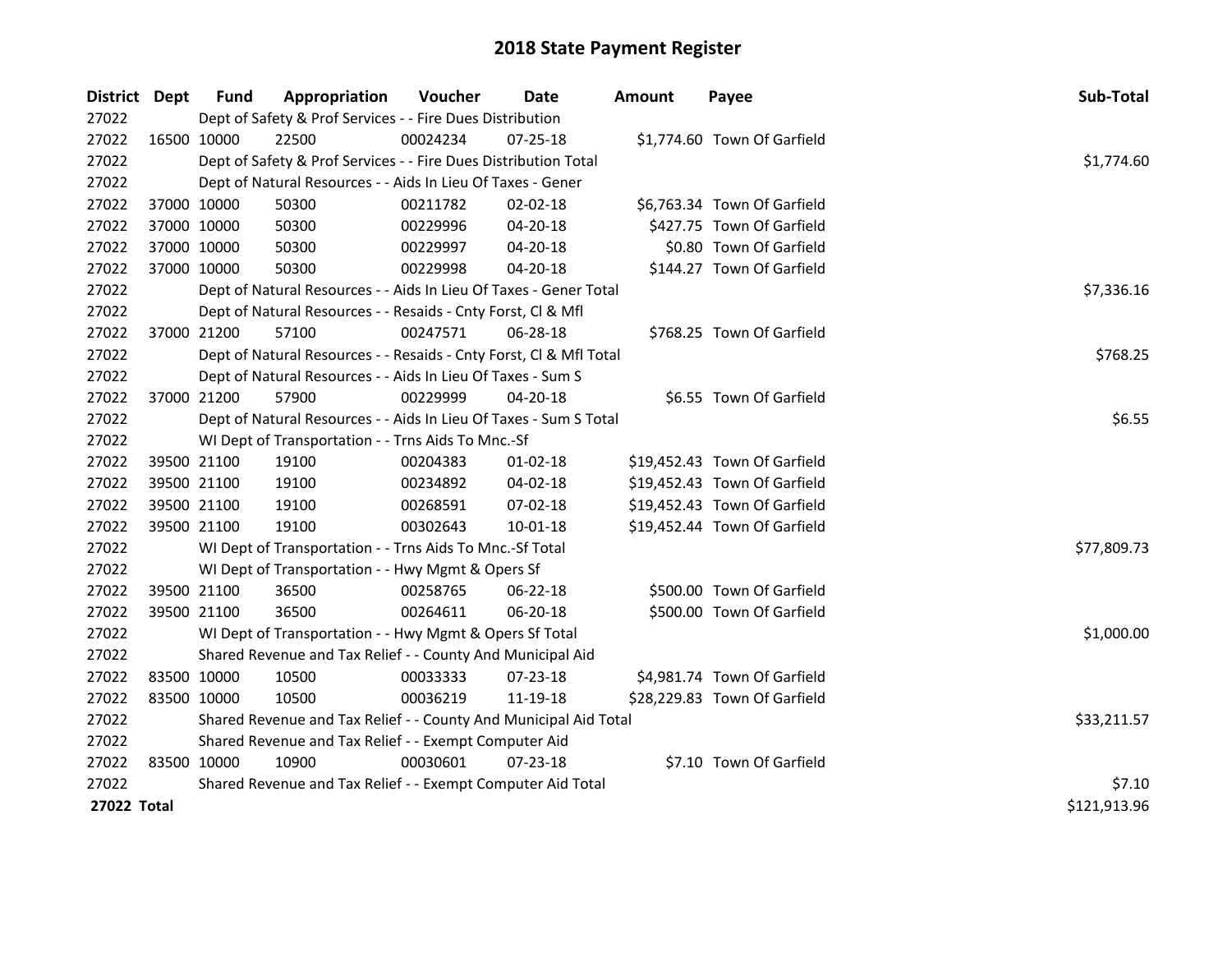| District Dept | <b>Fund</b> | Appropriation                                                      | Voucher  | Date           | <b>Amount</b> | Payee                      | Sub-Total    |
|---------------|-------------|--------------------------------------------------------------------|----------|----------------|---------------|----------------------------|--------------|
| 27024         |             | Dept of Safety & Prof Services - - Fire Dues Distribution          |          |                |               |                            |              |
| 27024         | 16500 10000 | 22500                                                              | 00024235 | 07-25-18       |               | \$1,606.86 Town Of Hixton  |              |
| 27024         |             | Dept of Safety & Prof Services - - Fire Dues Distribution Total    |          |                |               |                            | \$1,606.86   |
| 27024         |             | Dept of Natural Resources - - Aids In Lieu Of Taxes - Gener        |          |                |               |                            |              |
| 27024         | 37000 10000 | 50300                                                              | 00211790 | $02 - 02 - 18$ |               | \$3,036.98 Town Of Hixton  |              |
| 27024         | 37000 10000 | 50300                                                              | 00230024 | 04-20-18       |               | \$306.93 Town Of Hixton    |              |
| 27024         |             | Dept of Natural Resources - - Aids In Lieu Of Taxes - Gener Total  |          |                |               |                            | \$3,343.91   |
| 27024         |             | Dept of Natural Resources - - Resaids - Cnty Forst, Cl & Mfl       |          |                |               |                            |              |
| 27024         | 37000 21200 | 57100                                                              | 00247572 | 06-28-18       |               | \$439.42 Town Of Hixton    |              |
| 27024         |             | Dept of Natural Resources - - Resaids - Cnty Forst, Cl & Mfl Total |          |                |               |                            | \$439.42     |
| 27024         |             | Dept of Natural Resources - - Aids In Lieu Of Taxes - Sum S        |          |                |               |                            |              |
| 27024         | 37000 21200 | 57900                                                              | 00230023 | 04-20-18       |               | \$133.22 Town Of Hixton    |              |
| 27024         |             | Dept of Natural Resources - - Aids In Lieu Of Taxes - Sum S Total  |          |                |               |                            | \$133.22     |
| 27024         |             | WI Dept of Transportation - - Trns Aids To Mnc.-Sf                 |          |                |               |                            |              |
| 27024         | 39500 21100 | 19100                                                              | 00204384 | 01-02-18       |               | \$27,210.71 Town Of Hixton |              |
| 27024         | 39500 21100 | 19100                                                              | 00234893 | 04-02-18       |               | \$27,210.71 Town Of Hixton |              |
| 27024         | 39500 21100 | 19100                                                              | 00268592 | 07-02-18       |               | \$27,210.71 Town Of Hixton |              |
| 27024         | 39500 21100 | 19100                                                              | 00302644 | $10 - 01 - 18$ |               | \$27,210.71 Town Of Hixton |              |
| 27024         |             | WI Dept of Transportation - - Trns Aids To Mnc.-Sf Total           |          |                |               |                            | \$108,842.84 |
| 27024         |             | Shared Revenue and Tax Relief - - County And Municipal Aid         |          |                |               |                            |              |
| 27024         | 83500 10000 | 10500                                                              | 00033334 | 07-23-18       |               | \$12,364.65 Town Of Hixton |              |
| 27024         | 83500 10000 | 10500                                                              | 00036220 | 11-19-18       |               | \$70,066.35 Town Of Hixton |              |
| 27024         |             | Shared Revenue and Tax Relief - - County And Municipal Aid Total   |          |                |               |                            | \$82,431.00  |
| 27024         |             | Shared Revenue and Tax Relief - - Exempt Computer Aid              |          |                |               |                            |              |
| 27024         | 83500 10000 | 10900                                                              | 00030602 | 07-23-18       |               | \$45.66 Town Of Hixton     |              |
| 27024         |             | Shared Revenue and Tax Relief - - Exempt Computer Aid Total        |          |                |               |                            | \$45.66      |
| 27024         |             | Shared Revenue and Tax Relief - - Utility Aid                      |          |                |               |                            |              |
| 27024         | 83500 10000 | 11000                                                              | 00033334 | 07-23-18       |               | \$162.96 Town Of Hixton    |              |
| 27024         | 83500 10000 | 11000                                                              | 00036220 | 11-19-18       |               | \$925.68 Town Of Hixton    |              |
| 27024         |             | Shared Revenue and Tax Relief - - Utility Aid Total                |          |                |               |                            | \$1,088.64   |
| 27024         |             | Shared Revenue and Tax Relief - - Lottery & Gaming Credit          |          |                |               |                            |              |
| 27024         | 83500 52100 | 36300                                                              | 00027414 | $03 - 26 - 18$ |               | \$733.47 Town Of Hixton    |              |
| 27024         |             | Shared Revenue and Tax Relief - - Lottery & Gaming Credit Total    |          |                |               |                            | \$733.47     |
| 27024 Total   |             |                                                                    |          |                |               |                            | \$198,665.02 |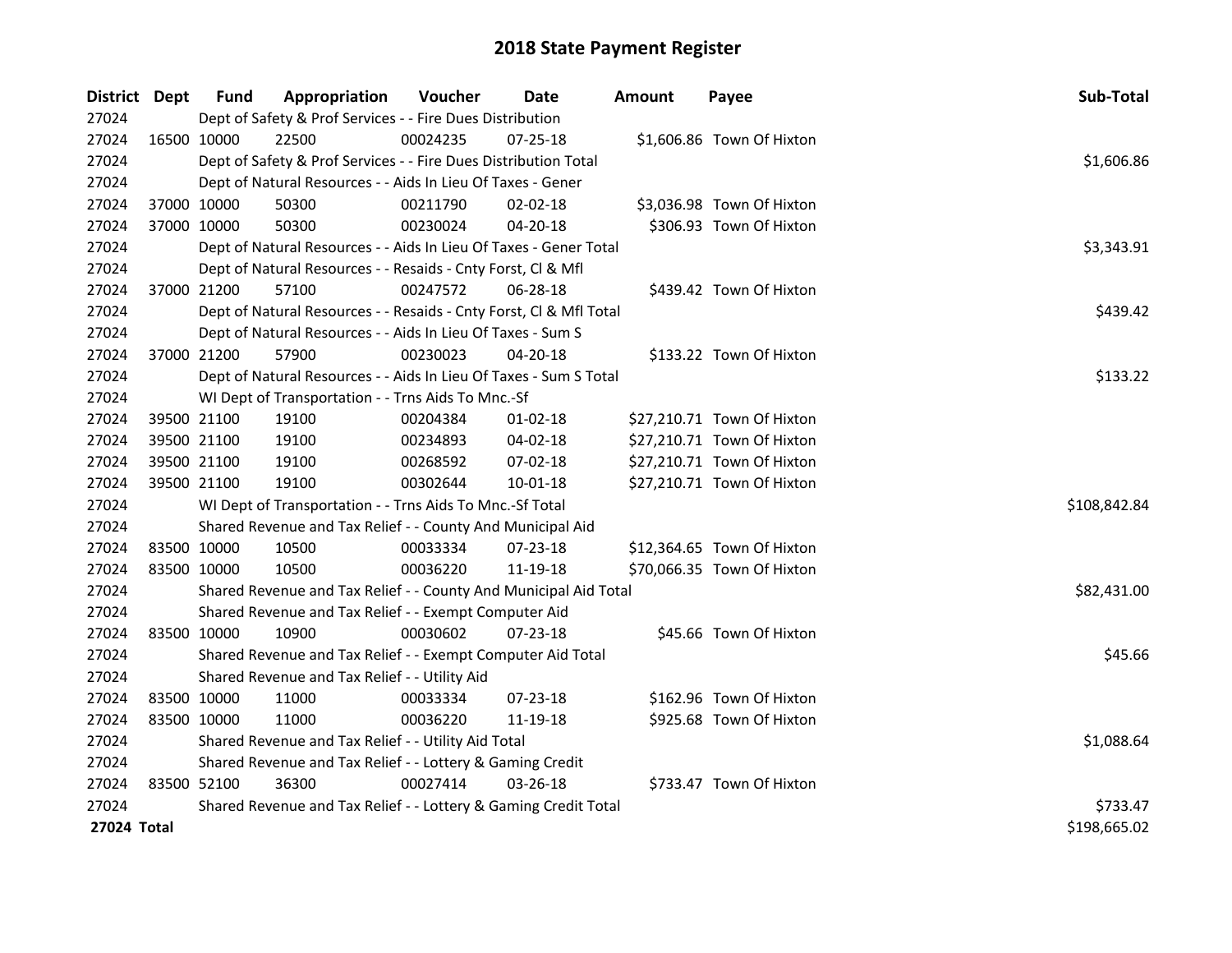| District Dept | Fund                                          | Appropriation                                                      | Voucher  | Date           | <b>Amount</b> | Payee                      | Sub-Total    |  |  |
|---------------|-----------------------------------------------|--------------------------------------------------------------------|----------|----------------|---------------|----------------------------|--------------|--|--|
| 27026         |                                               | Dept of Safety & Prof Services - - Fire Dues Distribution          |          |                |               |                            |              |  |  |
| 27026         | 16500 10000                                   | 22500                                                              | 00024236 | $07 - 25 - 18$ |               | \$2,442.18 Town Of Irving  |              |  |  |
| 27026         |                                               | Dept of Safety & Prof Services - - Fire Dues Distribution Total    |          |                |               |                            | \$2,442.18   |  |  |
| 27026         |                                               | Dept of Natural Resources - - Aids In Lieu Of Taxes - Gener        |          |                |               |                            |              |  |  |
| 27026         | 37000 10000                                   | 50300                                                              | 00211931 | $02 - 02 - 18$ |               | \$1,939.91 Town Of Irving  |              |  |  |
| 27026         | 37000 10000                                   | 50300                                                              | 00230532 | 04-20-18       |               | \$7.83 Town Of Irving      |              |  |  |
| 27026         |                                               | Dept of Natural Resources - - Aids In Lieu Of Taxes - Gener Total  |          |                |               |                            | \$1,947.74   |  |  |
| 27026         |                                               | Dept of Natural Resources - - Resaids - Cnty Forst, Cl & Mfl       |          |                |               |                            |              |  |  |
| 27026         | 37000 21200                                   | 57100                                                              | 00247573 | 06-28-18       |               | \$434.37 Town Of Irving    |              |  |  |
| 27026         |                                               | Dept of Natural Resources - - Resaids - Cnty Forst, Cl & Mfl Total |          |                |               |                            | \$434.37     |  |  |
| 27026         |                                               | Dept of Natural Resources - - Aids In Lieu Of Taxes - Sum S        |          |                |               |                            |              |  |  |
| 27026         | 37000 21200                                   | 57900                                                              | 00230533 | 04-20-18       |               | \$9.37 Town Of Irving      |              |  |  |
| 27026         |                                               | Dept of Natural Resources - - Aids In Lieu Of Taxes - Sum S Total  |          |                |               |                            | \$9.37       |  |  |
| 27026         |                                               | WI Dept of Transportation - - Trns Aids To Mnc.-Sf                 |          |                |               |                            |              |  |  |
| 27026         | 39500 21100                                   | 19100                                                              | 00204385 | $01-02-18$     |               | \$26,625.40 Town Of Irving |              |  |  |
| 27026         | 39500 21100                                   | 19100                                                              | 00234894 | 04-02-18       |               | \$26,625.40 Town Of Irving |              |  |  |
| 27026         | 39500 21100                                   | 19100                                                              | 00268593 | 07-02-18       |               | \$26,625.40 Town Of Irving |              |  |  |
| 27026         | 39500 21100                                   | 19100                                                              | 00302645 | $10 - 01 - 18$ |               | \$26,625.42 Town Of Irving |              |  |  |
| 27026         |                                               | WI Dept of Transportation - - Trns Aids To Mnc.-Sf Total           |          |                |               |                            | \$106,501.62 |  |  |
| 27026         |                                               | WI Dept of Transportation - - Loc Rd Imp Prg St Fd                 |          |                |               |                            |              |  |  |
| 27026         | 39500 21100                                   | 27800                                                              | 00296999 | 09-17-18       |               | \$19,082.54 Town Of Irving |              |  |  |
| 27026         |                                               | WI Dept of Transportation - - Loc Rd Imp Prg St Fd Total           |          |                |               |                            | \$19,082.54  |  |  |
| 27026         |                                               | Shared Revenue and Tax Relief - - County And Municipal Aid         |          |                |               |                            |              |  |  |
| 27026         | 83500 10000                                   | 10500                                                              | 00033335 | 07-23-18       |               | \$3,703.77 Town Of Irving  |              |  |  |
| 27026         | 83500 10000                                   | 10500                                                              | 00036221 | 11-19-18       |               | \$20,988.06 Town Of Irving |              |  |  |
| 27026         |                                               | Shared Revenue and Tax Relief - - County And Municipal Aid Total   |          |                |               |                            | \$24,691.83  |  |  |
| 27026         |                                               | Shared Revenue and Tax Relief - - Exempt Computer Aid              |          |                |               |                            |              |  |  |
| 27026         | 83500 10000                                   | 10900                                                              | 00030603 | 07-23-18       |               | \$24.35 Town Of Irving     |              |  |  |
| 27026         |                                               | Shared Revenue and Tax Relief - - Exempt Computer Aid Total        |          |                |               |                            | \$24.35      |  |  |
| 27026         | Shared Revenue and Tax Relief - - Utility Aid |                                                                    |          |                |               |                            |              |  |  |
| 27026         | 83500 10000                                   | 11000                                                              | 00033335 | 07-23-18       |               | \$49.04 Town Of Irving     |              |  |  |
| 27026         | 83500 10000                                   | 11000                                                              | 00036221 | 11-19-18       |               | \$289.60 Town Of Irving    |              |  |  |
| 27026         |                                               | Shared Revenue and Tax Relief - - Utility Aid Total                |          |                |               |                            | \$338.64     |  |  |
| 27026 Total   |                                               |                                                                    |          |                |               |                            | \$155,472.64 |  |  |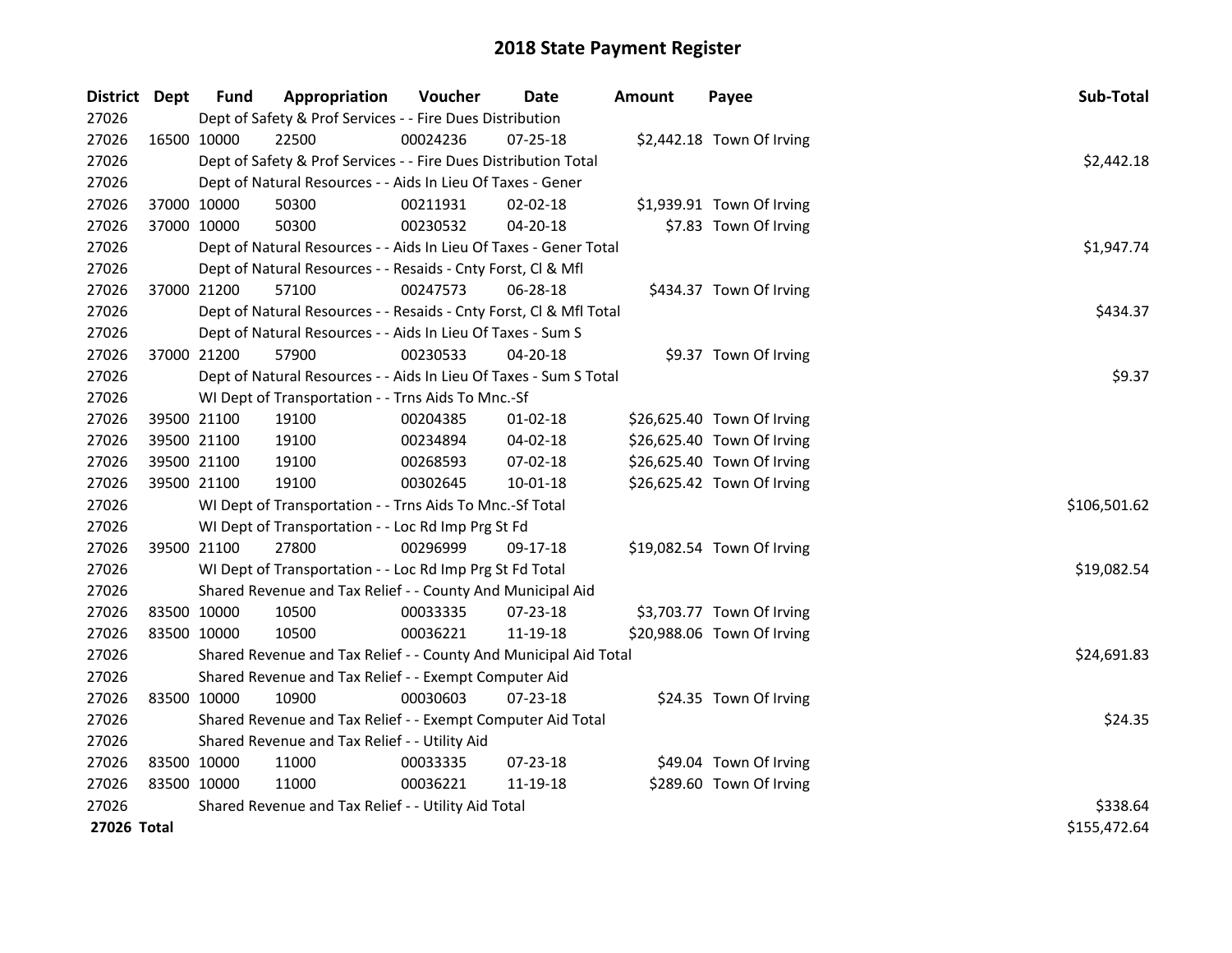| <b>District</b> | <b>Dept</b> | Fund        | Appropriation                                                      | <b>Voucher</b> | Date           | <b>Amount</b> | Payee                      | Sub-Total    |
|-----------------|-------------|-------------|--------------------------------------------------------------------|----------------|----------------|---------------|----------------------------|--------------|
| 27028           |             |             | Dept of Safety & Prof Services - - Fire Dues Distribution          |                |                |               |                            |              |
| 27028           |             | 16500 10000 | 22500                                                              | 00024237       | 07-25-18       |               | \$1,517.09 Knapp, Town Of  |              |
| 27028           |             |             | Dept of Safety & Prof Services - - Fire Dues Distribution Total    |                |                |               |                            | \$1,517.09   |
| 27028           |             |             | Dept of Natural Resources - - Aids In Lieu Of Taxes - Gener        |                |                |               |                            |              |
| 27028           |             | 37000 10000 | 50300                                                              | 00211935       | $02 - 02 - 18$ |               | \$4,301.42 Knapp, Town Of  |              |
| 27028           |             | 37000 10000 | 50300                                                              | 00211936       | $02 - 02 - 18$ |               | \$5,752.83 Knapp, Town Of  |              |
| 27028           |             | 37000 10000 | 50300                                                              | 00230551       | 04-20-18       |               | \$224.36 Knapp, Town Of    |              |
| 27028           |             |             | Dept of Natural Resources - - Aids In Lieu Of Taxes - Gener Total  |                |                |               |                            | \$10,278.61  |
| 27028           |             |             | Dept of Natural Resources - - Resaids - Cnty Forst, CI & Mfl       |                |                |               |                            |              |
| 27028           |             | 37000 21200 | 57100                                                              | 00247574       | 06-28-18       |               | \$7,552.38 Knapp, Town Of  |              |
| 27028           |             |             | Dept of Natural Resources - - Resaids - Cnty Forst, Cl & Mfl Total |                |                |               |                            | \$7,552.38   |
| 27028           |             |             | Dept of Natural Resources - - Aids In Lieu Of Taxes - Sum S        |                |                |               |                            |              |
| 27028           |             | 37000 21200 | 57900                                                              | 00230552       | 04-20-18       |               | \$38.72 Knapp, Town Of     |              |
| 27028           |             |             | Dept of Natural Resources - - Aids In Lieu Of Taxes - Sum S Total  |                |                |               |                            | \$38.72      |
| 27028           |             |             | WI Dept of Transportation - - Trns Aids To Mnc.-Sf                 |                |                |               |                            |              |
| 27028           |             | 39500 21100 | 19100                                                              | 00204386       | $01 - 02 - 18$ |               | \$32,425.80 Knapp, Town Of |              |
| 27028           |             | 39500 21100 | 19100                                                              | 00234895       | 04-02-18       |               | \$32,425.80 Knapp, Town Of |              |
| 27028           |             | 39500 21100 | 19100                                                              | 00268594       | 07-02-18       |               | \$32,425.80 Knapp, Town Of |              |
| 27028           |             | 39500 21100 | 19100                                                              | 00302646       | 10-01-18       |               | \$32,425.80 Knapp, Town Of |              |
| 27028           |             |             | WI Dept of Transportation - - Trns Aids To Mnc.-Sf Total           |                |                |               |                            | \$129,703.20 |
| 27028           |             |             | Shared Revenue and Tax Relief - - County And Municipal Aid         |                |                |               |                            |              |
| 27028           |             | 83500 10000 | 10500                                                              | 00033336       | $07 - 23 - 18$ |               | \$1,211.06 Knapp, Town Of  |              |
| 27028           |             | 83500 10000 | 10500                                                              | 00036222       | 11-19-18       |               | \$6,862.64 Knapp, Town Of  |              |
| 27028           |             |             | Shared Revenue and Tax Relief - - County And Municipal Aid Total   |                |                |               |                            | \$8,073.70   |
| 27028           |             |             | Shared Revenue and Tax Relief - - Exempt Computer Aid              |                |                |               |                            |              |
| 27028           |             | 83500 10000 | 10900                                                              | 00030604       | $07 - 23 - 18$ |               | \$1.01 Knapp, Town Of      |              |
| 27028           |             |             | Shared Revenue and Tax Relief - - Exempt Computer Aid Total        |                |                |               |                            | \$1.01       |
| 27028 Total     |             |             |                                                                    |                |                |               |                            | \$157,164.71 |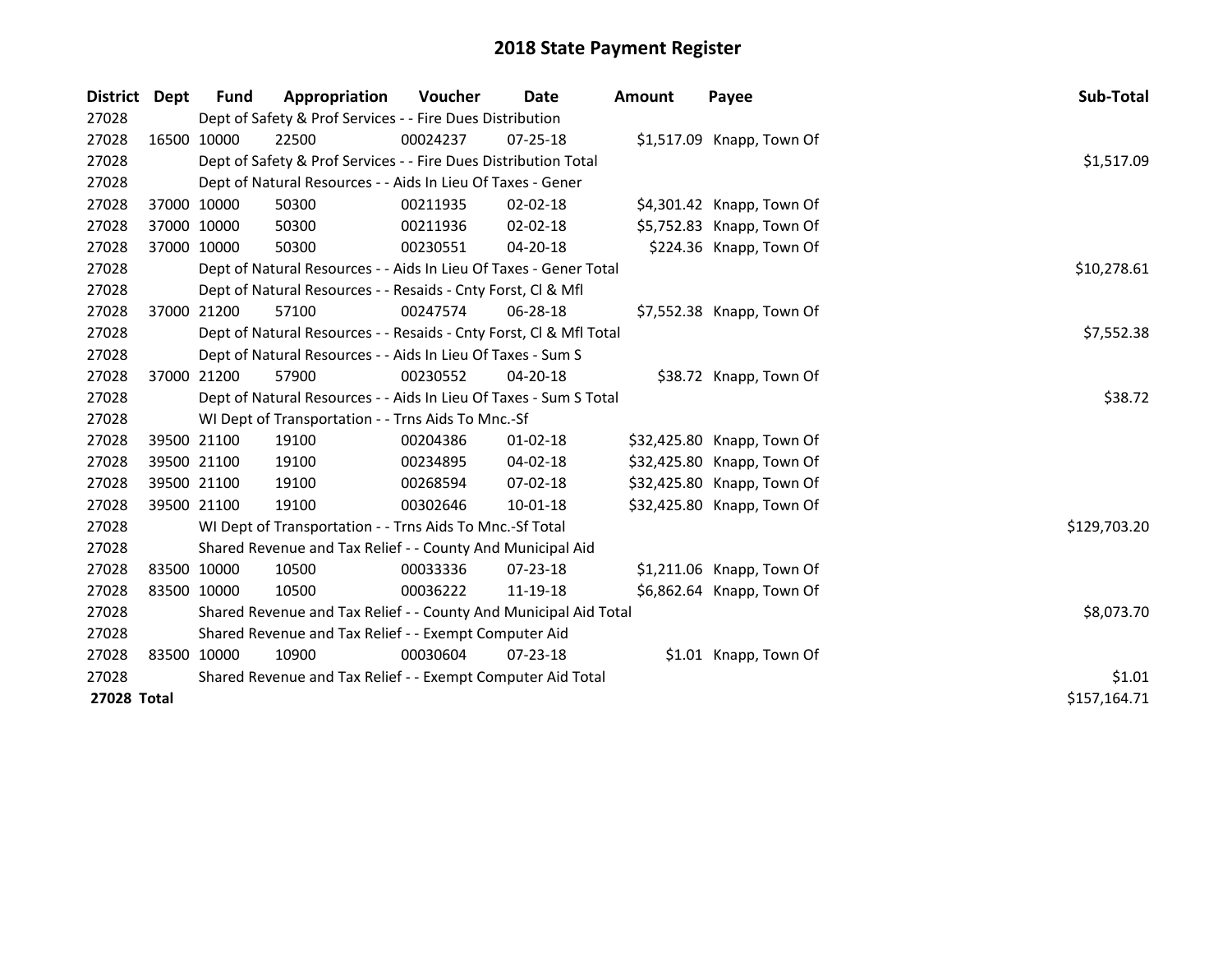| <b>District</b> | Dept | Fund        | Appropriation                                                      | Voucher  | <b>Date</b>    | Amount | Payee                        | Sub-Total    |  |  |  |
|-----------------|------|-------------|--------------------------------------------------------------------|----------|----------------|--------|------------------------------|--------------|--|--|--|
| 27030           |      |             | Dept of Safety & Prof Services - - Fire Dues Distribution          |          |                |        |                              |              |  |  |  |
| 27030           |      | 16500 10000 | 22500                                                              | 00024238 | $07 - 25 - 18$ |        | \$310.20 Town Of Komensky    |              |  |  |  |
| 27030           |      |             | Dept of Safety & Prof Services - - Fire Dues Distribution Total    |          |                |        |                              | \$310.20     |  |  |  |
| 27030           |      |             | Dept of Natural Resources - - Aids In Lieu Of Taxes - Gener        |          |                |        |                              |              |  |  |  |
| 27030           |      | 37000 10000 | 50300                                                              | 00211913 | $02 - 02 - 18$ |        | \$40,600.55 Town Of Komensky |              |  |  |  |
| 27030           |      |             | Dept of Natural Resources - - Aids In Lieu Of Taxes - Gener Total  |          |                |        |                              | \$40,600.55  |  |  |  |
| 27030           |      |             | Dept of Natural Resources - - Resaids - Cnty Forst, Cl & Mfl       |          |                |        |                              |              |  |  |  |
| 27030           |      | 37000 21200 | 57100                                                              | 00247575 | 06-29-18       |        | \$4,236.36 Town Of Komensky  |              |  |  |  |
| 27030           |      |             | Dept of Natural Resources - - Resaids - Cnty Forst, Cl & Mfl Total |          |                |        |                              | \$4,236.36   |  |  |  |
| 27030           |      |             | Dept of Natural Resources - - Aids In Lieu Of Taxes - Sum S        |          |                |        |                              |              |  |  |  |
| 27030           |      | 37000 21200 | 57900                                                              | 00230454 | 04-20-18       |        | \$16,882.79 Town Of Komensky |              |  |  |  |
| 27030           |      |             | Dept of Natural Resources - - Aids In Lieu Of Taxes - Sum S Total  |          |                |        |                              | \$16,882.79  |  |  |  |
| 27030           |      |             | WI Dept of Transportation - - Trns Aids To Mnc.-Sf                 |          |                |        |                              |              |  |  |  |
| 27030           |      | 39500 21100 | 19100                                                              | 00204387 | $01 - 02 - 18$ |        | \$31,212.28 Town Of Komensky |              |  |  |  |
| 27030           |      | 39500 21100 | 19100                                                              | 00234896 | 04-02-18       |        | \$31,212.28 Town Of Komensky |              |  |  |  |
| 27030           |      | 39500 21100 | 19100                                                              | 00268595 | $07 - 02 - 18$ |        | \$31,212.28 Town Of Komensky |              |  |  |  |
| 27030           |      | 39500 21100 | 19100                                                              | 00302647 | 10-01-18       |        | \$31,212.30 Town Of Komensky |              |  |  |  |
| 27030           |      |             | WI Dept of Transportation - - Trns Aids To Mnc.-Sf Total           |          |                |        |                              | \$124,849.14 |  |  |  |
| 27030           |      |             | Shared Revenue and Tax Relief - - County And Municipal Aid         |          |                |        |                              |              |  |  |  |
| 27030           |      | 83500 10000 | 10500                                                              | 00033337 | $07 - 23 - 18$ |        | \$3,641.08 Town Of Komensky  |              |  |  |  |
| 27030           |      | 83500 10000 | 10500                                                              | 00036223 | 11-19-18       |        | \$20,632.77 Town Of Komensky |              |  |  |  |
| 27030           |      |             | Shared Revenue and Tax Relief - - County And Municipal Aid Total   |          |                |        |                              | \$24,273.85  |  |  |  |
| 27030 Total     |      |             |                                                                    |          |                |        |                              | \$211,152.89 |  |  |  |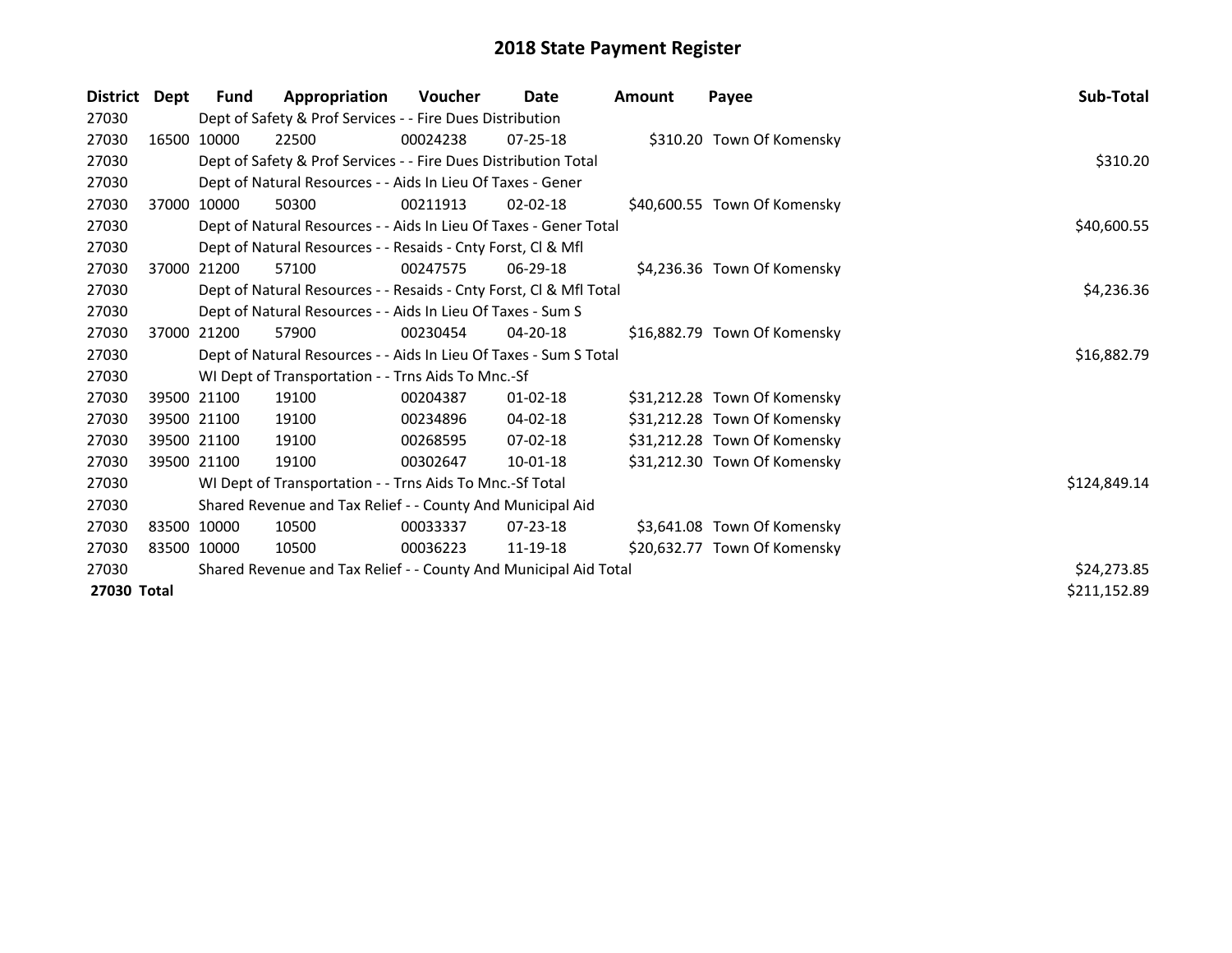| District Dept | Fund        | Appropriation                                                        | Voucher  | <b>Date</b>    | Amount | Payee                          | Sub-Total    |  |  |  |
|---------------|-------------|----------------------------------------------------------------------|----------|----------------|--------|--------------------------------|--------------|--|--|--|
| 27032         |             | Dept of Safety & Prof Services - - Fire Dues Distribution            |          |                |        |                                |              |  |  |  |
| 27032         | 16500 10000 | 22500                                                                | 00021832 | 07-25-18       |        | \$2,565.30 Town Of Manchester  |              |  |  |  |
| 27032         | 16500 10000 | 22500                                                                | 00024239 | 07-25-18       |        | \$2,565.30 Town Of Manchester  |              |  |  |  |
| 27032         |             | Dept of Safety & Prof Services - - Fire Dues Distribution Total      |          |                |        |                                | \$5,130.60   |  |  |  |
| 27032         |             | Dept of Natural Resources - - Aids In Lieu Of Taxes - Gener          |          |                |        |                                |              |  |  |  |
| 27032         | 37000 10000 | 50300                                                                | 00211648 | $02 - 02 - 18$ |        | \$4,779.66 Town Of Manchester  |              |  |  |  |
| 27032         |             | Dept of Natural Resources - - Aids In Lieu Of Taxes - Gener Total    |          |                |        |                                | \$4,779.66   |  |  |  |
| 27032         |             | Dept of Natural Resources - - Resaids - Cnty Forst, Cl & Mfl         |          |                |        |                                |              |  |  |  |
| 27032         | 37000 21200 | 57100                                                                | 00247576 | 06-28-18       |        | \$6,773.74 Town Of Manchester  |              |  |  |  |
| 27032         |             | Dept of Natural Resources - - Resaids - Cnty Forst, Cl & Mfl Total   |          |                |        |                                | \$6,773.74   |  |  |  |
| 27032         |             | Dept of Natural Resources - - Aids In Lieu Of Taxes - Sum S          |          |                |        |                                |              |  |  |  |
| 27032         | 37000 21200 | 57900                                                                | 00229408 | $04 - 20 - 18$ |        | \$201.77 Town Of Manchester    |              |  |  |  |
| 27032         |             | Dept of Natural Resources - - Aids In Lieu Of Taxes - Sum S Total    |          |                |        |                                | \$201.77     |  |  |  |
| 27032         |             | WI Dept of Transportation - - Disastr Damag Aid Sf                   |          |                |        |                                |              |  |  |  |
| 27032         | 39500 21100 | 17400                                                                | 00274700 | 07-13-18       |        | \$7,603.67 Town Of Manchester  |              |  |  |  |
| 27032         |             | WI Dept of Transportation - - Disastr Damag Aid Sf Total             |          |                |        |                                | \$7,603.67   |  |  |  |
| 27032         |             | WI Dept of Transportation - - Trns Aids To Mnc.-Sf                   |          |                |        |                                |              |  |  |  |
| 27032         | 39500 21100 | 19100                                                                | 00204388 | $01-02-18$     |        | \$31,028.11 Town Of Manchester |              |  |  |  |
| 27032         | 39500 21100 | 19100                                                                | 00234897 | 04-02-18       |        | \$31,028.11 Town Of Manchester |              |  |  |  |
| 27032         | 39500 21100 | 19100                                                                | 00268596 | 07-02-18       |        | \$31,028.11 Town Of Manchester |              |  |  |  |
| 27032         | 39500 21100 | 19100                                                                | 00302648 | $10 - 01 - 18$ |        | \$31,028.12 Town Of Manchester |              |  |  |  |
| 27032         |             | WI Dept of Transportation - - Trns Aids To Mnc.-Sf Total             |          |                |        |                                | \$124,112.45 |  |  |  |
| 27032         |             | WI Dept of Transportation - - Hwy Mgmt & Opers Sf                    |          |                |        |                                |              |  |  |  |
| 27032         | 39500 21100 | 36500                                                                | 00293270 | 09-05-18       |        | \$240.00 Town Of Manchester    |              |  |  |  |
| 27032         | 39500 21100 | 36500                                                                | 00332514 | 12-17-18       |        | \$500.00 Town Of Manchester    |              |  |  |  |
| 27032         | 39500 21100 | 36500                                                                | 00332517 | 12-17-18       |        | \$265.00 Town Of Manchester    |              |  |  |  |
| 27032         | 39500 21100 | 36500                                                                | 00332518 | 12-17-18       |        | \$270.00 Town Of Manchester    |              |  |  |  |
| 27032         | 39500 21100 | 36500                                                                | 00332574 | 12-17-18       |        | \$225.00 Town Of Manchester    |              |  |  |  |
| 27032         | 39500 21100 | 36500                                                                | 00332576 | 12-17-18       |        | \$260.00 Town Of Manchester    |              |  |  |  |
| 27032         |             | WI Dept of Transportation - - Hwy Mgmt & Opers Sf Total              |          |                |        |                                | \$1,760.00   |  |  |  |
| 27032         |             | Department of Administration - - Hv Trans Ln Annual Impact Fee       |          |                |        |                                |              |  |  |  |
| 27032         | 50500 10000 | 17400                                                                | 00078662 | $05 - 01 - 18$ |        | \$29,976.00 Town Of Manchester |              |  |  |  |
| 27032         |             | Department of Administration - - Hv Trans Ln Annual Impact Fee Total |          |                |        |                                | \$29,976.00  |  |  |  |
| 27032         |             | Shared Revenue and Tax Relief - - County And Municipal Aid           |          |                |        |                                |              |  |  |  |
| 27032         | 83500 10000 | 10500                                                                | 00033338 | 07-23-18       |        | \$3,043.12 Town Of Manchester  |              |  |  |  |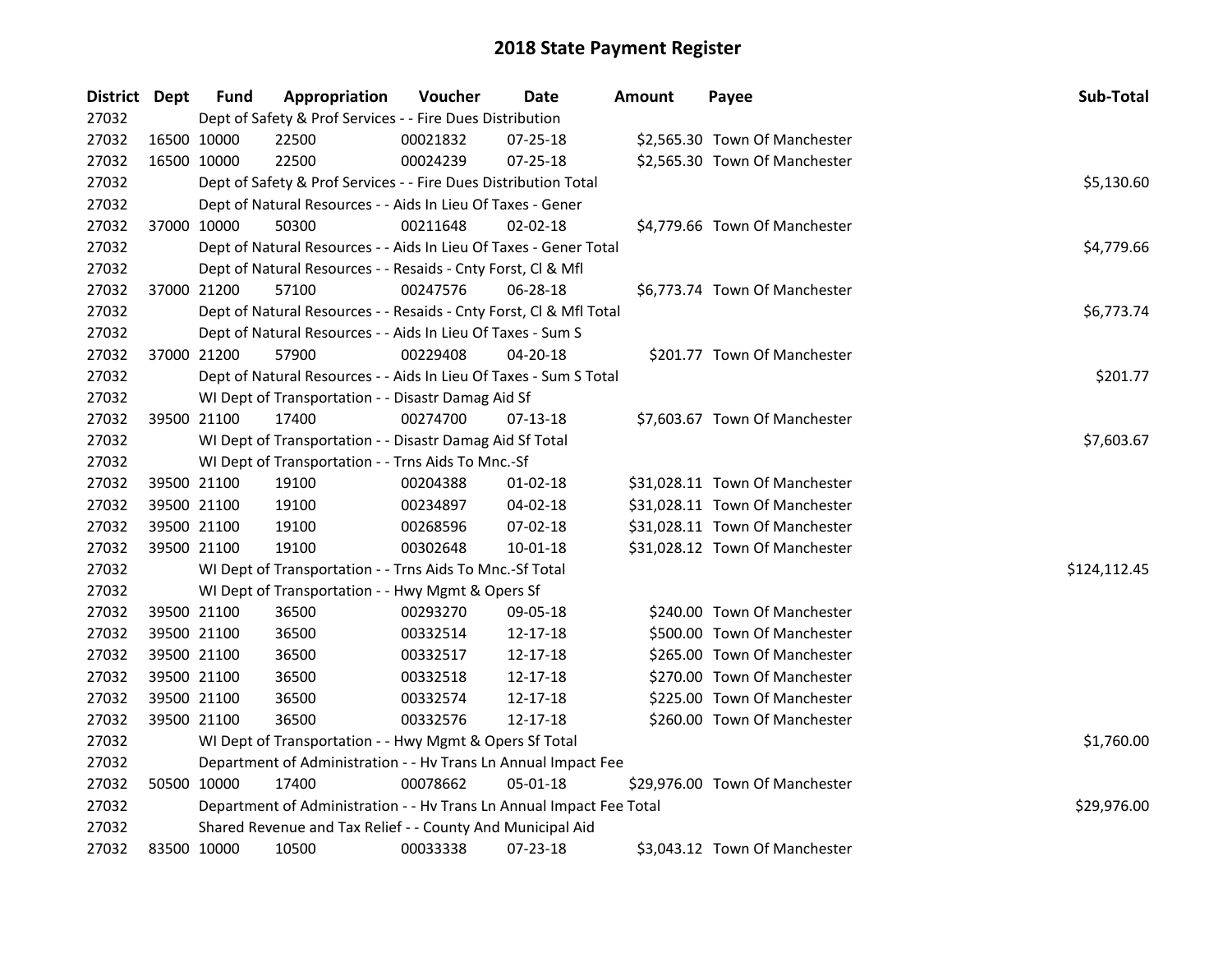| District    | Dept | Fund        | Appropriation                                                    | <b>Voucher</b> | Date           | <b>Amount</b> | Payee                          | Sub-Total    |
|-------------|------|-------------|------------------------------------------------------------------|----------------|----------------|---------------|--------------------------------|--------------|
| 27032       |      | 83500 10000 | 10500                                                            | 00036224       | 11-19-18       |               | \$17,244.35 Town Of Manchester |              |
| 27032       |      |             | Shared Revenue and Tax Relief - - County And Municipal Aid Total |                |                |               |                                | \$20,287.47  |
| 27032       |      |             | Shared Revenue and Tax Relief - - Exempt Computer Aid            |                |                |               |                                |              |
| 27032       |      | 83500 10000 | 10900                                                            | 00030605       | $07 - 23 - 18$ |               | \$1.01 Town Of Manchester      |              |
| 27032       |      |             | Shared Revenue and Tax Relief - - Exempt Computer Aid Total      |                |                |               |                                | \$1.01       |
| 27032       |      |             | Shared Revenue and Tax Relief - - Utility Aid                    |                |                |               |                                |              |
| 27032       |      | 83500 10000 | 11000                                                            | 00033338       | $07 - 23 - 18$ |               | \$36.58 Town Of Manchester     |              |
| 27032       |      | 83500 10000 | 11000                                                            | 00036224       | 11-19-18       |               | \$216.03 Town Of Manchester    |              |
| 27032       |      |             | Shared Revenue and Tax Relief - - Utility Aid Total              |                |                |               |                                | \$252.61     |
| 27032       |      |             | Shared Revenue and Tax Relief - - Lottery & Gaming Credit        |                |                |               |                                |              |
| 27032       |      | 83500 52100 | 36300                                                            | 00027415       | $03 - 26 - 18$ |               | \$309.08 Town Of Manchester    |              |
| 27032       |      | 83500 52100 | 36300                                                            | 00028998       | 06-18-18       |               | \$323.24 Town Of Manchester    |              |
| 27032       |      |             | Shared Revenue and Tax Relief - - Lottery & Gaming Credit Total  |                |                |               |                                | \$632.32     |
| 27032 Total |      |             |                                                                  |                |                |               |                                | \$201,511.30 |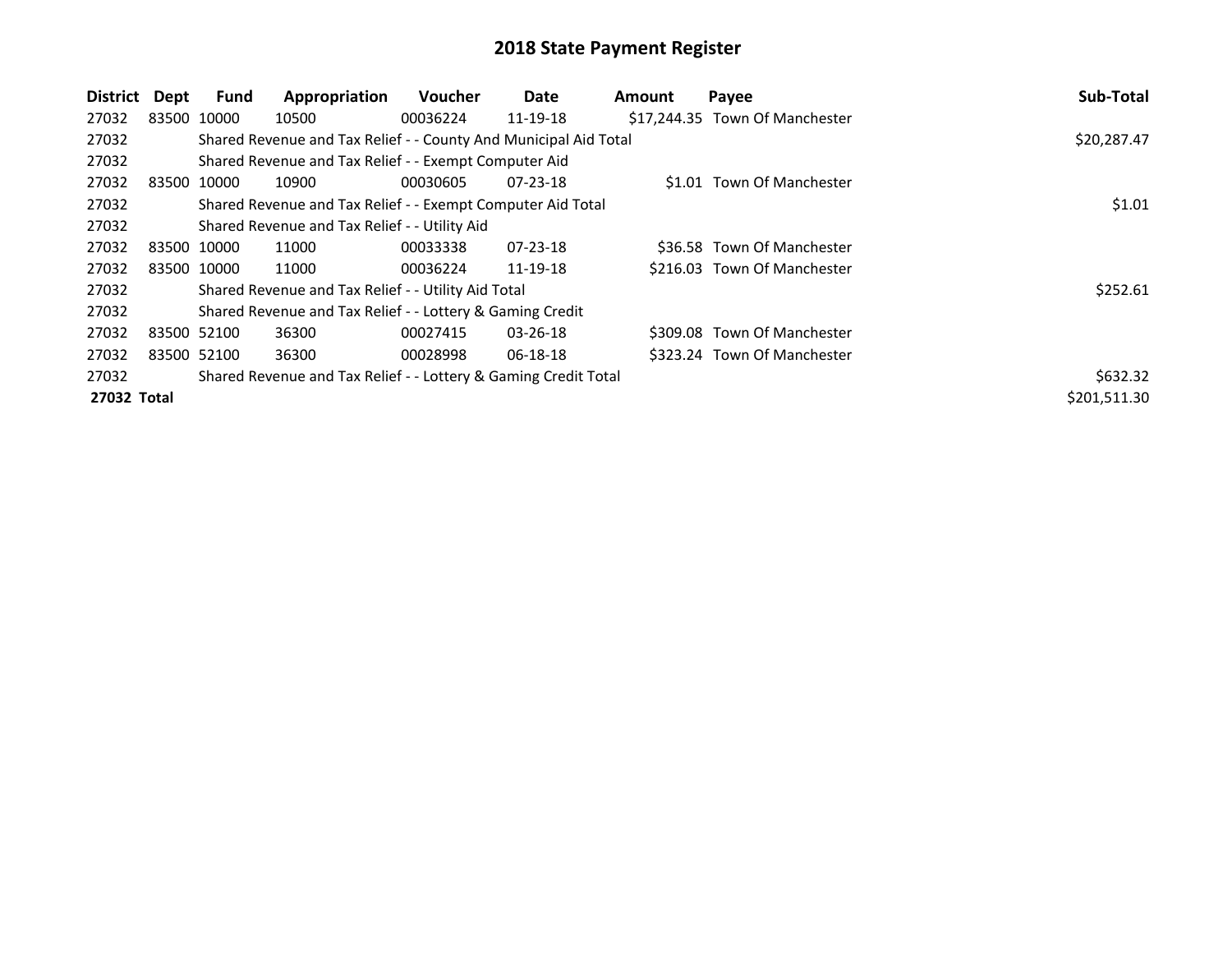| District Dept |             | Fund        | Appropriation                                                      | Voucher    | <b>Date</b>    | <b>Amount</b> | Payee                       | Sub-Total    |
|---------------|-------------|-------------|--------------------------------------------------------------------|------------|----------------|---------------|-----------------------------|--------------|
| 27034         |             |             | Dept of Safety & Prof Services - - Fire Dues Distribution          |            |                |               |                             |              |
| 27034         |             | 16500 10000 | 22500                                                              | 00024240   | $07 - 25 - 18$ |               | \$1,318.55 Town Of Melrose  |              |
| 27034         |             |             | Dept of Safety & Prof Services - - Fire Dues Distribution Total    |            |                |               |                             | \$1,318.55   |
| 27034         |             |             | Dept of Natural Resources - - Aids In Lieu Of Taxes - Gener        |            |                |               |                             |              |
| 27034         |             | 37000 10000 | 50300                                                              | 00230616   | 04-20-18       |               | \$19.00 Town Of Melrose     |              |
| 27034         |             |             | Dept of Natural Resources - - Aids In Lieu Of Taxes - Gener Total  |            |                |               |                             | \$19.00      |
| 27034         |             |             | Dept of Natural Resources - - Gen Program Ops-State Funds-Fr       |            |                |               |                             |              |
| 27034         |             | 37000 21200 | 16600                                                              | 00157472   | 04-11-18       |               | \$1,012.20 Town Of Melrose  |              |
| 27034         |             |             | Dept of Natural Resources - - Gen Program Ops-State Funds-Fr Total |            |                |               |                             | \$1,012.20   |
| 27034         |             |             | Dept of Natural Resources - - Resaids - Cnty Forst, Cl & Mfl       |            |                |               |                             |              |
| 27034         |             | 37000 21200 | 57100                                                              | 00157472   | $04 - 11 - 18$ |               | \$465.63 Town Of Melrose    |              |
| 27034         |             | 37000 21200 | 57100                                                              | 00247577   | 06-28-18       |               | \$479.03 Town Of Melrose    |              |
| 27034         |             |             | Dept of Natural Resources - - Resaids - Cnty Forst, CI & Mfl Total |            |                |               |                             | \$944.66     |
| 27034         |             |             | Dept of Natural Resources - - Resource Aids - Distribution O       |            |                |               |                             |              |
| 27034         |             | 37000 21200 | 58900                                                              | 00157472   | 04-11-18       |               | \$4,656.10 Town Of Melrose  |              |
| 27034         |             |             | Dept of Natural Resources - - Resource Aids - Distribution O Total | \$4,656.10 |                |               |                             |              |
| 27034         |             |             | WI Dept of Transportation - - Trns Aids To Mnc.-Sf                 |            |                |               |                             |              |
| 27034         |             | 39500 21100 | 19100                                                              | 00204389   | $01-02-18$     |               | \$16,370.62 Town Of Melrose |              |
| 27034         |             | 39500 21100 | 19100                                                              | 00234898   | 04-02-18       |               | \$16,370.62 Town Of Melrose |              |
| 27034         |             | 39500 21100 | 19100                                                              | 00268597   | 07-02-18       |               | \$16,370.62 Town Of Melrose |              |
| 27034         |             | 39500 21100 | 19100                                                              | 00302649   | 10-01-18       |               | \$16,370.63 Town Of Melrose |              |
| 27034         |             |             | WI Dept of Transportation - - Trns Aids To Mnc.-Sf Total           |            |                |               |                             | \$65,482.49  |
| 27034         |             |             | Shared Revenue and Tax Relief - - County And Municipal Aid         |            |                |               |                             |              |
| 27034         |             | 83500 10000 | 10500                                                              | 00033339   | 07-23-18       |               | \$3,566.04 Town Of Melrose  |              |
| 27034         |             | 83500 10000 | 10500                                                              | 00036225   | 11-19-18       |               | \$20,207.54 Town Of Melrose |              |
| 27034         |             |             | Shared Revenue and Tax Relief - - County And Municipal Aid Total   |            |                |               |                             | \$23,773.58  |
| 27034         |             |             | Shared Revenue and Tax Relief - - Exempt Computer Aid              |            |                |               |                             |              |
| 27034         |             | 83500 10000 | 10900                                                              | 00030606   | 07-23-18       |               | \$185.69 Town Of Melrose    |              |
| 27034         |             |             | Shared Revenue and Tax Relief - - Exempt Computer Aid Total        |            |                |               |                             | \$185.69     |
| 27034         |             |             | Shared Revenue and Tax Relief - - Utility Aid                      |            |                |               |                             |              |
| 27034         |             | 83500 10000 | 11000                                                              | 00033339   | 07-23-18       |               | \$621.06 Town Of Melrose    |              |
| 27034         | 83500 10000 |             | 11000                                                              | 00036225   | 11-19-18       |               | \$3,467.96 Town Of Melrose  |              |
| 27034         |             |             | Shared Revenue and Tax Relief - - Utility Aid Total                |            |                |               |                             | \$4,089.02   |
| 27034 Total   |             |             |                                                                    |            |                |               |                             | \$101,481.29 |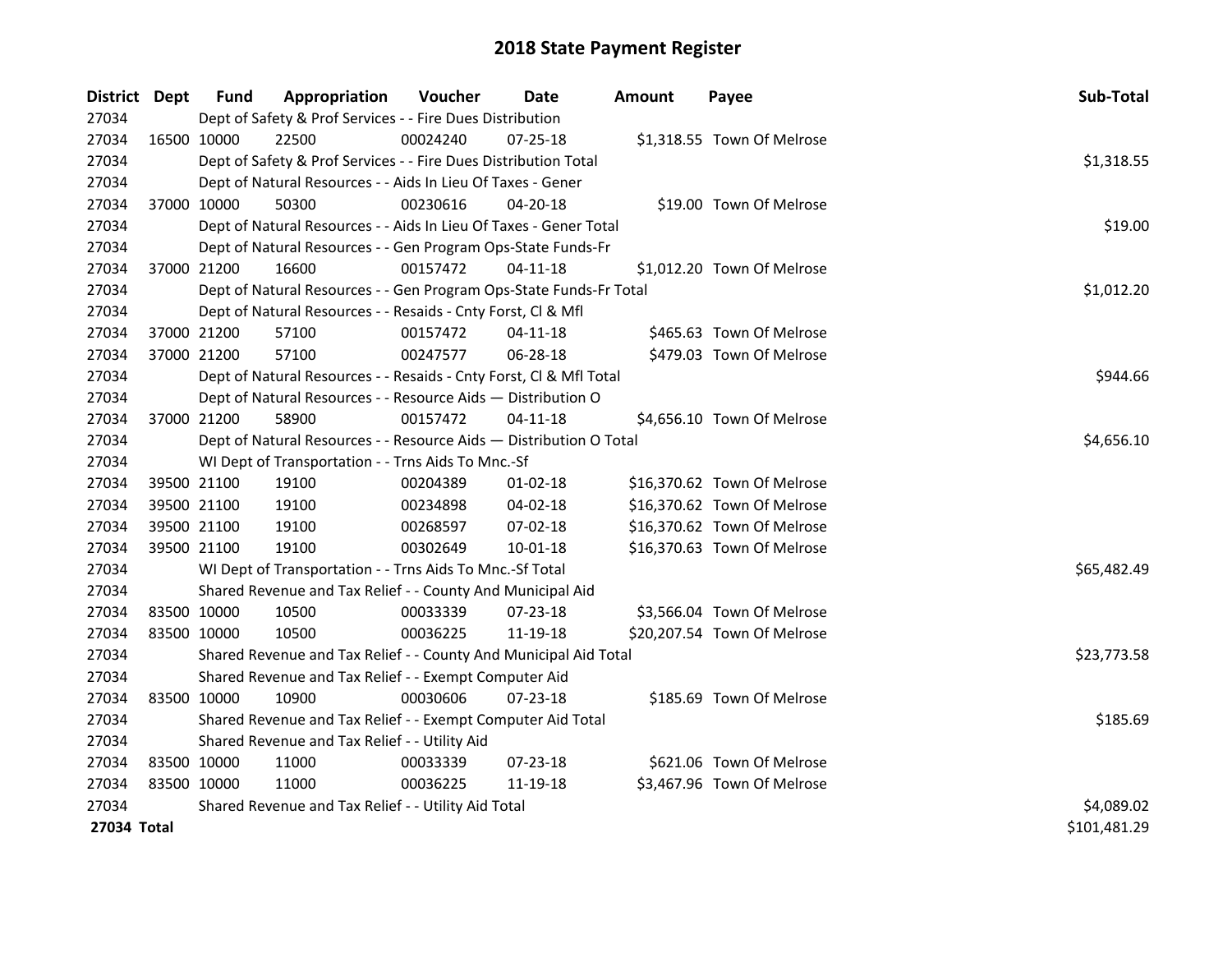| District Dept |             | <b>Fund</b> | Appropriation                                                        | Voucher  | Date           | <b>Amount</b> | Payee                        | Sub-Total   |  |  |
|---------------|-------------|-------------|----------------------------------------------------------------------|----------|----------------|---------------|------------------------------|-------------|--|--|
| 27036         |             |             | Dept of Safety & Prof Services - - Fire Dues Distribution            |          |                |               |                              |             |  |  |
| 27036         |             | 16500 10000 | 22500                                                                | 00024241 | $07 - 24 - 18$ |               | \$566.75 Town Of Millston    |             |  |  |
| 27036         |             |             | Dept of Safety & Prof Services - - Fire Dues Distribution Total      |          |                |               |                              | \$566.75    |  |  |
| 27036         |             |             | Dept of Natural Resources - - Aids In Lieu Of Taxes - Gener          |          |                |               |                              |             |  |  |
| 27036         | 37000 10000 |             | 50300                                                                | 00211937 | 02-02-18       |               | \$16,529.13 Town Of Millston |             |  |  |
| 27036         | 37000 10000 |             | 50300                                                                | 00230558 | 04-20-18       |               | \$0.56 Town Of Millston      |             |  |  |
| 27036         |             |             | Dept of Natural Resources - - Aids In Lieu Of Taxes - Gener Total    |          |                |               |                              | \$16,529.69 |  |  |
| 27036         |             |             | Dept of Natural Resources - - Resaids - Cnty Forst, Cl & Mfl         |          |                |               |                              |             |  |  |
| 27036         | 37000 21200 |             | 57100                                                                | 00247578 | 06-28-18       |               | \$429.16 Town Of Millston    |             |  |  |
| 27036         |             |             | Dept of Natural Resources - - Resaids - Cnty Forst, Cl & Mfl Total   |          |                |               |                              |             |  |  |
| 27036         |             |             | Dept of Natural Resources - - Aids In Lieu Of Taxes - Sum S          |          |                |               |                              |             |  |  |
| 27036         | 37000 21200 |             | 57900                                                                | 00230557 | 04-20-18       |               | \$36,670.21 Town Of Millston |             |  |  |
| 27036         |             |             | Dept of Natural Resources - - Aids In Lieu Of Taxes - Sum S Total    |          |                |               |                              | \$36,670.21 |  |  |
| 27036         |             |             | WI Dept of Transportation - - Disastr Damag Aid Sf                   |          |                |               |                              |             |  |  |
| 27036         | 39500 21100 |             | 17400                                                                | 00223426 | $02 - 21 - 18$ |               | \$932.25 Town Of Millston    |             |  |  |
| 27036         |             |             | WI Dept of Transportation - - Disastr Damag Aid Sf Total             | \$932.25 |                |               |                              |             |  |  |
| 27036         |             |             | WI Dept of Transportation - - Trns Aids To Mnc.-Sf                   |          |                |               |                              |             |  |  |
| 27036         | 39500 21100 |             | 19100                                                                | 00204390 | $01-02-18$     |               | \$24,825.10 Town Of Millston |             |  |  |
| 27036         | 39500 21100 |             | 19100                                                                | 00234899 | 04-02-18       |               | \$24,825.10 Town Of Millston |             |  |  |
| 27036         | 39500 21100 |             | 19100                                                                | 00268598 | 07-02-18       |               | \$24,825.10 Town Of Millston |             |  |  |
| 27036         | 39500 21100 |             | 19100                                                                | 00302650 | 10-01-18       |               | \$24,825.10 Town Of Millston |             |  |  |
| 27036         |             |             | WI Dept of Transportation - - Trns Aids To Mnc.-Sf Total             |          |                |               |                              | \$99,300.40 |  |  |
| 27036         |             |             | WI Dept of Transportation - - Hwy Mgmt & Opers Sf                    |          |                |               |                              |             |  |  |
| 27036         | 39500 21100 |             | 36500                                                                | 00258772 | 06-28-18       |               | \$325.00 Town Of Millston    |             |  |  |
| 27036         | 39500 21100 |             | 36500                                                                | 00293267 | 09-05-18       |               | \$280.00 Town Of Millston    |             |  |  |
| 27036         |             | 39500 21100 | 36500                                                                | 00306867 | 10-05-18       |               | \$500.00 Town Of Millston    |             |  |  |
| 27036         |             |             | WI Dept of Transportation - - Hwy Mgmt & Opers Sf Total              |          |                |               |                              | \$1,105.00  |  |  |
| 27036         |             |             | Department of Administration - - Hv Trans Ln Annual Impact Fee       |          |                |               |                              |             |  |  |
| 27036         | 50500 10000 |             | 17400                                                                | 00078767 | 05-01-18       |               | \$42,256.00 Town Of Millston |             |  |  |
| 27036         |             |             | Department of Administration - - Hv Trans Ln Annual Impact Fee Total |          |                |               |                              | \$42,256.00 |  |  |
| 27036         |             |             | Shared Revenue and Tax Relief - - County And Municipal Aid           |          |                |               |                              |             |  |  |
| 27036         | 83500 10000 |             | 10500                                                                | 00033340 | 07-23-18       |               | \$2,759.77 Town Of Millston  |             |  |  |
| 27036         | 83500 10000 |             | 10500                                                                | 00036226 | 11-19-18       |               | \$15,638.68 Town Of Millston |             |  |  |
| 27036         |             |             | Shared Revenue and Tax Relief - - County And Municipal Aid Total     |          |                |               |                              | \$18,398.45 |  |  |
| 27036         |             |             | Shared Revenue and Tax Relief - - Exempt Computer Aid                |          |                |               |                              |             |  |  |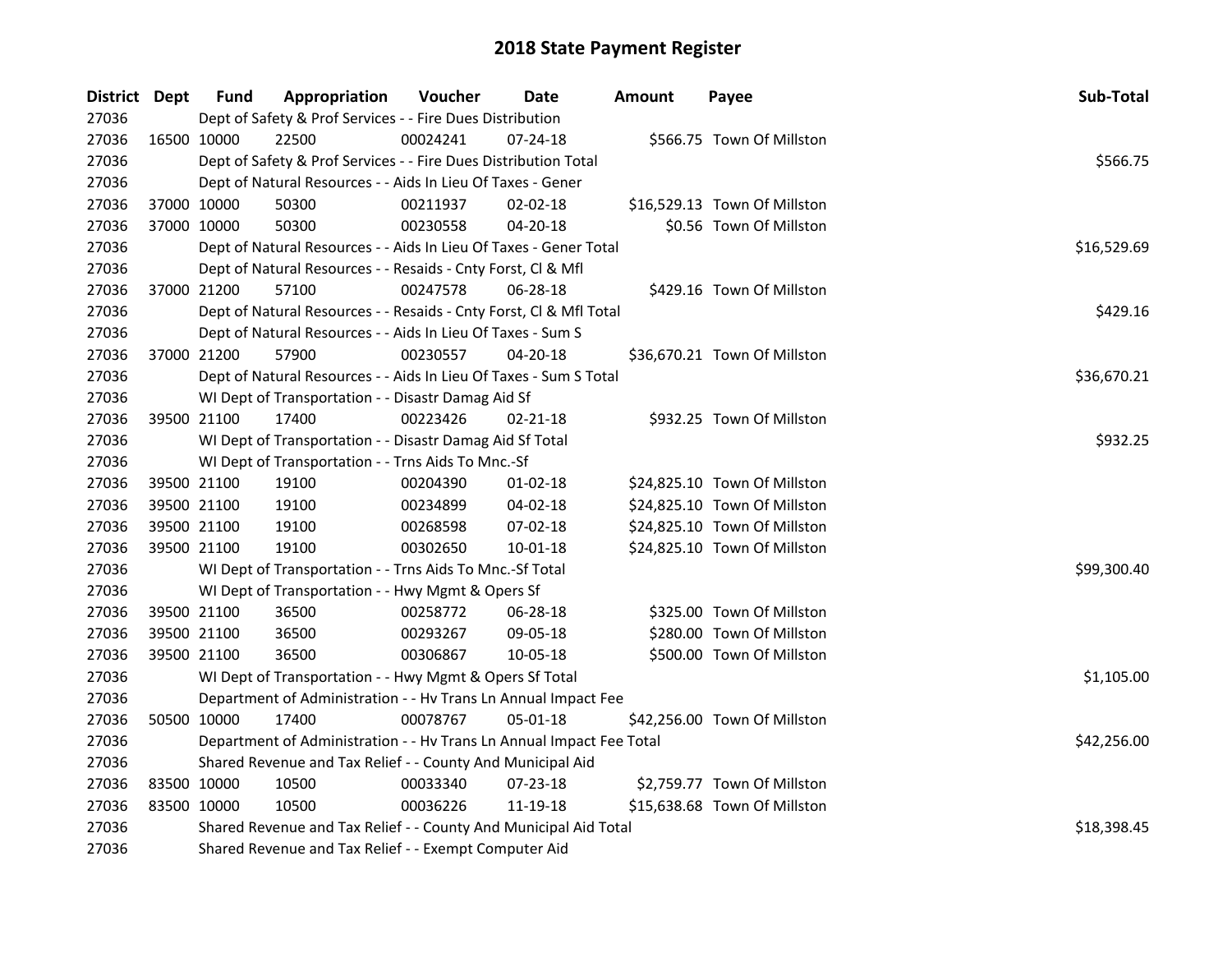| District Dept | Fund        | Appropriation                                               | Voucher  | Date           | Amount | <b>Pavee</b>             | Sub-Total    |
|---------------|-------------|-------------------------------------------------------------|----------|----------------|--------|--------------------------|--------------|
| 27036         | 83500 10000 | 10900                                                       | 00030607 | $07 - 23 - 18$ |        | \$31.46 Town Of Millston |              |
| 27036         |             | Shared Revenue and Tax Relief - - Exempt Computer Aid Total |          |                |        |                          | \$31.46      |
| 27036 Total   |             |                                                             |          |                |        |                          | \$216.219.37 |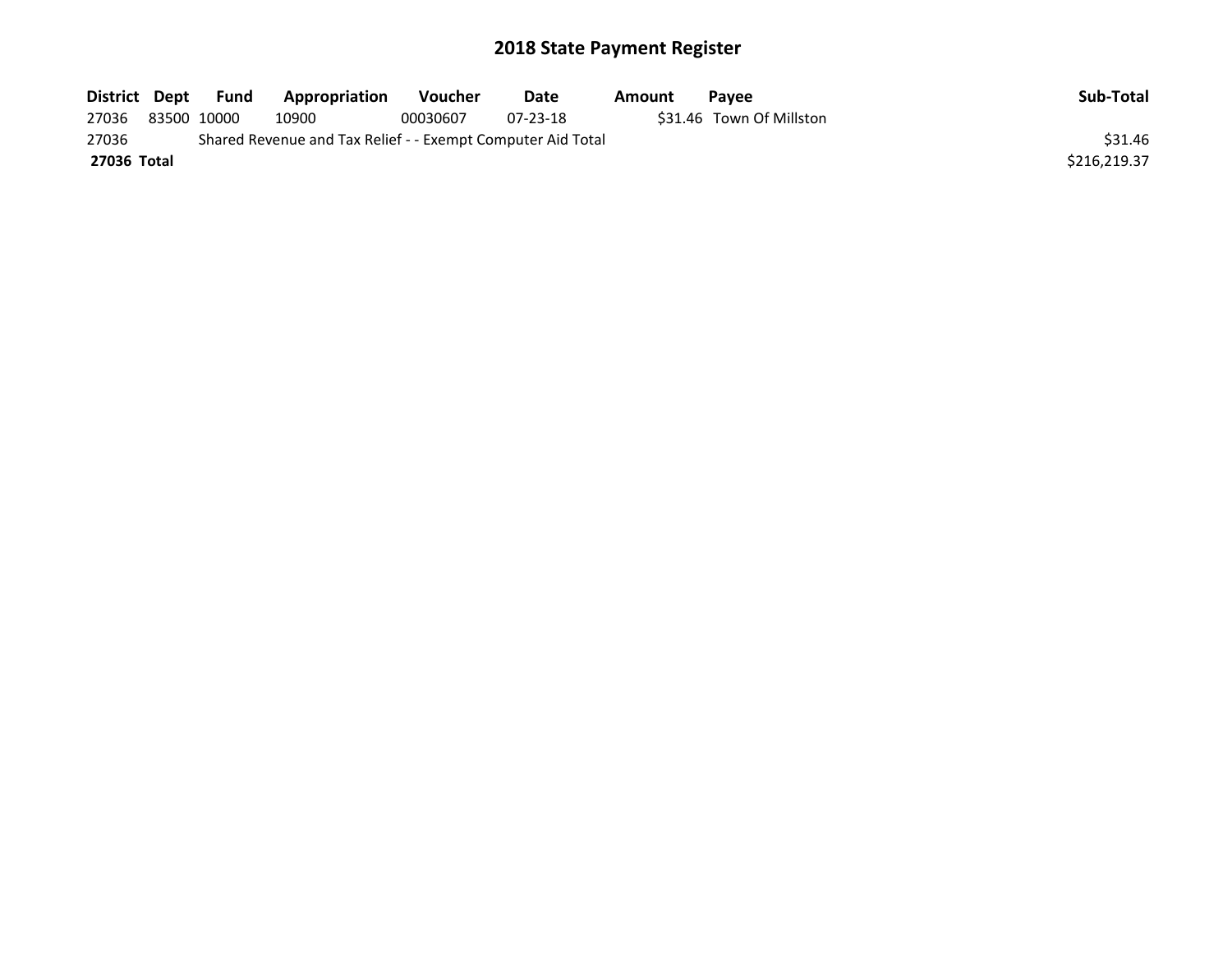| District Dept |             | <b>Fund</b>                                           | Appropriation                                                          | Voucher  | Date           | Amount | Payee                          | Sub-Total   |
|---------------|-------------|-------------------------------------------------------|------------------------------------------------------------------------|----------|----------------|--------|--------------------------------|-------------|
| 27038         |             |                                                       | Dept of Safety & Prof Services - - Fire Dues Distribution              |          |                |        |                                |             |
| 27038         |             | 16500 10000                                           | 22500                                                                  | 00024242 | 07-25-18       |        | \$1,460.99 Town Of North Bend  |             |
| 27038         |             |                                                       | Dept of Safety & Prof Services - - Fire Dues Distribution Total        |          |                |        |                                | \$1,460.99  |
| 27038         |             |                                                       | Dept of Natural Resources - - Aids In Lieu Of Taxes - Gener            |          |                |        |                                |             |
| 27038         | 37000 10000 |                                                       | 50300                                                                  | 00211658 | 02-02-18       |        | \$18,618.78 Town Of North Bend |             |
| 27038         | 37000 10000 |                                                       | 50300                                                                  | 00229467 | 04-20-18       |        | \$1,509.25 Town Of North Bend  |             |
| 27038         | 37000 10000 |                                                       | 50300                                                                  | 00229470 | 04-20-18       |        | \$195.54 Town Of North Bend    |             |
| 27038         |             |                                                       | Dept of Natural Resources - - Aids In Lieu Of Taxes - Gener Total      |          |                |        |                                | \$20,323.57 |
| 27038         |             |                                                       | Dept of Natural Resources - - Resaids - Cnty Forst, Cl & Mfl           |          |                |        |                                |             |
| 27038         | 37000 21200 |                                                       | 57100                                                                  | 00247579 | 06-28-18       |        | \$150.30 Town Of North Bend    |             |
| 27038         |             |                                                       | Dept of Natural Resources - - Resaids - Cnty Forst, Cl & Mfl Total     |          |                |        |                                | \$150.30    |
| 27038         |             |                                                       | Dept of Natural Resources - - Aids In Lieu Of Taxes - Sum S            |          |                |        |                                |             |
| 27038         |             | 37000 21200                                           | 57900                                                                  | 00229468 | 04-20-18       |        | \$114.34 Town Of North Bend    |             |
| 27038         | 37000 21200 |                                                       | 57900                                                                  | 00229469 | 04-20-18       |        | \$10.67 Town Of North Bend     |             |
| 27038         |             |                                                       | Dept of Natural Resources - - Aids In Lieu Of Taxes - Sum S Total      |          |                |        |                                | \$125.01    |
| 27038         |             |                                                       | WI Dept of Transportation - - Trns Aids To Mnc.-Sf                     |          |                |        |                                |             |
| 27038         | 39500 21100 |                                                       | 19100                                                                  | 00204391 | $01 - 02 - 18$ |        | \$16,854.39 Town Of North Bend |             |
| 27038         | 39500 21100 |                                                       | 19100                                                                  | 00234900 | 04-02-18       |        | \$16,854.39 Town Of North Bend |             |
| 27038         | 39500 21100 |                                                       | 19100                                                                  | 00268599 | $07 - 02 - 18$ |        | \$16,854.39 Town Of North Bend |             |
| 27038         | 39500 21100 |                                                       | 19100                                                                  | 00302651 | 10-01-18       |        | \$16,854.41 Town Of North Bend |             |
| 27038         |             |                                                       | WI Dept of Transportation - - Trns Aids To Mnc.-Sf Total               |          |                |        |                                | \$67,417.58 |
| 27038         |             |                                                       | Department of Military Affairs - - Disaster Recovery Aid               |          |                |        |                                |             |
| 27038         | 46500 10000 |                                                       | 30500                                                                  | 00048973 | 09-14-18       |        | \$6,246.80 Town Of North Bend  |             |
| 27038         | 46500 10000 |                                                       | 30500                                                                  | 00051323 | 10-31-18       |        | \$2,758.49 Town Of North Bend  |             |
| 27038         |             |                                                       | Department of Military Affairs - - Disaster Recovery Aid Total         |          |                |        |                                | \$9,005.29  |
| 27038         |             |                                                       | Department of Military Affairs - - Federal Aid, Local Assistance       |          |                |        |                                |             |
| 27038         |             | 46500 10000                                           | 34200                                                                  | 00048973 | 09-14-18       |        | \$37,480.80 Town Of North Bend |             |
| 27038         | 46500 10000 |                                                       | 34200                                                                  | 00051323 | 10-31-18       |        | \$16,550.95 Town Of North Bend |             |
| 27038         |             |                                                       | Department of Military Affairs - - Federal Aid, Local Assistance Total |          |                |        |                                | \$54,031.75 |
| 27038         |             |                                                       | Shared Revenue and Tax Relief - - County And Municipal Aid             |          |                |        |                                |             |
| 27038         | 83500 10000 |                                                       | 10500                                                                  | 00033341 | 07-23-18       |        | \$6,133.73 Town Of North Bend  |             |
| 27038         | 83500 10000 |                                                       | 10500                                                                  | 00036227 | 11-19-18       |        | \$34,757.82 Town Of North Bend |             |
| 27038         |             |                                                       | Shared Revenue and Tax Relief - - County And Municipal Aid Total       |          |                |        |                                | \$40,891.55 |
| 27038         |             | Shared Revenue and Tax Relief - - Exempt Computer Aid |                                                                        |          |                |        |                                |             |
| 27038         |             | 83500 10000                                           | 10900                                                                  | 00030608 | 07-23-18       |        | \$1.01 Town Of North Bend      |             |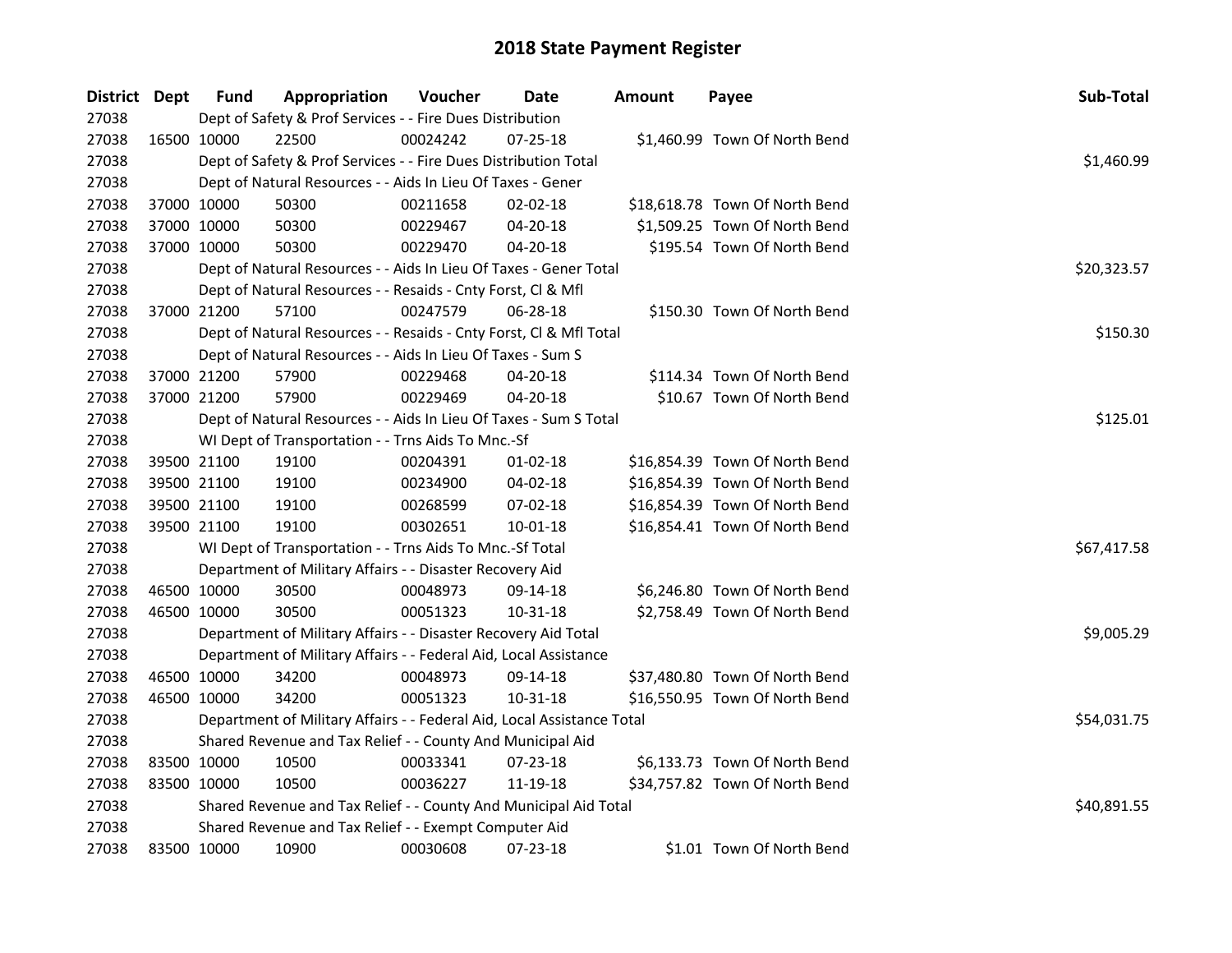| District Dept | <b>Fund</b> | Appropriation                                               | Voucher | Date | Amount | Pavee | Sub-Total    |
|---------------|-------------|-------------------------------------------------------------|---------|------|--------|-------|--------------|
| 27038         |             | Shared Revenue and Tax Relief - - Exempt Computer Aid Total |         |      |        |       | \$1.01       |
| 27038 Total   |             |                                                             |         |      |        |       | \$193,407.05 |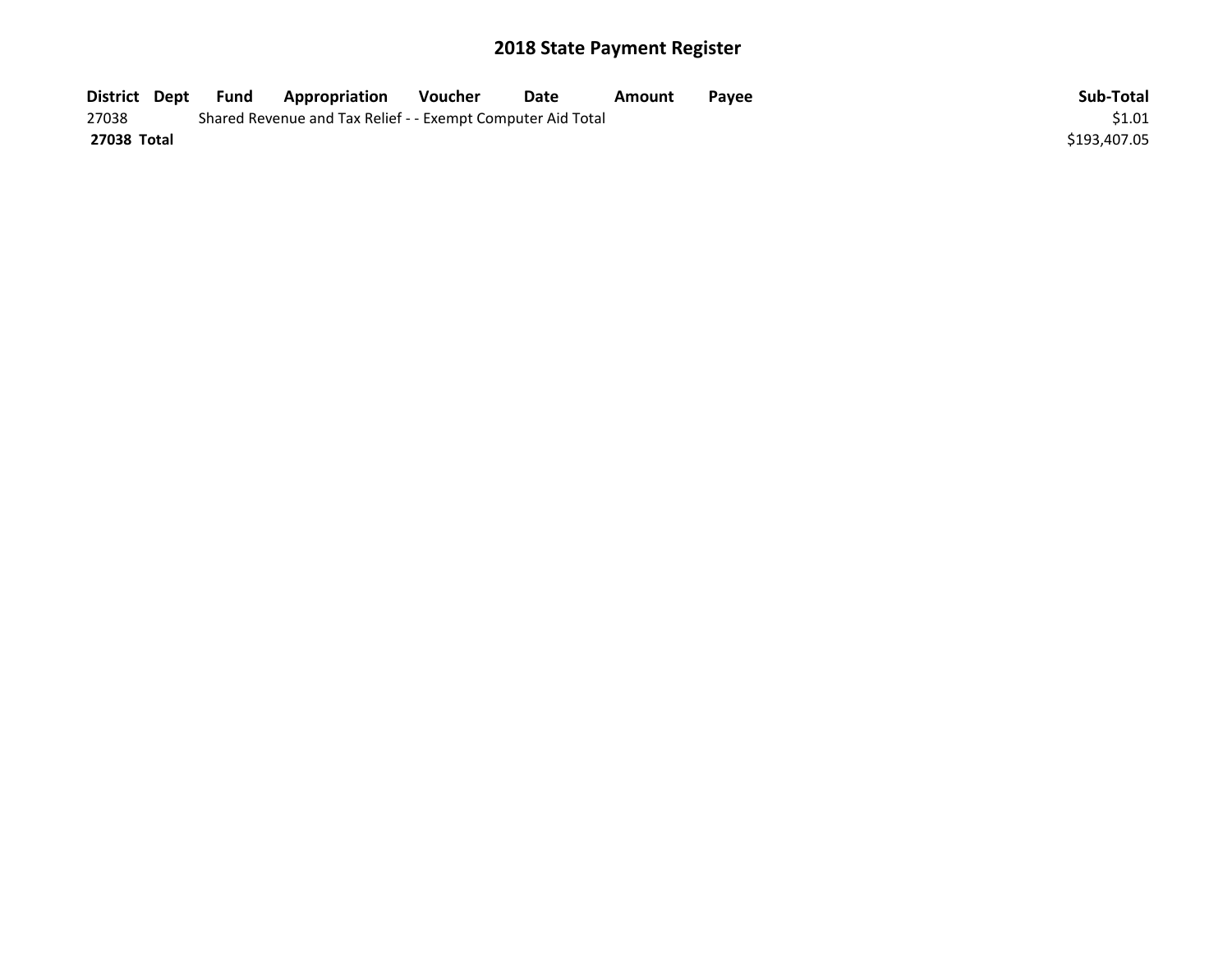| District    | Dept        | <b>Fund</b>                                           | Appropriation                                                      | Voucher     | Date           | <b>Amount</b> | Payee                          | Sub-Total    |
|-------------|-------------|-------------------------------------------------------|--------------------------------------------------------------------|-------------|----------------|---------------|--------------------------------|--------------|
| 27040       |             |                                                       | Dept of Safety & Prof Services - - Fire Dues Distribution          |             |                |               |                                |              |
| 27040       | 16500 10000 |                                                       | 22500                                                              | 00024243    | $07 - 25 - 18$ |               | \$1,592.20 Town Of Northfield  |              |
| 27040       |             |                                                       | Dept of Safety & Prof Services - - Fire Dues Distribution Total    |             |                |               |                                | \$1,592.20   |
| 27040       |             |                                                       | Dept of Natural Resources - - Aids In Lieu Of Taxes - Gener        |             |                |               |                                |              |
| 27040       | 37000 10000 |                                                       | 50300                                                              | 00230120    | 04-20-18       |               | \$36.03 Town Of Northfield     |              |
| 27040       | 37000 10000 |                                                       | 50300                                                              | 00230122    | 04-20-18       |               | \$406.78 Town Of Northfield    |              |
| 27040       |             |                                                       | Dept of Natural Resources - - Aids In Lieu Of Taxes - Gener Total  |             |                |               |                                | \$442.81     |
| 27040       |             |                                                       | Dept of Natural Resources - - Resaids - Cnty Forst, Cl & Mfl       |             |                |               |                                |              |
| 27040       |             | 37000 21200                                           | 57100                                                              | 00247580    | 06-28-18       |               | \$251.19 Town Of Northfield    |              |
| 27040       |             |                                                       | Dept of Natural Resources - - Resaids - Cnty Forst, Cl & Mfl Total | \$251.19    |                |               |                                |              |
| 27040       |             |                                                       | Dept of Natural Resources - - Aids In Lieu Of Taxes - Sum S        |             |                |               |                                |              |
| 27040       |             | 37000 21200                                           | 57900                                                              | 00230121    | 04-20-18       |               | \$23.49 Town Of Northfield     |              |
| 27040       |             | 37000 21200                                           | 57900                                                              | 00230123    | 04-20-18       |               | \$10.40 Town Of Northfield     |              |
| 27040       |             |                                                       | Dept of Natural Resources - - Aids In Lieu Of Taxes - Sum S Total  | \$33.89     |                |               |                                |              |
| 27040       |             |                                                       | WI Dept of Transportation - - Disastr Damag Aid Sf                 |             |                |               |                                |              |
| 27040       |             | 39500 21100                                           | 17400                                                              | 00233106    | 03-22-18       |               | \$12,304.04 Town Of Northfield |              |
| 27040       |             |                                                       | WI Dept of Transportation - - Disastr Damag Aid Sf Total           |             |                |               |                                | \$12,304.04  |
| 27040       |             |                                                       | WI Dept of Transportation - - Trns Aids To Mnc.-Sf                 |             |                |               |                                |              |
| 27040       |             | 39500 21100                                           | 19100                                                              | 00204392    | $01-02-18$     |               | \$28,829.25 Town Of Northfield |              |
| 27040       |             | 39500 21100                                           | 19100                                                              | 00234901    | 04-02-18       |               | \$28,829.25 Town Of Northfield |              |
| 27040       |             | 39500 21100                                           | 19100                                                              | 00268600    | $07 - 02 - 18$ |               | \$28,829.25 Town Of Northfield |              |
| 27040       |             | 39500 21100                                           | 19100                                                              | 00302652    | $10 - 01 - 18$ |               | \$28,829.28 Town Of Northfield |              |
| 27040       |             |                                                       | WI Dept of Transportation - - Trns Aids To Mnc.-Sf Total           |             |                |               |                                | \$115,317.03 |
| 27040       |             |                                                       | Shared Revenue and Tax Relief - - County And Municipal Aid         |             |                |               |                                |              |
| 27040       |             | 83500 10000                                           | 10500                                                              | 00033342    | $07 - 23 - 18$ |               | \$8,649.33 Town Of Northfield  |              |
| 27040       | 83500 10000 |                                                       | 10500                                                              | 00036228    | 11-19-18       |               | \$49,012.85 Town Of Northfield |              |
| 27040       |             |                                                       | Shared Revenue and Tax Relief - - County And Municipal Aid Total   | \$57,662.18 |                |               |                                |              |
| 27040       |             | Shared Revenue and Tax Relief - - Exempt Computer Aid |                                                                    |             |                |               |                                |              |
| 27040       |             | 83500 10000                                           | 10900                                                              | 00030609    | 07-23-18       |               | \$3.04 Town Of Northfield      |              |
| 27040       |             |                                                       | Shared Revenue and Tax Relief - - Exempt Computer Aid Total        | \$3.04      |                |               |                                |              |
| 27040 Total |             |                                                       |                                                                    |             |                |               |                                | \$187,606.38 |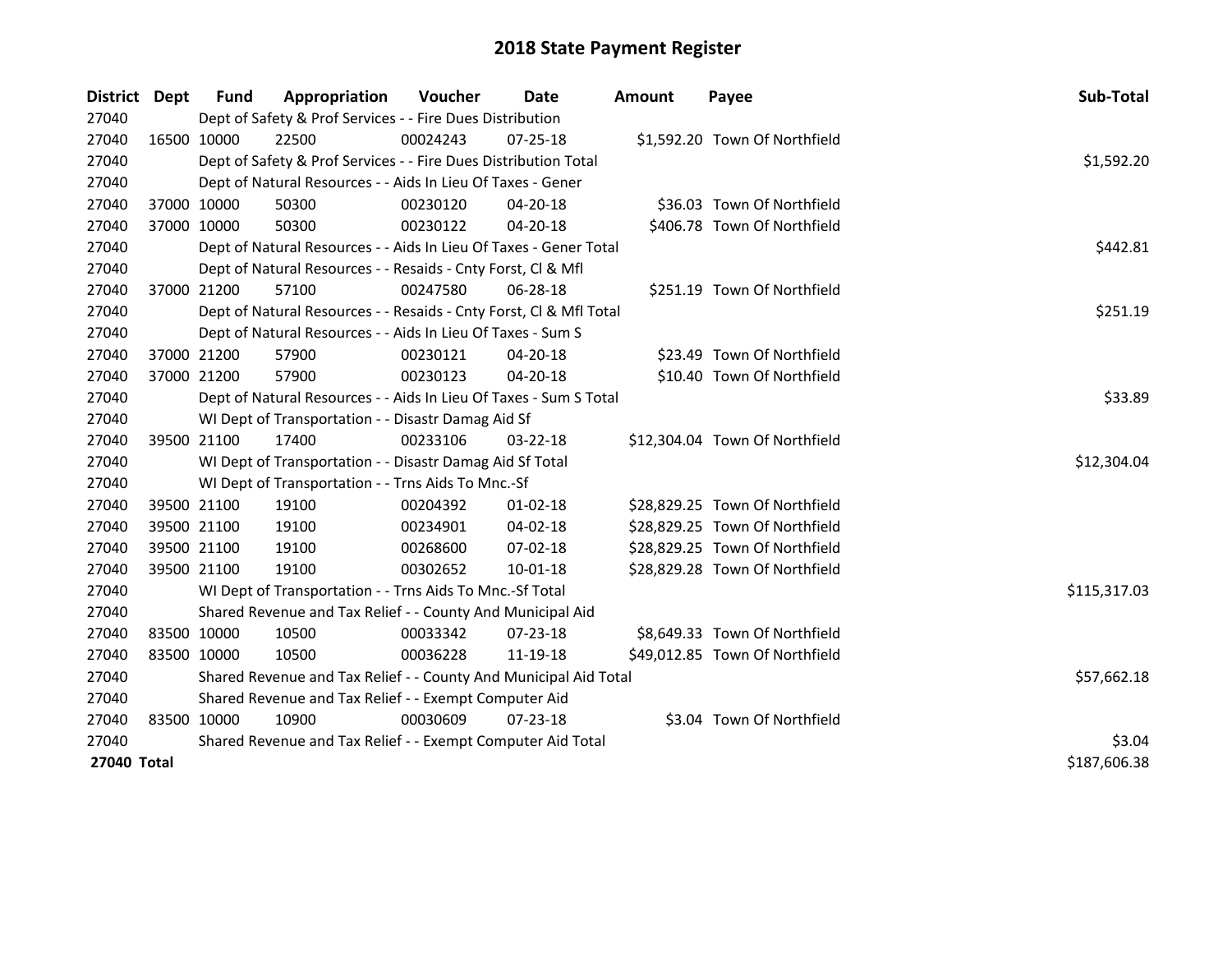| District Dept | <b>Fund</b> | Appropriation                                                          | Voucher  | <b>Date</b>    | <b>Amount</b> | Payee                           | Sub-Total    |
|---------------|-------------|------------------------------------------------------------------------|----------|----------------|---------------|---------------------------------|--------------|
| 27042         |             | Dept of Safety & Prof Services - - Fire Dues Distribution              |          |                |               |                                 |              |
| 27042         | 16500 10000 | 22500                                                                  | 00024244 | $07 - 25 - 18$ |               | \$2,139.81 Town Of Springfield  |              |
| 27042         |             | Dept of Safety & Prof Services - - Fire Dues Distribution Total        |          |                |               |                                 | \$2,139.81   |
| 27042         |             | Dept of Natural Resources - - Aids In Lieu Of Taxes - Gener            |          |                |               |                                 |              |
| 27042         | 37000 10000 | 50300                                                                  | 00211860 | $02 - 02 - 18$ |               | \$2,358.74 Town Of Springfield  |              |
| 27042         | 37000 10000 | 50300                                                                  | 00230234 | $04 - 20 - 18$ |               | \$347.71 Town Of Springfield    |              |
| 27042         |             | Dept of Natural Resources - - Aids In Lieu Of Taxes - Gener Total      |          |                |               |                                 | \$2,706.45   |
| 27042         |             | Dept of Natural Resources - - Resaids - Cnty Forst, Cl & Mfl           |          |                |               |                                 |              |
| 27042         | 37000 21200 | 57100                                                                  | 00247581 | 06-28-18       |               | \$275.05 Town Of Springfield    |              |
| 27042         |             | Dept of Natural Resources - - Resaids - Cnty Forst, Cl & Mfl Total     |          |                |               |                                 | \$275.05     |
| 27042         |             | Dept of Natural Resources - - Aids In Lieu Of Taxes - Sum S            |          |                |               |                                 |              |
| 27042         | 37000 21200 | 57900                                                                  | 00230232 | 04-20-18       |               | \$33.84 Town Of Springfield     |              |
| 27042         | 37000 21200 | 57900                                                                  | 00230233 | 04-20-18       |               | \$86.63 Town Of Springfield     |              |
| 27042         |             | Dept of Natural Resources - - Aids In Lieu Of Taxes - Sum S Total      |          |                |               |                                 | \$120.47     |
| 27042         |             | WI Dept of Transportation - - Trns Aids To Mnc.-Sf                     |          |                |               |                                 |              |
| 27042         | 39500 21100 | 19100                                                                  | 00204393 | $01 - 02 - 18$ |               | \$28,303.67 Town Of Springfield |              |
| 27042         | 39500 21100 | 19100                                                                  | 00234902 | 04-02-18       |               | \$28,303.67 Town Of Springfield |              |
| 27042         | 39500 21100 | 19100                                                                  | 00268601 | 07-02-18       |               | \$28,303.67 Town Of Springfield |              |
| 27042         | 39500 21100 | 19100                                                                  | 00302653 | 10-01-18       |               | \$28,303.70 Town Of Springfield |              |
| 27042         |             | WI Dept of Transportation - - Trns Aids To Mnc.-Sf Total               |          |                |               |                                 | \$113,214.71 |
| 27042         |             | Department of Military Affairs - - Disaster Recovery Aid               |          |                |               |                                 |              |
| 27042         | 46500 10000 | 30500                                                                  | 00051243 | 10-30-18       |               | \$1,701.71 Town Of Springfield  |              |
| 27042         | 46500 10000 | 30500                                                                  | 00051381 | 11-01-18       |               | \$1,190.52 Town Of Springfield  |              |
| 27042         |             | Department of Military Affairs - - Disaster Recovery Aid Total         |          |                |               |                                 | \$2,892.23   |
| 27042         |             | Department of Military Affairs - - Federal Aid, Local Assistance       |          |                |               |                                 |              |
| 27042         | 46500 10000 | 34200                                                                  | 00051243 | 10-30-18       |               | \$10,210.22 Town Of Springfield |              |
| 27042         | 46500 10000 | 34200                                                                  | 00051381 | 11-01-18       |               | \$7,143.11 Town Of Springfield  |              |
| 27042         |             | Department of Military Affairs - - Federal Aid, Local Assistance Total |          |                |               |                                 | \$17,353.33  |
| 27042         |             | Department of Administration - - Hv Trans Ln Annual Impact Fee         |          |                |               |                                 |              |
| 27042         | 50500 10000 | 17400                                                                  | 00078731 | 05-01-18       |               | \$41,122.00 Town Of Springfield |              |
| 27042         |             | Department of Administration - - Hv Trans Ln Annual Impact Fee Total   |          |                |               |                                 | \$41,122.00  |
| 27042         |             | Shared Revenue and Tax Relief - - County And Municipal Aid             |          |                |               |                                 |              |
| 27042         | 83500 10000 | 10500                                                                  | 00033343 | 07-23-18       |               | \$6,187.34 Town Of Springfield  |              |
| 27042         | 83500 10000 | 10500                                                                  | 00036229 | 11-19-18       |               | \$35,061.56 Town Of Springfield |              |
| 27042         |             | Shared Revenue and Tax Relief - - County And Municipal Aid Total       |          |                |               |                                 | \$41,248.90  |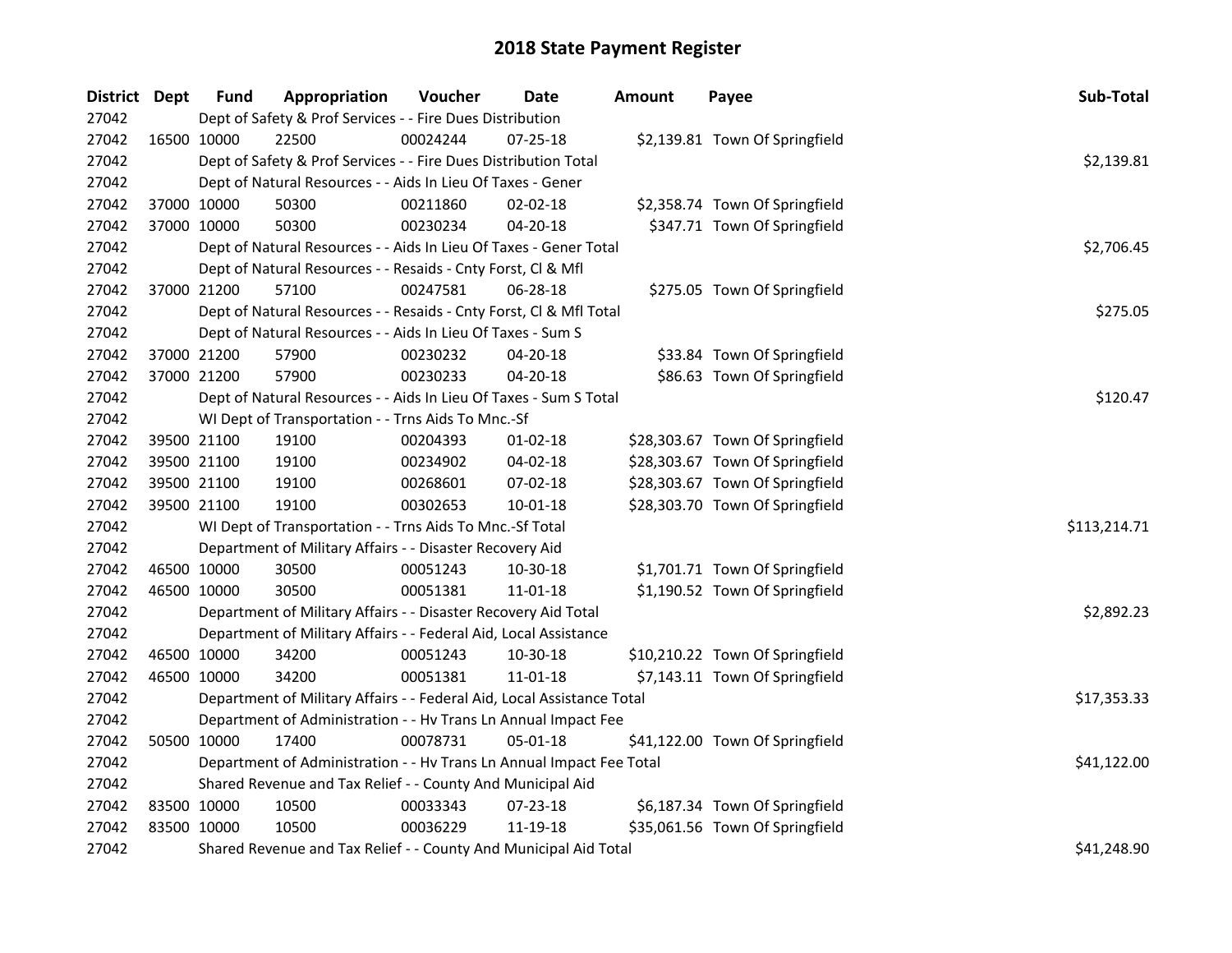| District Dept | <b>Fund</b> | Appropriation                                               | <b>Voucher</b> | Date           | <b>Amount</b> | Payee                       | Sub-Total    |
|---------------|-------------|-------------------------------------------------------------|----------------|----------------|---------------|-----------------------------|--------------|
| 27042         |             | Shared Revenue and Tax Relief - - Exempt Computer Aid       |                |                |               |                             |              |
| 27042         | 83500 10000 | 10900                                                       | 00030610       | $07 - 23 - 18$ |               | \$10.15 Town Of Springfield |              |
| 27042         |             | Shared Revenue and Tax Relief - - Exempt Computer Aid Total | \$10.15        |                |               |                             |              |
| 27042         |             | Shared Revenue and Tax Relief - - Utility Aid               |                |                |               |                             |              |
| 27042         | 83500 10000 | 11000                                                       | 00033343       | $07 - 23 - 18$ |               | \$0.38 Town Of Springfield  |              |
| 27042         | 83500 10000 | 11000                                                       | 00036229       | 11-19-18       |               | \$6.75 Town Of Springfield  |              |
| 27042         |             | Shared Revenue and Tax Relief - - Utility Aid Total         |                |                |               |                             | \$7.13       |
| 27042 Total   |             |                                                             |                |                |               |                             | \$221,090.23 |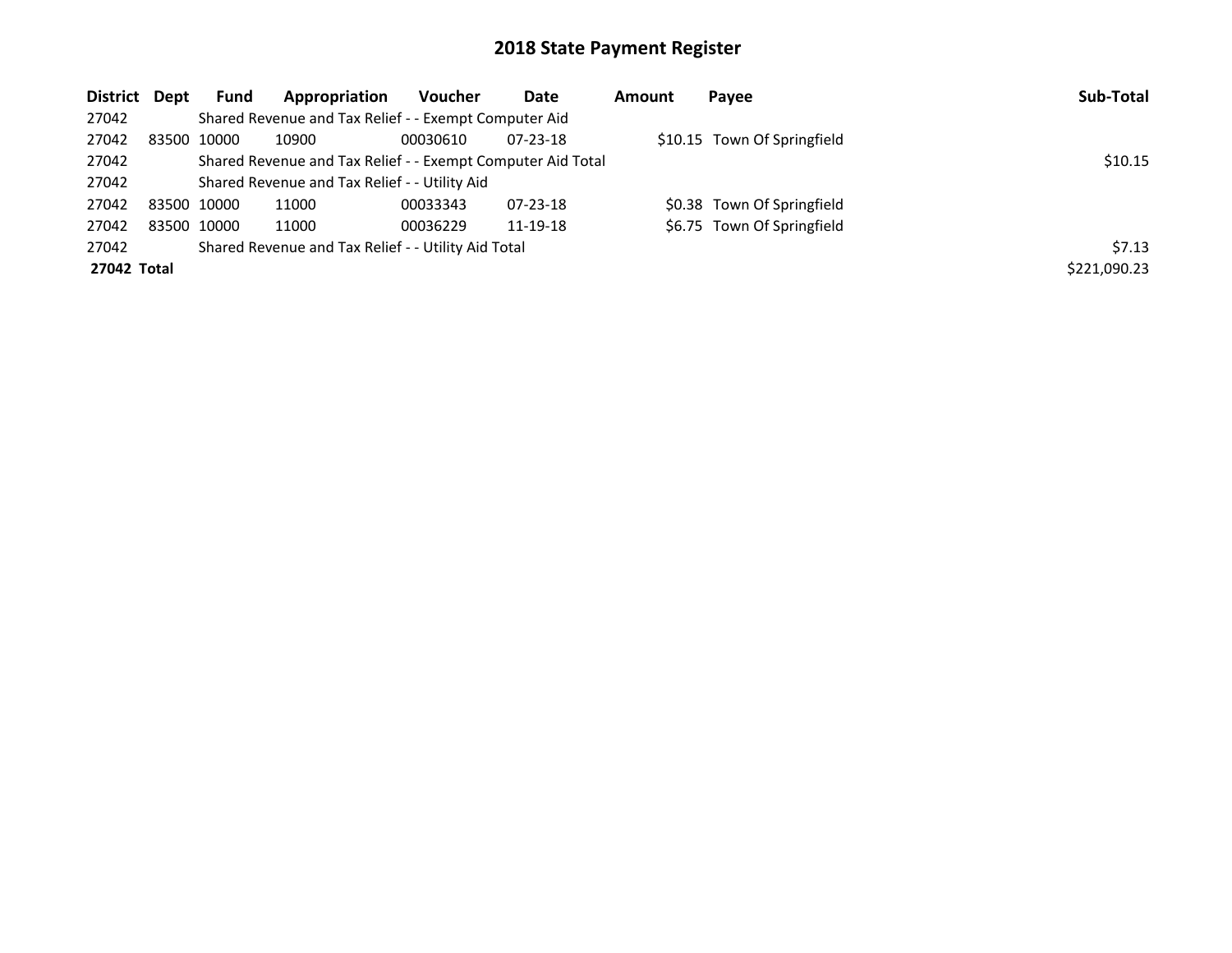| District    | <b>Dept</b> | Fund        | Appropriation                                                     | Voucher     | Date           | Amount | Payee                               | Sub-Total    |
|-------------|-------------|-------------|-------------------------------------------------------------------|-------------|----------------|--------|-------------------------------------|--------------|
| 27101       |             |             | Dept of Safety & Prof Services - - Fire Dues Distribution         |             |                |        |                                     |              |
| 27101       |             | 16500 10000 | 22500                                                             | 00024245    | $07 - 26 - 18$ |        | \$856.30 Village Of Alma Center     |              |
| 27101       |             |             | Dept of Safety & Prof Services - - Fire Dues Distribution Total   |             |                |        |                                     | \$856.30     |
| 27101       |             |             | Dept of Natural Resources - - General Program Operations --       |             |                |        |                                     |              |
| 27101       |             | 37000 21200 | 25400                                                             | 00246399    | 06-28-18       |        | \$120.00 Village Of Alma Center     |              |
| 27101       |             |             | Dept of Natural Resources - - General Program Operations -- Total |             |                |        |                                     | \$120.00     |
| 27101       |             |             | WI Dept of Transportation - - Trns Aids To Mnc.-Sf                |             |                |        |                                     |              |
| 27101       |             | 39500 21100 | 19100                                                             | 00204394    | $01 - 02 - 18$ |        | \$6,230.20 Village Of Alma Center   |              |
| 27101       |             | 39500 21100 | 19100                                                             | 00234903    | 04-02-18       |        | \$6,230.20 Village Of Alma Center   |              |
| 27101       |             | 39500 21100 | 19100                                                             | 00268602    | 07-02-18       |        | \$6,230.20 Village Of Alma Center   |              |
| 27101       |             | 39500 21100 | 19100                                                             | 00302654    | 10-01-18       |        | \$6,230.22 Village Of Alma Center   |              |
| 27101       |             |             | WI Dept of Transportation - - Trns Aids To Mnc.-Sf Total          |             |                |        |                                     | \$24,920.82  |
| 27101       |             |             | WI Dept of Transportation - - Loc Rd Imp Prg St Fd                |             |                |        |                                     |              |
| 27101       |             | 39500 21100 | 27800                                                             | 00330495    | 12-10-18       |        | \$7,500.00 Village Of Alma Center   |              |
| 27101       |             |             | WI Dept of Transportation - - Loc Rd Imp Prg St Fd Total          | \$7,500.00  |                |        |                                     |              |
| 27101       |             |             | Shared Revenue and Tax Relief - - County And Municipal Aid        |             |                |        |                                     |              |
| 27101       |             | 83500 10000 | 10500                                                             | 00033344    | 07-23-18       |        | \$21,631.78 Village Of Alma Center  |              |
| 27101       |             | 83500 10000 | 10500                                                             | 00036230    | 11-19-18       |        | \$122,580.08 Village Of Alma Center |              |
| 27101       |             |             | Shared Revenue and Tax Relief - - County And Municipal Aid Total  |             |                |        |                                     | \$144,211.86 |
| 27101       |             |             | Shared Revenue and Tax Relief - - Exempt Computer Aid             |             |                |        |                                     |              |
| 27101       |             | 83500 10000 | 10900                                                             | 00030611    | $07 - 23 - 18$ |        | \$184.68 Village Of Alma Center     |              |
| 27101       |             |             | Shared Revenue and Tax Relief - - Exempt Computer Aid Total       |             |                |        |                                     | \$184.68     |
| 27101       |             |             | Shared Revenue and Tax Relief - - Utility Aid                     |             |                |        |                                     |              |
| 27101       |             | 83500 10000 | 11000                                                             | 00033344    | 07-23-18       |        | \$1,846.75 Village Of Alma Center   |              |
| 27101       |             | 83500 10000 | 11000                                                             | 00036230    | 11-19-18       |        | \$10,236.41 Village Of Alma Center  |              |
| 27101       |             |             | Shared Revenue and Tax Relief - - Utility Aid Total               | \$12,083.16 |                |        |                                     |              |
| 27101       |             |             | Shared Revenue and Tax Relief - - Lottery & Gaming Credit         |             |                |        |                                     |              |
| 27101       |             | 83500 52100 | 36300                                                             | 00028999    | 06-18-18       |        | \$629.96 Village Of Alma Center     |              |
| 27101       |             |             | Shared Revenue and Tax Relief - - Lottery & Gaming Credit Total   | \$629.96    |                |        |                                     |              |
| 27101 Total |             |             |                                                                   |             |                |        |                                     | \$190,506.78 |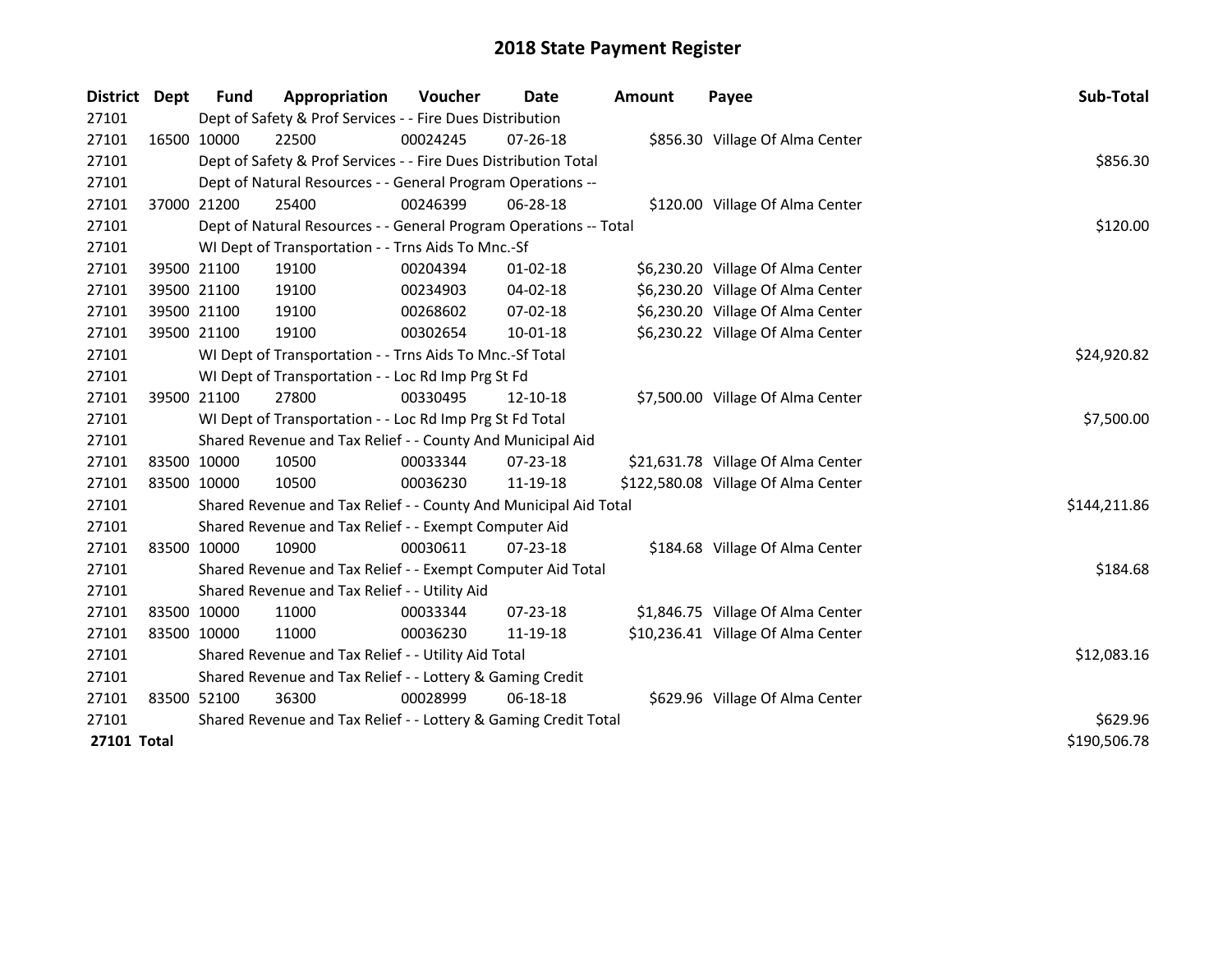| <b>District</b> | Dept        | Fund                                                            | Appropriation                                                     | <b>Voucher</b> | Date           | <b>Amount</b> | Payee                         | Sub-Total   |
|-----------------|-------------|-----------------------------------------------------------------|-------------------------------------------------------------------|----------------|----------------|---------------|-------------------------------|-------------|
| 27136           |             |                                                                 | Dept of Safety & Prof Services - - Fire Dues Distribution         |                |                |               |                               |             |
| 27136           |             | 16500 10000                                                     | 22500                                                             | 00024246       | $07 - 25 - 18$ |               | \$1,191.21 Village Of Hixton  |             |
| 27136           |             |                                                                 | Dept of Safety & Prof Services - - Fire Dues Distribution Total   |                |                |               |                               | \$1,191.21  |
| 27136           |             |                                                                 | Dept of Natural Resources - - Aids In Lieu Of Taxes - Gener       |                |                |               |                               |             |
| 27136           |             | 37000 10000                                                     | 50300                                                             | 00228930       | $04 - 20 - 18$ |               | \$2.17 Village Of Hixton      |             |
| 27136           |             |                                                                 | Dept of Natural Resources - - Aids In Lieu Of Taxes - Gener Total |                |                |               |                               | \$2.17      |
| 27136           |             |                                                                 | WI Dept of Transportation - - Trns Aids To Mnc.-Sf                |                |                |               |                               |             |
| 27136           |             | 39500 21100                                                     | 19100                                                             | 00204395       | 01-02-18       |               | \$2,835.10 Village Of Hixton  |             |
| 27136           | 39500 21100 |                                                                 | 19100                                                             | 00234904       | 04-02-18       |               | \$2,835.10 Village Of Hixton  |             |
| 27136           |             | 39500 21100                                                     | 19100                                                             | 00268603       | 07-02-18       |               | \$2,835.10 Village Of Hixton  |             |
| 27136           | 39500 21100 |                                                                 | 19100                                                             | 00302655       | 10-01-18       |               | \$2,835.11 Village Of Hixton  |             |
| 27136           |             |                                                                 | WI Dept of Transportation - - Trns Aids To Mnc.-Sf Total          |                |                |               |                               | \$11,340.41 |
| 27136           |             |                                                                 | Shared Revenue and Tax Relief - - County And Municipal Aid        |                |                |               |                               |             |
| 27136           |             | 83500 10000                                                     | 10500                                                             | 00033345       | $07 - 23 - 18$ |               | \$9,425.87 Village Of Hixton  |             |
| 27136           |             | 83500 10000                                                     | 10500                                                             | 00036231       | 11-19-18       |               | \$53,471.55 Village Of Hixton |             |
| 27136           |             |                                                                 | Shared Revenue and Tax Relief - - County And Municipal Aid Total  |                |                |               |                               | \$62,897.42 |
| 27136           |             |                                                                 | Shared Revenue and Tax Relief - - Exempt Computer Aid             |                |                |               |                               |             |
| 27136           |             | 83500 10000                                                     | 10900                                                             | 00030612       | $07 - 23 - 18$ |               | \$215.12 Village Of Hixton    |             |
| 27136           | 83500 10000 |                                                                 | 10900                                                             | 00032352       | $07 - 23 - 18$ |               | \$777.18 Village Of Hixton    |             |
| 27136           |             |                                                                 | Shared Revenue and Tax Relief - - Exempt Computer Aid Total       | \$992.30       |                |               |                               |             |
| 27136           |             |                                                                 | Shared Revenue and Tax Relief - - Lottery & Gaming Credit         |                |                |               |                               |             |
| 27136           |             | 83500 52100                                                     | 36300                                                             | 00027416       | $03 - 26 - 18$ |               | \$97.36 Village Of Hixton     |             |
| 27136           |             | Shared Revenue and Tax Relief - - Lottery & Gaming Credit Total | \$97.36                                                           |                |                |               |                               |             |
| 27136 Total     |             |                                                                 |                                                                   |                |                |               |                               | \$76,520.87 |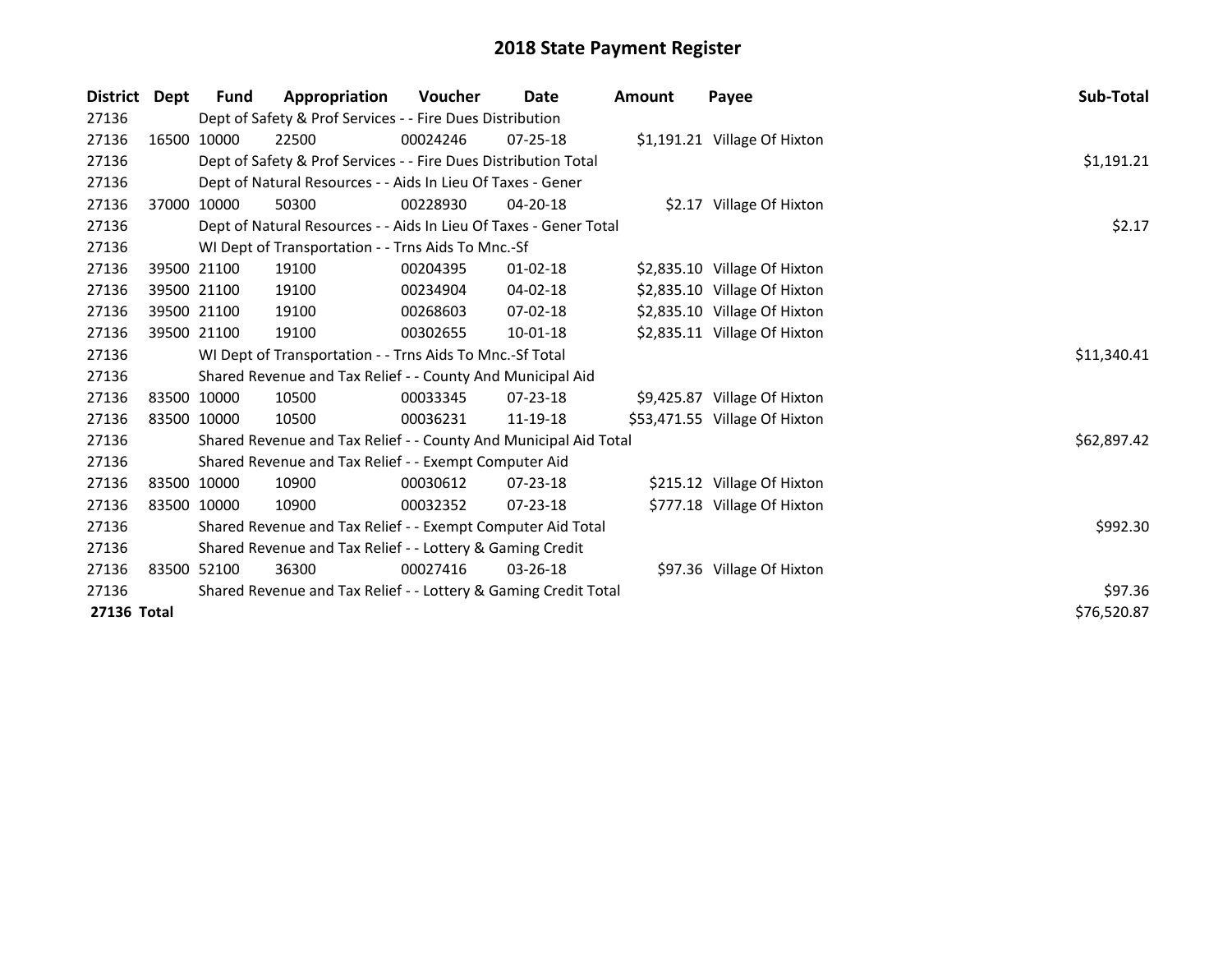| <b>District</b> | Dept | <b>Fund</b>                                                     | Appropriation                                                    | <b>Voucher</b> | Date           | <b>Amount</b> | Payee                           | Sub-Total    |
|-----------------|------|-----------------------------------------------------------------|------------------------------------------------------------------|----------------|----------------|---------------|---------------------------------|--------------|
| 27151           |      |                                                                 | Dept of Safety & Prof Services - - Fire Dues Distribution        |                |                |               |                                 |              |
| 27151           |      | 16500 10000                                                     | 22500                                                            | 00024247       | $07 - 24 - 18$ |               | \$933.23 Village Of Melrose     |              |
| 27151           |      |                                                                 | Dept of Safety & Prof Services - - Fire Dues Distribution Total  |                |                |               |                                 | \$933.23     |
| 27151           |      |                                                                 | WI Dept of Transportation - - Trns Aids To Mnc.-Sf               |                |                |               |                                 |              |
| 27151           |      | 39500 21100                                                     | 19100                                                            | 00204396       | 01-02-18       |               | \$5,275.31 Village Of Melrose   |              |
| 27151           |      | 39500 21100                                                     | 19100                                                            | 00234905       | 04-02-18       |               | \$5,275.31 Village Of Melrose   |              |
| 27151           |      | 39500 21100                                                     | 19100                                                            | 00268604       | $07 - 02 - 18$ |               | \$5,275.31 Village Of Melrose   |              |
| 27151           |      | 39500 21100                                                     | 19100                                                            | 00302656       | $10-01-18$     |               | \$5,275.33 Village Of Melrose   |              |
| 27151           |      |                                                                 | WI Dept of Transportation - - Trns Aids To Mnc.-Sf Total         |                |                |               |                                 | \$21,101.26  |
| 27151           |      |                                                                 | WI Dept of Transportation - - Loc Rd Imp Prg St Fd               |                |                |               |                                 |              |
| 27151           |      | 39500 21100                                                     | 27800                                                            | 00271010       | $07 - 02 - 18$ |               | \$9,108.16 Village Of Melrose   |              |
| 27151           |      |                                                                 | WI Dept of Transportation - - Loc Rd Imp Prg St Fd Total         |                |                |               |                                 | \$9,108.16   |
| 27151           |      |                                                                 | Shared Revenue and Tax Relief - - County And Municipal Aid       |                |                |               |                                 |              |
| 27151           |      | 83500 10000                                                     | 10500                                                            | 00033346       | 07-23-18       |               | \$25,446.87 Village Of Melrose  |              |
| 27151           |      | 83500 10000                                                     | 10500                                                            | 00036232       | 11-19-18       |               | \$144,198.91 Village Of Melrose |              |
| 27151           |      |                                                                 | Shared Revenue and Tax Relief - - County And Municipal Aid Total |                |                |               |                                 | \$169,645.78 |
| 27151           |      |                                                                 | Shared Revenue and Tax Relief - - Exempt Computer Aid            |                |                |               |                                 |              |
| 27151           |      | 83500 10000                                                     | 10900                                                            | 00030613       | $07 - 23 - 18$ |               | \$189.75 Village Of Melrose     |              |
| 27151           |      | Shared Revenue and Tax Relief - - Exempt Computer Aid Total     | \$189.75                                                         |                |                |               |                                 |              |
| 27151           |      | Shared Revenue and Tax Relief - - Lottery & Gaming Credit       |                                                                  |                |                |               |                                 |              |
| 27151           |      | 83500 52100                                                     | 36300                                                            | 00027417       | $03 - 26 - 18$ |               | \$205.67 Village Of Melrose     |              |
| 27151           |      | Shared Revenue and Tax Relief - - Lottery & Gaming Credit Total |                                                                  |                |                |               |                                 |              |
| 27151 Total     |      |                                                                 |                                                                  |                |                |               |                                 |              |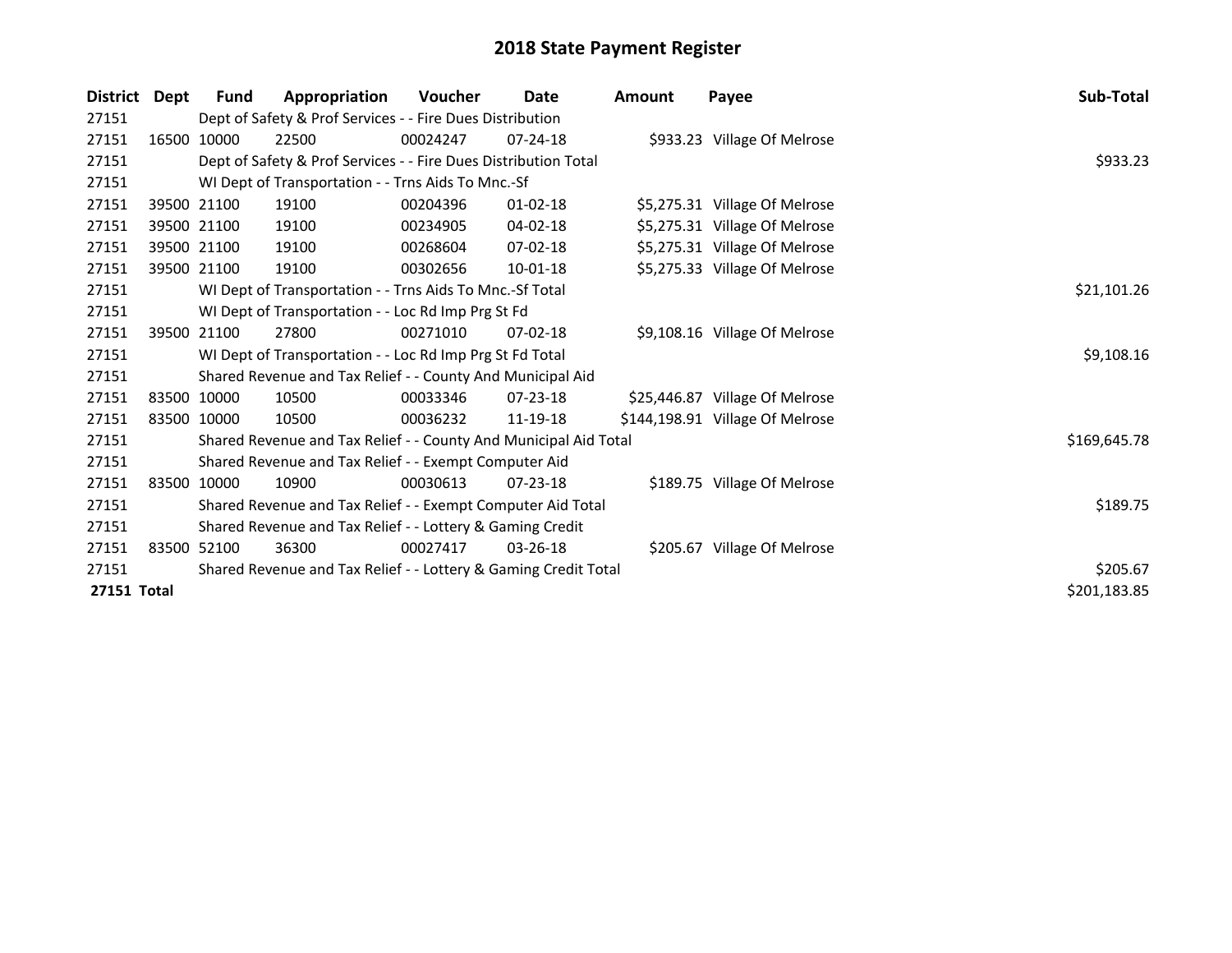| <b>District</b> | <b>Dept</b> | <b>Fund</b>                                                     | Appropriation                                                     | Voucher  | Date           | <b>Amount</b> | Payee                             | Sub-Total    |
|-----------------|-------------|-----------------------------------------------------------------|-------------------------------------------------------------------|----------|----------------|---------------|-----------------------------------|--------------|
| 27152           |             |                                                                 | Dept of Safety & Prof Services - - Fire Dues Distribution         |          |                |               |                                   |              |
| 27152           |             | 16500 10000                                                     | 22500                                                             | 00024248 | 07-24-18       |               | \$888.50 Village Of Merrillan     |              |
| 27152           |             |                                                                 | Dept of Safety & Prof Services - - Fire Dues Distribution Total   |          |                |               |                                   | \$888.50     |
| 27152           |             |                                                                 | Dept of Natural Resources - - General Program Operations --       |          |                |               |                                   |              |
| 27152           |             | 37000 21200                                                     | 25400                                                             | 00261868 | 08-23-18       |               | \$1,530.00 Village Of Merrillan   |              |
| 27152           |             |                                                                 | Dept of Natural Resources - - General Program Operations -- Total |          |                |               |                                   | \$1,530.00   |
| 27152           |             |                                                                 | WI Dept of Transportation - - Trns Aids To Mnc.-Sf                |          |                |               |                                   |              |
| 27152           |             | 39500 21100                                                     | 19100                                                             | 00204397 | $01-02-18$     |               | \$6,407.33 Village Of Merrillan   |              |
| 27152           |             | 39500 21100                                                     | 19100                                                             | 00234906 | 04-02-18       |               | \$6,407.33 Village Of Merrillan   |              |
| 27152           |             | 39500 21100                                                     | 19100                                                             | 00268605 | 07-02-18       |               | \$6,407.33 Village Of Merrillan   |              |
| 27152           |             | 39500 21100                                                     | 19100                                                             | 00302657 | $10 - 01 - 18$ |               | \$6,407.35 Village Of Merrillan   |              |
| 27152           |             |                                                                 | WI Dept of Transportation - - Trns Aids To Mnc.-Sf Total          |          |                |               |                                   | \$25,629.34  |
| 27152           |             |                                                                 | Department of Justice - - Law Enforcement Train, Local            |          |                |               |                                   |              |
| 27152           |             | 45500 10000                                                     | 23100                                                             | 00053385 | 10-18-18       |               | \$480.00 Village Of Merrillan     |              |
| 27152           |             |                                                                 | Department of Justice - - Law Enforcement Train, Local Total      |          |                |               |                                   | \$480.00     |
| 27152           |             |                                                                 | Department of Justice - - Gifts, Grants And Proceeds              |          |                |               |                                   |              |
| 27152           |             | 45500 10000                                                     | 32100                                                             | 00056002 | 12-06-18       |               | \$895.00 Village Of Merrillan     |              |
| 27152           |             |                                                                 | Department of Justice - - Gifts, Grants And Proceeds Total        |          |                |               |                                   | \$895.00     |
| 27152           |             |                                                                 | Shared Revenue and Tax Relief - - County And Municipal Aid        |          |                |               |                                   |              |
| 27152           |             | 83500 10000                                                     | 10500                                                             | 00033347 | $07 - 23 - 18$ |               | \$28,076.59 Village Of Merrillan  |              |
| 27152           |             | 83500 10000                                                     | 10500                                                             | 00036233 | 11-19-18       |               | \$159,100.65 Village Of Merrillan |              |
| 27152           |             |                                                                 | Shared Revenue and Tax Relief - - County And Municipal Aid Total  |          |                |               |                                   | \$187,177.24 |
| 27152           |             |                                                                 | Shared Revenue and Tax Relief - - Exempt Computer Aid             |          |                |               |                                   |              |
| 27152           |             | 83500 10000                                                     | 10900                                                             | 00030614 | 07-23-18       |               | \$16.24 Village Of Merrillan      |              |
| 27152           |             |                                                                 | Shared Revenue and Tax Relief - - Exempt Computer Aid Total       |          |                |               |                                   | \$16.24      |
| 27152           |             | Shared Revenue and Tax Relief - - Lottery & Gaming Credit       |                                                                   |          |                |               |                                   |              |
| 27152           |             | 83500 52100                                                     | 36300                                                             | 00027418 | 03-26-18       |               | \$774.84 Village Of Merrillan     |              |
| 27152           |             | Shared Revenue and Tax Relief - - Lottery & Gaming Credit Total | \$774.84                                                          |          |                |               |                                   |              |
| 27152 Total     |             |                                                                 |                                                                   |          |                |               |                                   | \$217,391.16 |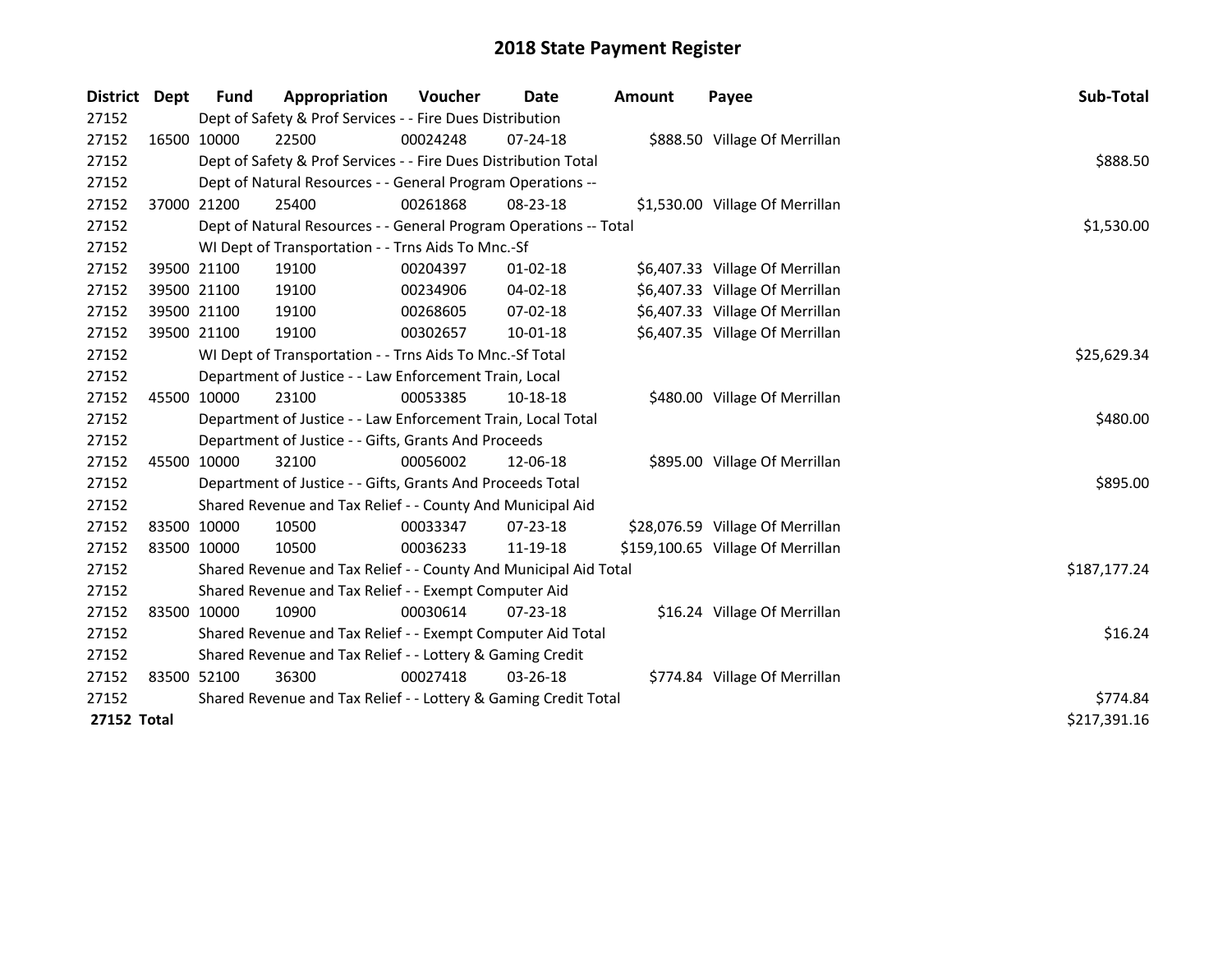| District    | Dept | <b>Fund</b> | Appropriation                                                         | Voucher    | Date           | <b>Amount</b> | Payee                          | Sub-Total    |
|-------------|------|-------------|-----------------------------------------------------------------------|------------|----------------|---------------|--------------------------------|--------------|
| 27186       |      |             | Dept of Safety & Prof Services - - Fire Dues Distribution             |            |                |               |                                |              |
| 27186       |      | 16500 10000 | 22500                                                                 | 00024249   | 07-24-18       |               | \$667.08 Village Of Taylor     |              |
| 27186       |      |             | Dept of Safety & Prof Services - - Fire Dues Distribution Total       |            |                |               |                                | \$667.08     |
| 27186       |      |             | WI Dept of Transportation - - Trns Aids To Mnc.-Sf                    |            |                |               |                                |              |
| 27186       |      | 39500 21100 | 19100                                                                 | 00204398   | $01 - 02 - 18$ |               | \$5,628.61 Village Of Taylor   |              |
| 27186       |      | 39500 21100 | 19100                                                                 | 00234907   | 04-02-18       |               | \$5,628.61 Village Of Taylor   |              |
| 27186       |      | 39500 21100 | 19100                                                                 | 00268606   | 07-02-18       |               | \$5,628.61 Village Of Taylor   |              |
| 27186       |      | 39500 21100 | 19100                                                                 | 00302658   | 10-01-18       |               | \$5,628.64 Village Of Taylor   |              |
| 27186       |      |             | WI Dept of Transportation - - Trns Aids To Mnc.-Sf Total              |            |                |               |                                | \$22,514.47  |
| 27186       |      |             | Department of Administration - - Telecom Access; School Dist          |            |                |               |                                |              |
| 27186       |      | 50500 25500 | 46600                                                                 | 00088589   | 09-26-18       |               | \$302.00 Village Of Taylor     |              |
| 27186       |      |             | Department of Administration - - Telecom Access; School Dist Total    |            |                |               |                                | \$302.00     |
| 27186       |      |             | Shared Revenue and Tax Relief - - Expenditure Restraint Program       |            |                |               |                                |              |
| 27186       |      | 83500 10000 | 10100                                                                 | 00033348   | 07-23-18       |               | \$249.71 Village Of Taylor     |              |
| 27186       |      | 83500 10000 | 10100                                                                 | 00036234   | 11-19-18       |               | \$0.07 Village Of Taylor       |              |
| 27186       |      |             | Shared Revenue and Tax Relief - - Expenditure Restraint Program Total | \$249.78   |                |               |                                |              |
| 27186       |      |             | Shared Revenue and Tax Relief - - County And Municipal Aid            |            |                |               |                                |              |
| 27186       |      | 83500 10000 | 10500                                                                 | 00033348   | 07-23-18       |               | \$24,737.23 Village Of Taylor  |              |
| 27186       |      | 83500 10000 | 10500                                                                 | 00036234   | 11-19-18       |               | \$140,177.61 Village Of Taylor |              |
| 27186       |      |             | Shared Revenue and Tax Relief - - County And Municipal Aid Total      |            |                |               |                                | \$164,914.84 |
| 27186       |      |             | Shared Revenue and Tax Relief - - Exempt Computer Aid                 |            |                |               |                                |              |
| 27186       |      | 83500 10000 | 10900                                                                 | 00030615   | 07-23-18       |               | \$3.04 Village Of Taylor       |              |
| 27186       |      | 83500 10000 | 10900                                                                 | 00032353   | 07-23-18       |               | \$187.22 Village Of Taylor     |              |
| 27186       |      |             | Shared Revenue and Tax Relief - - Exempt Computer Aid Total           |            |                |               |                                | \$190.26     |
| 27186       |      |             | Shared Revenue and Tax Relief - - Utility Aid                         |            |                |               |                                |              |
| 27186       |      | 83500 10000 | 11000                                                                 | 00033348   | 07-23-18       |               | \$165.62 Village Of Taylor     |              |
| 27186       |      | 83500 10000 | 11000                                                                 | 00036234   | 11-19-18       |               | \$942.56 Village Of Taylor     |              |
| 27186       |      |             | Shared Revenue and Tax Relief - - Utility Aid Total                   | \$1,108.18 |                |               |                                |              |
| 27186       |      |             | Shared Revenue and Tax Relief - - Lottery & Gaming Credit             |            |                |               |                                |              |
| 27186       |      | 83500 52100 | 36300                                                                 | 00027419   | 03-26-18       |               | \$509.72 Village Of Taylor     |              |
| 27186       |      |             | Shared Revenue and Tax Relief - - Lottery & Gaming Credit Total       | \$509.72   |                |               |                                |              |
| 27186 Total |      |             |                                                                       |            |                |               |                                | \$190,456.33 |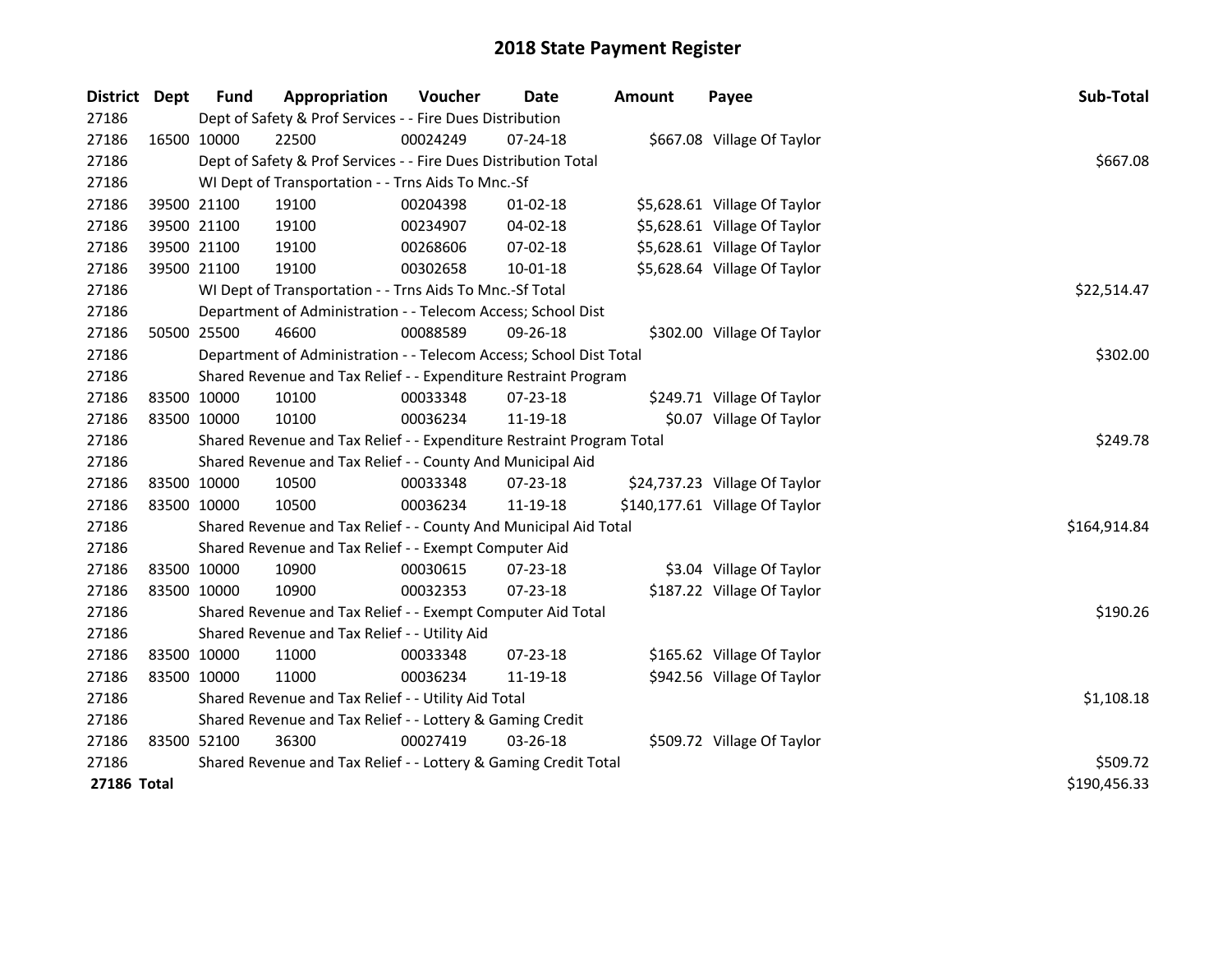| District Dept | <b>Fund</b>                                                  | Appropriation                                                      | Voucher  | Date           | <b>Amount</b> | Payee                                  | Sub-Total   |  |  |
|---------------|--------------------------------------------------------------|--------------------------------------------------------------------|----------|----------------|---------------|----------------------------------------|-------------|--|--|
| 27206         | Dept of Safety & Prof Services - - Fire Dues Distribution    |                                                                    |          |                |               |                                        |             |  |  |
| 27206         | 16500 10000                                                  | 22500                                                              | 00024250 | $07 - 24 - 18$ |               | \$10,080.76 Black River Falls, City of |             |  |  |
| 27206         |                                                              | Dept of Safety & Prof Services - - Fire Dues Distribution Total    |          |                |               |                                        | \$10,080.76 |  |  |
| 27206         |                                                              | Dept of Natural Resources - - Aids In Lieu Of Taxes - Gener        |          |                |               |                                        |             |  |  |
| 27206         | 37000 10000                                                  | 50300                                                              | 00229782 | $04 - 20 - 18$ |               | \$74.22 Black River Falls, City of     |             |  |  |
| 27206         |                                                              | Dept of Natural Resources - - Aids In Lieu Of Taxes - Gener Total  |          |                |               |                                        | \$74.22     |  |  |
| 27206         | Dept of Natural Resources - - Resaids - Cnty Forst, Cl & Mfl |                                                                    |          |                |               |                                        |             |  |  |
| 27206         | 37000 21200                                                  | 57100                                                              | 00247582 | $06 - 28 - 18$ |               | \$31.96 Black River Falls, City of     |             |  |  |
| 27206         |                                                              | Dept of Natural Resources - - Resaids - Cnty Forst, Cl & Mfl Total |          |                |               |                                        | \$31.96     |  |  |
| 27206         |                                                              | Dept of Natural Resources - - Aids In Lieu Of Taxes - Sum S        |          |                |               |                                        |             |  |  |
| 27206         | 37000 21200                                                  | 57900                                                              | 00229781 | 04-20-18       |               | \$1.73 Black River Falls, City of      |             |  |  |
| 27206         |                                                              | Dept of Natural Resources - - Aids In Lieu Of Taxes - Sum S Total  |          |                |               |                                        | \$1.73      |  |  |
| 27206         |                                                              | WI Dept of Transportation - - Conn Hwy Aids St Fds                 |          |                |               |                                        |             |  |  |
| 27206         | 39500 21100                                                  | 16200                                                              | 00205571 | 01-02-18       |               | \$10,125.79 Black River Falls, City of |             |  |  |
| 27206         | 39500 21100                                                  | 16200                                                              | 00236079 | 04-02-18       |               | \$10,125.79 Black River Falls, City of |             |  |  |
| 27206         | 39500 21100                                                  | 16200                                                              | 00269778 | 07-02-18       |               | \$10,125.79 Black River Falls, City of |             |  |  |
| 27206         | 39500 21100                                                  | 16200                                                              | 00303830 | 10-01-18       |               | \$10,125.81 Black River Falls, City of |             |  |  |
| 27206         |                                                              | WI Dept of Transportation - - Conn Hwy Aids St Fds Total           |          |                |               |                                        | \$40,503.18 |  |  |
| 27206         |                                                              | WI Dept of Transportation - - Tc, Trns Oper Aid Sf                 |          |                |               |                                        |             |  |  |
| 27206         | 39500 21100                                                  | 17700                                                              | 00229592 | 03-13-18       |               | \$5,596.00 Black River Falls, City of  |             |  |  |
| 27206         | 39500 21100                                                  | 17700                                                              | 00262479 | 06-14-18       |               | \$15,868.00 Black River Falls, City of |             |  |  |
| 27206         | 39500 21100                                                  | 17700                                                              | 00289432 | 08-27-18       |               | \$47,605.00 Black River Falls, City of |             |  |  |
| 27206         | WI Dept of Transportation - - Tc, Trns Oper Aid Sf Total     | \$69,069.00                                                        |          |                |               |                                        |             |  |  |
| 27206         | WI Dept of Transportation - - Trnst/Trns-Rel Aid F           |                                                                    |          |                |               |                                        |             |  |  |
| 27206         | 39500 21100                                                  | 18200                                                              | 00226368 | 03-01-18       |               | \$24,478.33 Black River Falls, City of |             |  |  |
| 27206         | 39500 21100                                                  | 18200                                                              | 00323459 | 11-15-18       |               | \$21,895.35 Black River Falls, City of |             |  |  |
| 27206         | 39500 21100                                                  | 18200                                                              | 00323460 | 11-15-18       |               | \$23,015.28 Black River Falls, City of |             |  |  |
| 27206         | 39500 21100                                                  | 18200                                                              | 00323544 | 11-15-18       |               | \$21,617.75 Black River Falls, City of |             |  |  |
| 27206         | WI Dept of Transportation - - Trnst/Trns-Rel Aid F Total     | \$91,006.71                                                        |          |                |               |                                        |             |  |  |
| 27206         | WI Dept of Transportation - - Hwy Sfty Loc Aid Ffd           |                                                                    |          |                |               |                                        |             |  |  |
| 27206         | 39500 21100                                                  | 18500                                                              | 00308073 | 10-09-18       |               | \$5,773.98 Black River Falls, City of  |             |  |  |
| 27206         | WI Dept of Transportation - - Hwy Sfty Loc Aid Ffd Total     | \$5,773.98                                                         |          |                |               |                                        |             |  |  |
| 27206         | WI Dept of Transportation - - Trns Aids To Mnc.-Sf           |                                                                    |          |                |               |                                        |             |  |  |
| 27206         | 39500 21100                                                  | 19100                                                              | 00204399 | 01-02-18       |               | \$57,756.17 Black River Falls, City of |             |  |  |
| 27206         | 39500 21100                                                  | 19100                                                              | 00234908 | 04-02-18       |               | \$57,756.17 Black River Falls, City of |             |  |  |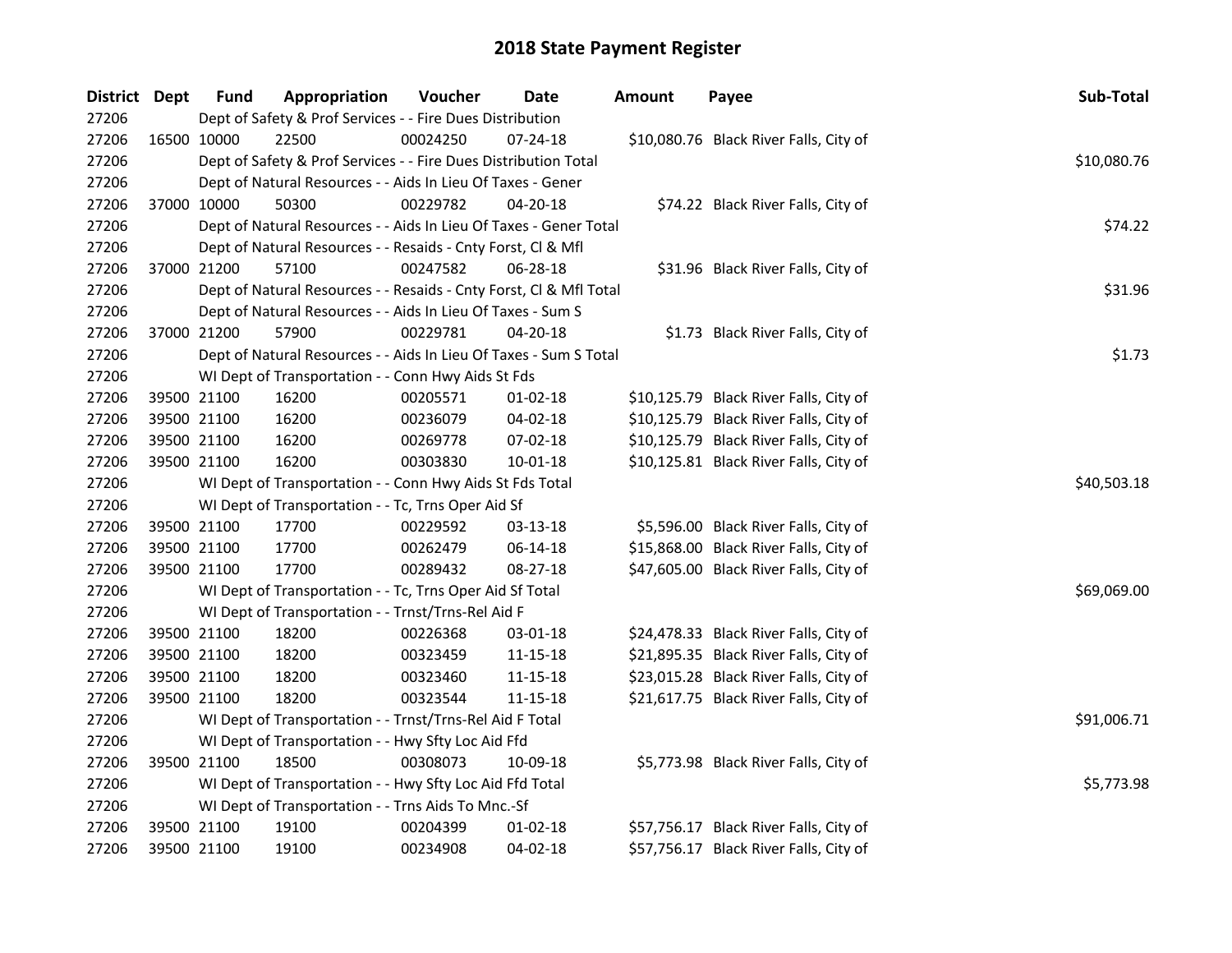| District Dept | <b>Fund</b>                                                               | Appropriation                                                                   | Voucher            | <b>Date</b>    | <b>Amount</b> | Payee                                  | Sub-Total   |  |  |
|---------------|---------------------------------------------------------------------------|---------------------------------------------------------------------------------|--------------------|----------------|---------------|----------------------------------------|-------------|--|--|
| 27206         | 39500 21100                                                               | 19100                                                                           | 00268607           | 07-02-18       |               | \$57,756.17 Black River Falls, City of |             |  |  |
| 27206         | 39500 21100                                                               | 19100                                                                           | 00302659           | 10-01-18       |               | \$57,756.20 Black River Falls, City of |             |  |  |
| 27206         |                                                                           | WI Dept of Transportation - - Trns Aids To Mnc.-Sf Total                        |                    |                |               |                                        |             |  |  |
| 27206         | Department of Health Services - - Prepaid Medical Transport Reimbursement |                                                                                 |                    |                |               |                                        |             |  |  |
| 27206         | 43500 10000                                                               | 16300                                                                           | AMBULANCE 11-08-18 |                |               | \$43,189.45 Black River Falls, City of |             |  |  |
| 27206         |                                                                           | Department of Health Services - - Prepaid Medical Transport Reimbursement Total |                    |                |               |                                        | \$43,189.45 |  |  |
| 27206         |                                                                           | Department of Justice - - Law Enforcement Train, Local                          |                    |                |               |                                        |             |  |  |
| 27206         | 45500 10000                                                               | 23100                                                                           | 00052131           | $09 - 25 - 18$ |               | \$640.00 Black River Falls, City of    |             |  |  |
| 27206         |                                                                           | Department of Justice - - Law Enforcement Train, Local Total                    |                    |                |               |                                        | \$640.00    |  |  |
| 27206         |                                                                           | Department of Administration - - Hv Trans Ln Annual Impact Fee                  |                    |                |               |                                        |             |  |  |
| 27206         | 50500 10000                                                               | 17400                                                                           | 00078693           | 05-01-18       |               | \$6,602.00 Black River Falls, City of  |             |  |  |
| 27206         |                                                                           | Department of Administration - - Hv Trans Ln Annual Impact Fee Total            |                    |                |               |                                        | \$6,602.00  |  |  |
| 27206         |                                                                           | Public Defender Board - - Transcript, Discovery And Int                         |                    |                |               |                                        |             |  |  |
| 27206         | 55000 10000                                                               | 10600                                                                           | 00135351           | 04-04-18       |               | \$25.00 Black River Falls, City of     |             |  |  |
| 27206         | 55000 10000                                                               | 10600                                                                           | 00135545           | 04-04-18       |               | \$25.00 Black River Falls, City of     |             |  |  |
| 27206         | 55000 10000                                                               | 10600                                                                           | 00136690           | 04-11-18       |               | \$25.00 Black River Falls, City of     |             |  |  |
| 27206         | 55000 10000                                                               | 10600                                                                           | 00139636           | 04-30-18       |               | \$20.00 Black River Falls, City of     |             |  |  |
| 27206         | 55000 10000                                                               | 10600                                                                           | 00142398           | 05-18-18       |               | \$5.00 Black River Falls, City of      |             |  |  |
| 27206         | 55000 10000                                                               | 10600                                                                           | 00143518           | 05-23-18       |               | \$5.00 Black River Falls, City of      |             |  |  |
| 27206         | 55000 10000                                                               | 10600                                                                           | 00147474           | 06-15-18       |               | \$10.00 Black River Falls, City of     |             |  |  |
| 27206         | 55000 10000                                                               | 10600                                                                           | 00147511           | 06-15-18       |               | \$20.00 Black River Falls, City of     |             |  |  |
| 27206         | 55000 10000                                                               | 10600                                                                           | 00150666           | $07-10-18$     |               | \$20.00 Black River Falls, City of     |             |  |  |
| 27206         | 55000 10000                                                               | 10600                                                                           | 00155071           | 08-02-18       |               | \$105.00 Black River Falls, City of    |             |  |  |
| 27206         | 55000 10000                                                               | 10600                                                                           | 00157458           | 08-21-18       |               | \$10.00 Black River Falls, City of     |             |  |  |
| 27206         | 55000 10000                                                               | 10600                                                                           | 00162866           | 09-26-18       |               | \$45.00 Black River Falls, City of     |             |  |  |
| 27206         | 55000 10000                                                               | 10600                                                                           | 00164739           | 10-15-18       |               | \$50.00 Black River Falls, City of     |             |  |  |
| 27206         | 55000 10000                                                               | 10600                                                                           | 00168502           | 11-16-18       |               | \$90.00 Black River Falls, City of     |             |  |  |
| 27206         | 55000 10000                                                               | 10600                                                                           | 00171564           | 12-06-18       |               | \$70.00 Black River Falls, City of     |             |  |  |
| 27206         | Public Defender Board - - Transcript, Discovery And Int Total             | \$525.00                                                                        |                    |                |               |                                        |             |  |  |
| 27206         | Department of Revenue - - Payments For Municipal Svcs                     |                                                                                 |                    |                |               |                                        |             |  |  |
| 27206         | 56600 10000                                                               | 50100                                                                           | 00026793           | $01 - 31 - 18$ |               | \$7,362.74 Black River Falls, City of  |             |  |  |
| 27206         | Department of Revenue - - Payments For Municipal Svcs Total               | \$7,362.74                                                                      |                    |                |               |                                        |             |  |  |
| 27206         | Shared Revenue and Tax Relief - - Expenditure Restraint Program           |                                                                                 |                    |                |               |                                        |             |  |  |
| 27206         | 83500 10000                                                               | 10100                                                                           | 00033349           | 07-23-18       |               | \$61,539.32 Black River Falls, City of |             |  |  |
| 27206         | Shared Revenue and Tax Relief - - Expenditure Restraint Program Total     |                                                                                 |                    |                |               |                                        | \$61,539.32 |  |  |